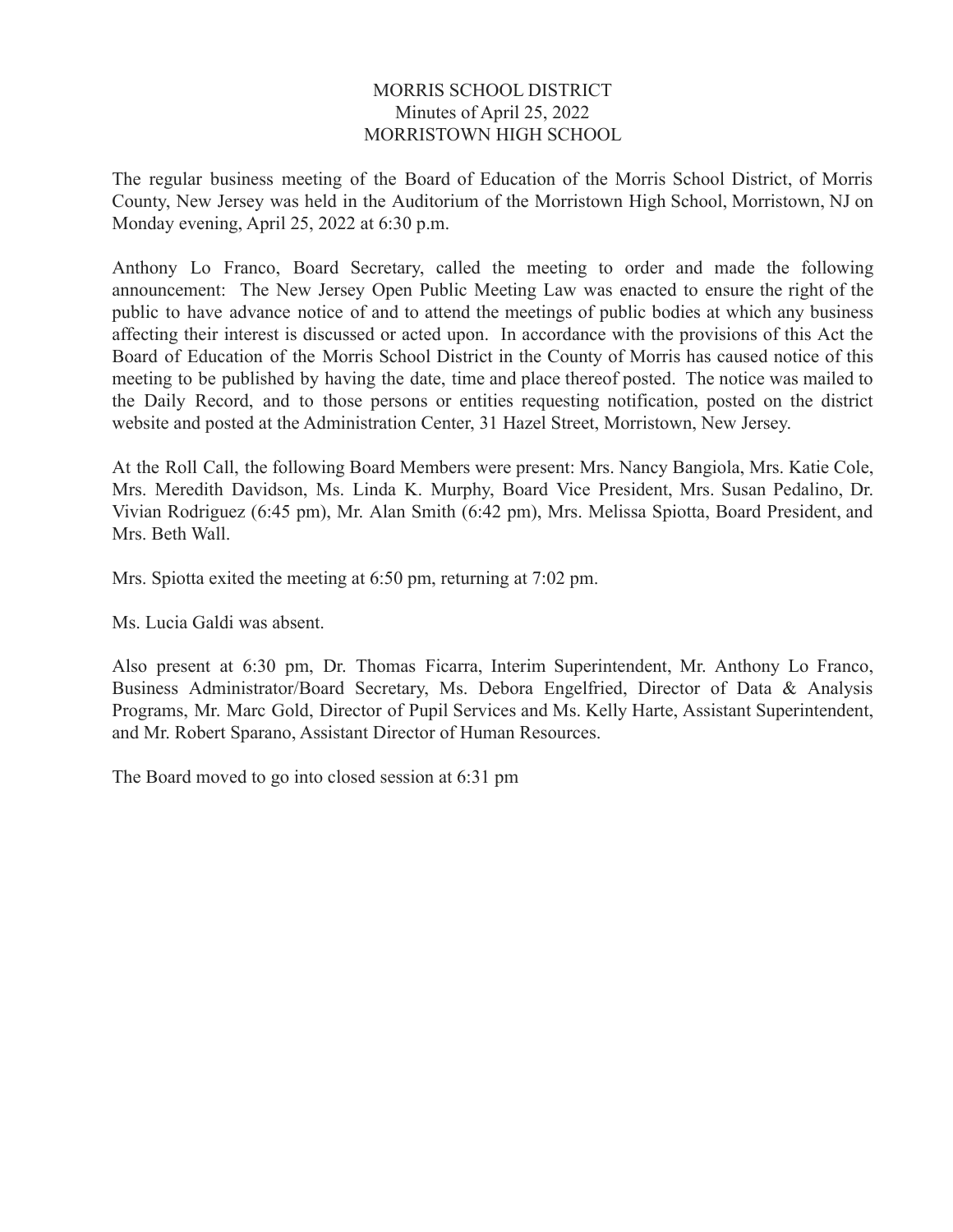#### *EXECUTIVE SESSION*

Motion #1 AUTHORIZING EXECUTIVE SESSION

WHEREAS, while the Sen. Byron M. Baer Open Public Meetings Act (N.J.S.A. 10:4-6 et seq.) requires all meetings of the Morris School District Board of Education to be held in public, N.J.S.A. 10:4-12(b) sets forth nine (9) types of matters that may lawfully be discussed in "Executive Session," without the public being permitted to attend, and

WHEREAS, the Board has determined that three (3) issues are permitted by N.J.S.A. 10:4-12(b) to be discussed without the public in attendance and shall be discussed during an Executive Session to be held on April 25, 2022 at 6:30 P.M, and

WHEREAS, the nine (9) exceptions to open public meetings set forth in N.J.S.A. 10:4-12(b) are listed below, and next to each exception is a box which will be marked when the issues to be privately discussed fall within that exception, and after each exception is a space where additional information that will disclose as much information about the discussion as possible without undermining the purpose of the exception shall be written:

 $\boxtimes$  "(1) Any matter which, by express provision of Federal law, State statute or rule of court shall be rendered confidential or excluded from public discussion." The nature of the matter, described as specifically as possible without undermining the need for confidentiality are: Student Matters

 $\Box$  "(2) Any matter in which the release of information would impair a right to receive funds from the federal government." The nature of the matter, described as specifically as possible without undermining the need for confidentiality is:

 $\Box$  "(3) Any material the disclosure of which constitutes an unwarranted invasion of individual privacy such as any records, data, reports, recommendations, or other personal material of any educational, training, social service, medical, health, custodial, child protection, rehabilitation, legal defense, welfare, housing, relocation, insurance and similar program or institution operated by a public body pertaining to any specific individual admitted to or served by such institution or program, including but not limited to information relative to the individual's personal and family circumstances, and any material pertaining to admission, discharge, treatment, progress or condition of any individual, unless the individual concerned (or, in the case of a minor or incompetent, his guardian) shall request in writing that the same be disclosed publicly." The nature of the matter, described as specifically as possible without undermining the need for confidentiality is:

 $\boxtimes$  "(4) Any collective bargaining agreement, or the terms and conditions of which are proposed for inclusion in any collective bargaining agreement, including the negotiation of terms and conditions with employees or representatives of employees of the public body." The collective bargaining contract(s) discussed are between (1) the Board and the Morris School District Administrators Association.

 $\Box$  "(5) Any matter involving the purchase lease or acquisition of real property with public funds, the setting of bank rates or investment of public funds where it could adversely affect the public interest if discussion of such matters were disclosed." The nature of the matter, described as specifically as possible without undermining the need for confidentiality is: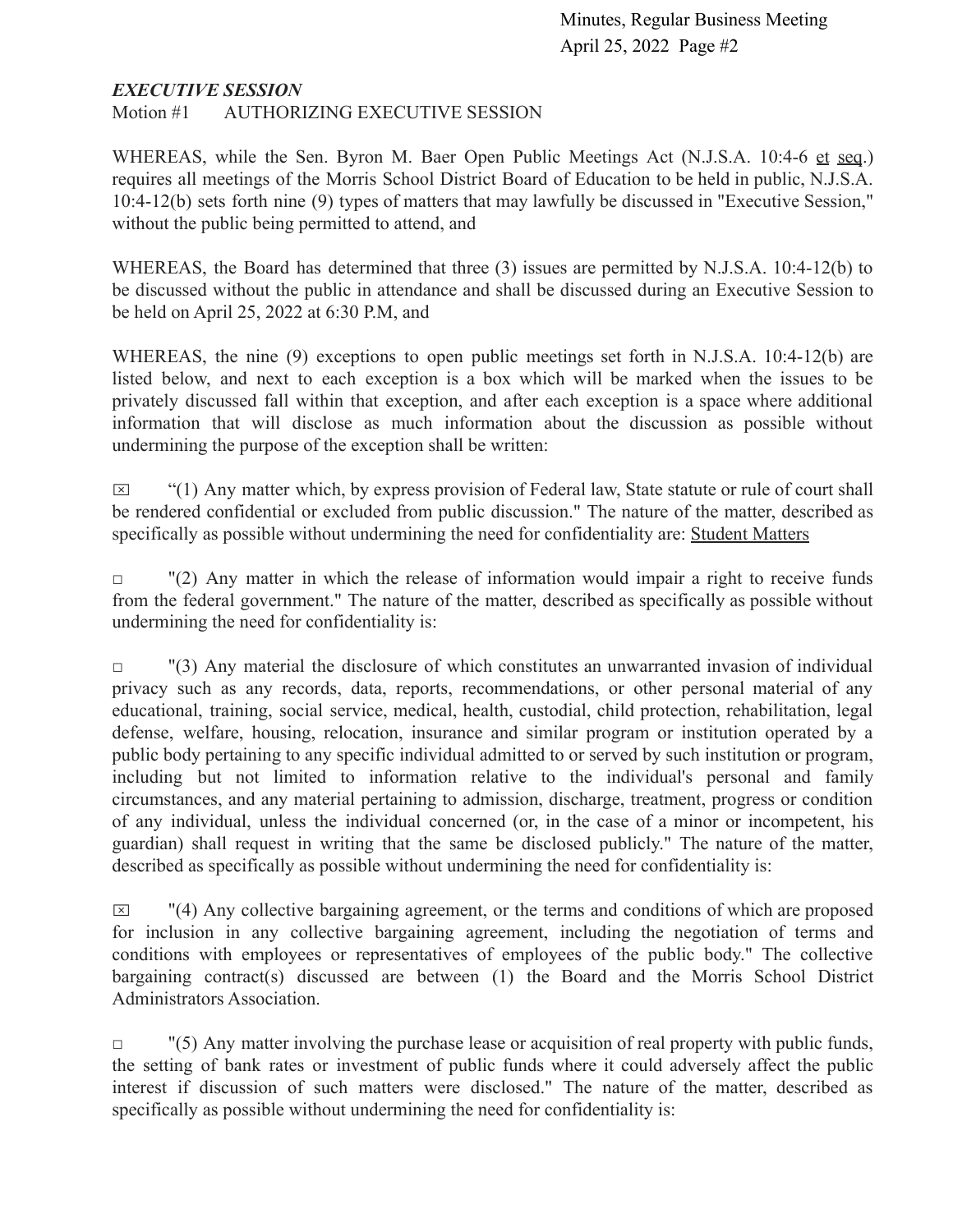$\Box$  "(6) Any tactics and techniques utilized in protecting the safety and property of the public provided that their disclosure could impair such protection. Any investigations of violations or possible violations of the law." The nature of the matter, described as specifically as possible without undermining the need for confidentiality is:

 $\Box$  "(7) Any pending or anticipated litigation or contract negotiation in which the public body is or may become a party. Any matters falling within the attorney-client privilege, to the extent that confidentiality is required in order for the attorney to exercise his ethical duties as a lawyer." The parties to and docket numbers of each item of litigation and/or the parties to each contract discussed are and the nature of the discussion, described as specifically as possible without undermining the need for confidentiality is:

 $\boxtimes$  "(8) Any matter involving the employment, appointment, termination of employment, terms and conditions of employment, evaluation of the performance, promotion or disciplining of any specific prospective public officer or employee or current public officer or employee employed or appointed by the public body, unless all individual employees or appointees whose rights could be adversely affected request in writing that such matter or matters be discussed at a public meeting." Subject to the balancing of the public's interest and the employee's privacy rights under South Jersey Publishing Co. v. New Jersey Expressway Authority, 124 N.J. 478 (1991), the employee(s) and nature of the discussion, described as specifically as possible without undermining the need for confidentiality are:

□ (9) Any deliberation of a public body occurring after a public hearing that may result in the imposition of a specific civil penalty upon the responding party or the suspension or loss of a license or permit belonging to the responding party as a result of an act of omission for which the responding party bears responsibility." The nature of the matter, described as specifically as possible without undermining the need for confidentiality is:

WHEREAS, the length of the Executive Session is estimated to be sixty (60) minutes after which the public meeting of the Board shall (select one)  $\Box$  reconvene and immediately adjourn or  $\Box$  reconvene and proceed with business where formal action will be taken.

NOW, THEREFORE, BE IT RESOLVED that the Morris School District Board of Education will go into Executive Session for only the above stated reasons; and

BE IT FURTHER RESOLVED that the Board hereby declares that its discussion of the aforementioned subject(s) will be made public at a time when the public's interest in disclosure is greater than any privacy or governmental interest being protected from disclosure.

# **EXECUTIVE SESSION (Motion #1)**

Moved by Ms. Murphy, seconded by Mrs. Cole

| AYES:           | Mrs. Bangiola, Mrs. Cole, Mrs. Davidson, Ms. Murphy, Mrs. Pedalino, |
|-----------------|---------------------------------------------------------------------|
|                 | Mrs. Spiotta, Mrs. Wall                                             |
| NOES:           | <b>None</b>                                                         |
| <b>ABSTAIN:</b> | <b>None</b>                                                         |
| ABSENT:         | Ms. Galdi, Dr. Rodriguez, Mr. Smith                                 |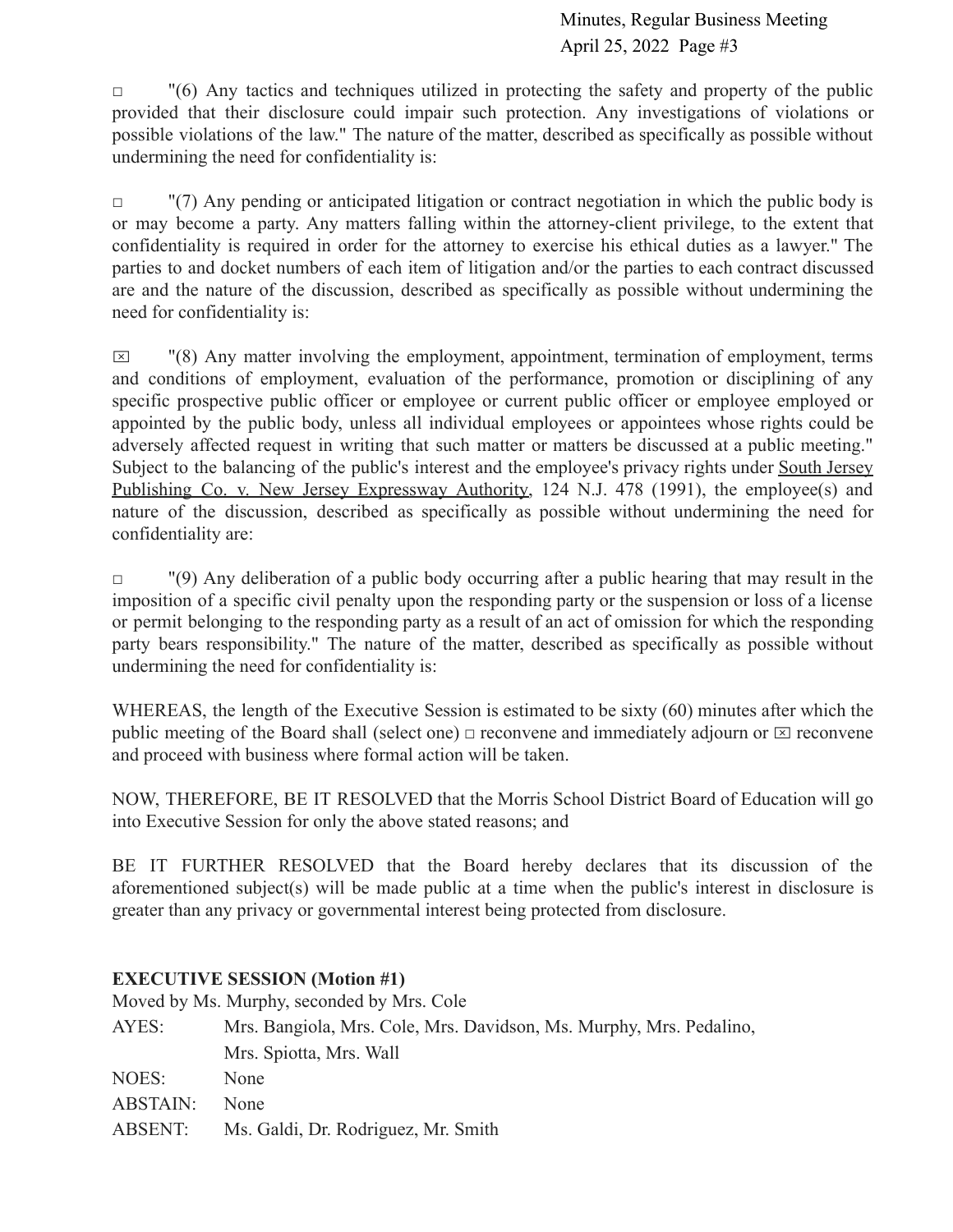At 7:31 pm, Mrs. Wall moved to go into open session. Mrs. Cole seconded the motion which was carried unanimously.

Also present, at 7:30 p.m., Ms. Kiina Dordoni, Director of Bilingual/ELL, K-12, Mr. Rich Ferrone, Directory of Safety and Operations, Mr. Gregory Sumski, Assistant Business Administrator of Operations, and Mr. Brian Young, Director of Curriculum.

There were approximately 12 members of the public, staff and local media in attendance.

# **PLEDGE OF ALLEGIANCE**

*Mrs. Spiotta led the Board in the pledge of allegiance.*

# **SUPERINTENDENT'S REPORT**

*Mr. Lo Franco briefly summarized the final budget for 2022-2023.*

# **PRESIDENT'S REPORT**

Mrs. Spiotta shared her excitement on how refreshing it is to be able to attend school events in person *again.*

*Additionally, on behalf of the student representatives, Mrs. Spiotta mentioned the Colonial Crown event was pushed to the following week of the originally scheduled date.*

# **COMMITTEE REPORTS**

# **Curriculum**

*Mrs. Pedalino highlighted the following topic(s) discussed:*

- ➢ *MHS Co-Curricular program review*
- ➢ *Bilingual three-year plan*
- ➢ *Field Trips*
- ➢ *MHS Graduation Recovery Program (GRIT)*
- ➢ *Summer programs*
- ➢ *K-5 Intervention*

# **Finance**

*Mrs. Murphy highlighted the following topic(s) discussed:*

- ➢ *AH Environmental update*
- ➢ *Annual safety grant*
- ➢ *Transportation updates: Buster the Bus for school assemblies, new buses, summer bus runs*
- ➢ *Asset Surplus*
- ➢ *Facilities inventory update*
- ➢ *Leasing for new space to replace Cory Rd.*
- ➢ *Chapter 44 appeal*
- ➢ *Covid testing*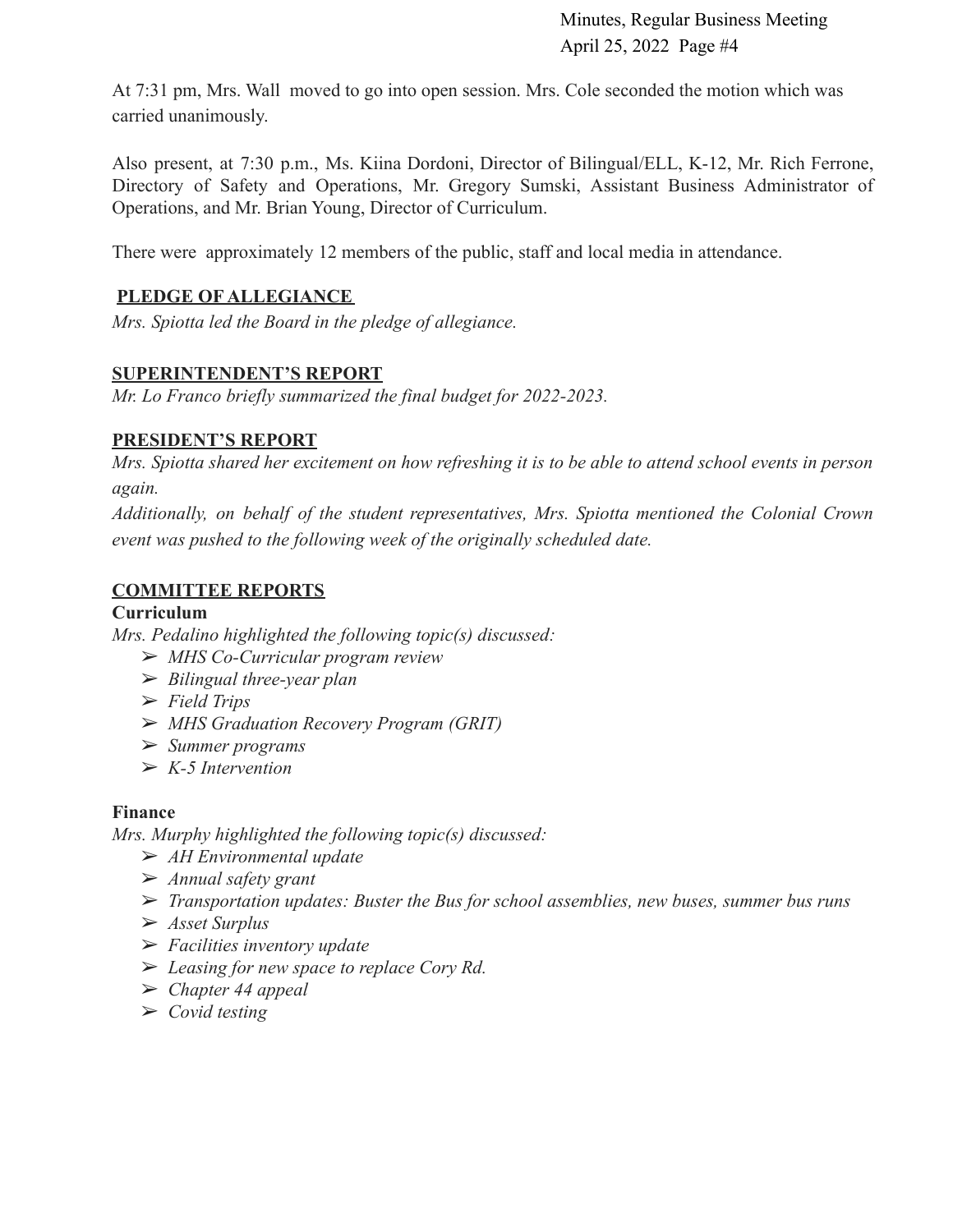#### **Human Resources**

*Mr. Smith reported/highlighted the following was discussed:*

- ➢ *Appointments for 21-22 & 22-23*
- ➢ *Stipends for graduation programs/events*
- ➢ *Stipends for FMS field trip*

#### **Policy**

*Mrs. Wall reported the committee discussed:*

- ➢ *Procedural policy updates*
- ➢ *Abolished policies*
- ➢ *Discussed policy 5111 Eligibility of resident/non resident pupils, 8601 Student Supervision after school dismissal, 5514 - Student use of Vehicles on School Grounds*
- ➢ *Annual review of policy 5600 Student Discipline/Code of Conduct*

#### **Board Governance**

*Mrs. Davidson reported the following topics were discussed:*

- ➢ *Norms and procedures*
- ➢ *Communication amongst committees*
- ➢ *Virtual options for board meetings*
- ➢ *Board Goals 2022-2023*
- ➢ *50th anniversary celebration of District merger*
- ➢ *Obtaining a 6-month state of the district from Dr. Ficarra*

#### **Morris Educational Foundation (MEF) Update**

*Mrs. Cole shared the following:*

- ➢ *Senior lawn signs donated for MHS and FMS graduates*
- ➢ *Spring friends campaign currently underway*
- ➢ *Partnering with Municipal Alliances to provide Parent Ed. night on Social Media and Self Confidence*
- ➢ *\$100,000 gift unveiled at Salute to Teachers event, intended to underwrite efforts of recruitment, development and support of the district's teachers.*

#### **PUBLIC COMMENT**

*No members of the public came forward*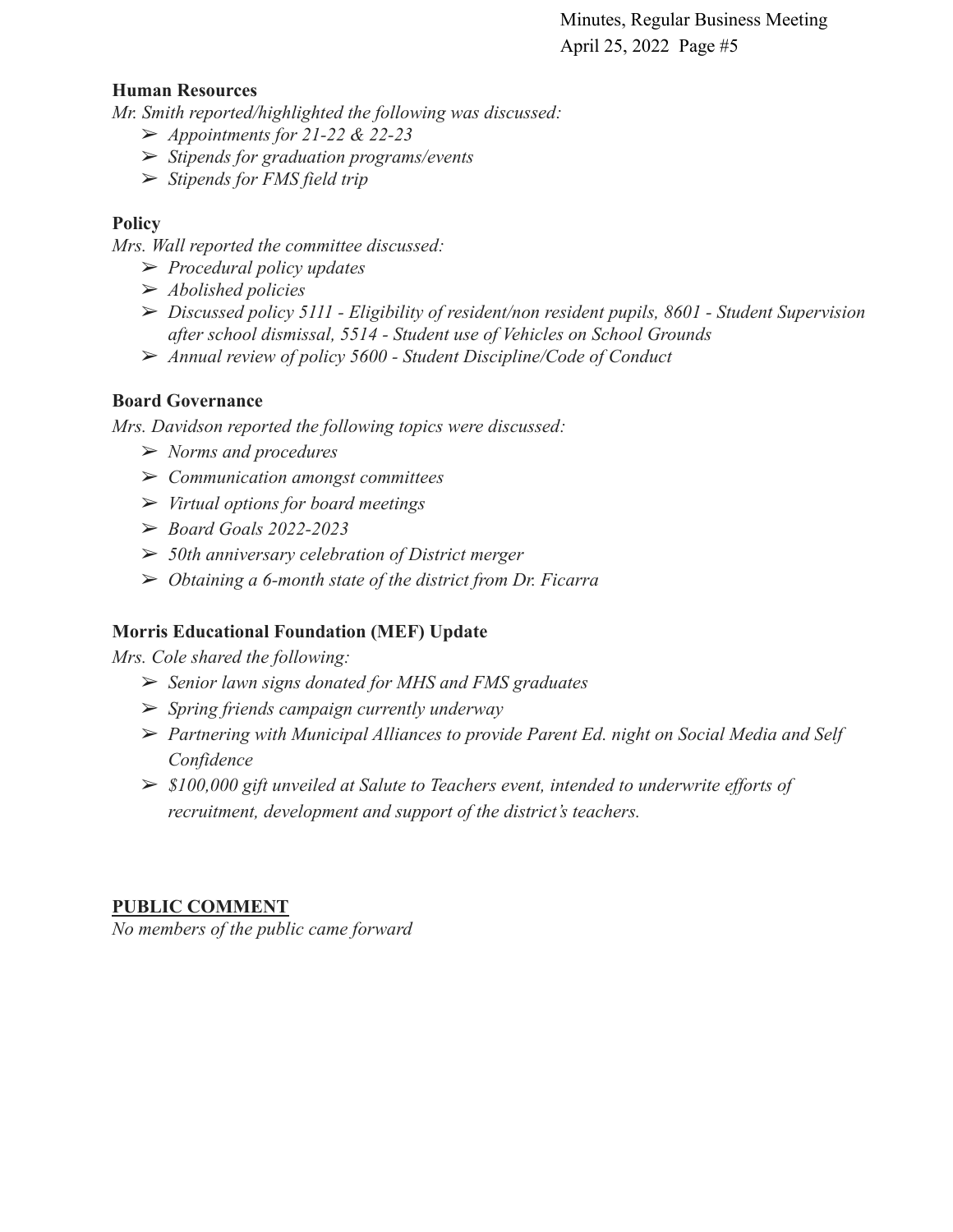#### **BUSINESS PORTION OF THE MEETING**

# *DISTRICT*

#### **MINUTES**

Motion #1 that upon the recommendation of the Interim Superintendent, the Board of Education, approve executive session minutes from the regular business meeting of:

March 21, 2022

Motion #2 that upon the recommendation of the Interim Superintendent, the Board of Education, approve minutes from the regular business meeting of:

March 21, 2022

# **MINUTES (Motions #1-2)**

Moved by Ms. Murphy, seconded by Mrs.Pedalino

- AYES: Mrs. Bangiola, Mrs. Cole, Mrs. Davidson, Mrs. Pedalino, Dr. Rodriguez, Mr. Smith, Mrs. Wall, Ms. Murphy, Mrs. Spiotta NOES: None ABSTAIN: None
- ABSENT: Ms. Galdi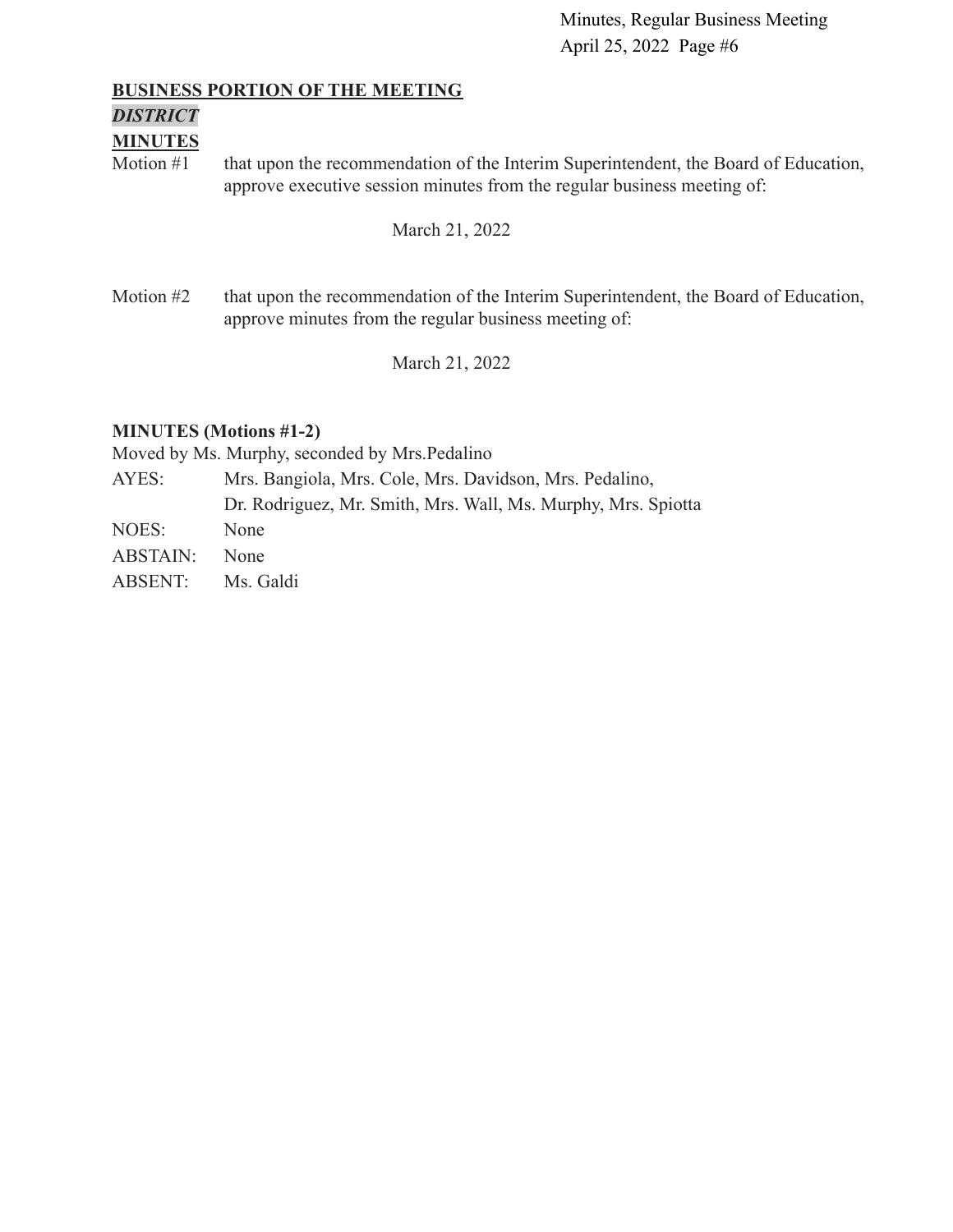# **POLICY** *DISTRICT FIRST READING*

Motion #1 that upon the recommendation of the Interim Superintendent, the Board of Education approve for first reading the following new/revised bylaws/policies/regulations:

[2415.05 Student surveys, analysis, evaluations, examinations, testing or treatment](https://docs.google.com/document/d/137gn3lVGXJeBsykUxIKXI6Z0CvRW0qoO/edit?usp=sharing&ouid=116999334560462810204&rtpof=true&sd=true)

[2421 Career and Technical Education](https://drive.google.com/file/d/10QZY2hlljX5P96LrBwVkmtP5UmS3uGeO/view?usp=sharing)

[2431.4 Prevention and treatment of sports-related concussions and head injuries](https://docs.google.com/document/d/1hnAutvBWPFqH3BDfYrmtHGgwxqp0C5ID/edit?usp=sharing&ouid=116999334560462810204&rtpof=true&sd=true)

[2431.8 Varsity Letters for Interscholastic Extracurricular Activities](https://drive.google.com/file/d/1nLnHppj7X_5WbBiR6dkekrthXKXkYG97/view?usp=sharing)

[2451 Adult High School](https://docs.google.com/document/d/1w1RHZjosXzmTC3wl9Ny76GPcIqKpG9iy/edit?usp=sharing&ouid=116999334560462810204&rtpof=true&sd=true)

[2270 Religion in Schools](https://drive.google.com/file/d/1EF4w2YPIM6u8ExnK-Vn80b14zpDd4M7k/view?usp=sharing)

[5111 Eligibility of Resident/NonResident Pupils](https://drive.google.com/file/d/11489mlO9FSx8TGTrJd5_eMjcIpKe1xCl/view?usp=sharing)

[5337 Service Animals](https://drive.google.com/file/d/1icbbOS2TnCg0NAg_aCOTRAz0HvM_t9CH/view?usp=sharing)

[5339 Screening for Dyslexia](https://drive.google.com/file/d/1BZRuF2yhDC3rm8iO96SHbUqYTIlkWOUb/view?usp=sharing)

[5350 Student Suicide Prevention and Promotion of Mental Health](https://docs.google.com/document/d/1aIW0DOF_7SICrgv41iWgagS0O1lumj-n/edit?usp=sharing&ouid=116999334560462810204&rtpof=true&sd=true)

[5460 High School Graduation](https://drive.google.com/file/d/1CC8jARyFXTJT8hAQajYNohcTAyasl9k2/view?usp=sharing)

[5516.1 Student Tracking Devices](https://drive.google.com/file/d/1kuD49RSaBi1M8CcXWWQsSneXYjaZjoAY/view?usp=sharing)

[5517 School District Issued Student Identification Cards](https://drive.google.com/file/d/1DjLtssvVAVP46H7cGf4JcfmbKdAFhIvD/view?usp=sharing)

[5541 Anti-hazing](https://drive.google.com/file/d/1mRNrU5tuqzqgTLTxqgN7OkWPNjXB_mRN/view?usp=sharing)

[5601 School Clearance Following a Crisis Situation](https://drive.google.com/file/d/1ess1zh0K_P_TRDTbYPzBAP1JEWchgRnX/view?usp=sharing)

[5610 Suspension](https://drive.google.com/file/d/1nGebrIJm3X_GQKDAf_sAz6m9zKvCFJsv/view?usp=sharing)

[5620 Expulsion](https://drive.google.com/file/d/17dEGZqBq3QNiKyPQluebZgD8O9cDrI2b/view?usp=sharing)

[5514 Student Use of Vehicles on School Grounds](https://drive.google.com/file/d/1rzB1nDh4nowsY5bU4lTg55MXntXj7rDu/view?usp=sharing)

[6360 Political Contributions](https://drive.google.com/file/d/15TyRUSWqTc8oyxGFTj3z9dGmMMTYFhKU/view?usp=sharing)

[6440 Cooperative Purchasing](https://drive.google.com/file/d/1CePq51sKdQblPniv6qFnurbLKkJEWp0t/view?usp=sharing)

[6470.01 Electronic Funds Transfer and Claimant Certification](https://drive.google.com/file/d/1b2pWaslzty9-rT7k8GkVrBYqo24WDAvD/view?usp=sharing)

[7100 Long-Range Facilities Planning](https://drive.google.com/file/d/1ikgOYg87ObPrVGn9cQ13v2Kg4Mf2QxNj/view?usp=sharing)

[7101 Educational Adequacy of Capital Projects](https://drive.google.com/file/d/1p_tavn4i-MaTwNGGNC-dfLHK8mgotMhF/view?usp=sharing)

[7102 Site Selection and Acquisition](https://drive.google.com/file/d/1kZG7PSGSYC-z4a3sbKwd6byiQIZa4_MS/view?usp=sharing)

[7130 School Closing](https://drive.google.com/file/d/1qpcD3ILVzGn9oZBbZsiHBeK7WDkVDWe6/view?usp=sharing)

[7243 Supervision of Construction](https://drive.google.com/file/d/1l1P9LrREjQUhfaxCzPTmlEbStDh9Gep8/view?usp=sharing)

[7300 Disposition of Property](https://drive.google.com/file/d/1t74jkrjbaenV31PpBPu5azqCOhlUZj__/view?usp=sharing)

[7425 Lead Testing of Water in School](https://drive.google.com/file/d/1y7fK_I41bJ-wfXW3xM0mXMt53559naXZ/view?usp=sharing)

[7432 Eye Protection](https://drive.google.com/file/d/1sr17OBd90kJxXKeLV_5igzveIaXJL0Fi/view?usp=sharing)

[7440 School District Security](https://drive.google.com/file/d/1BEiqbDTmTiJOVPfFapOgecPPEYevscJX/view?usp=sharing)

[7450 Property Inventory](https://drive.google.com/file/d/1tTPpeVJvNFQAgOce3VsBwnbvioW77dRg/view?usp=sharing)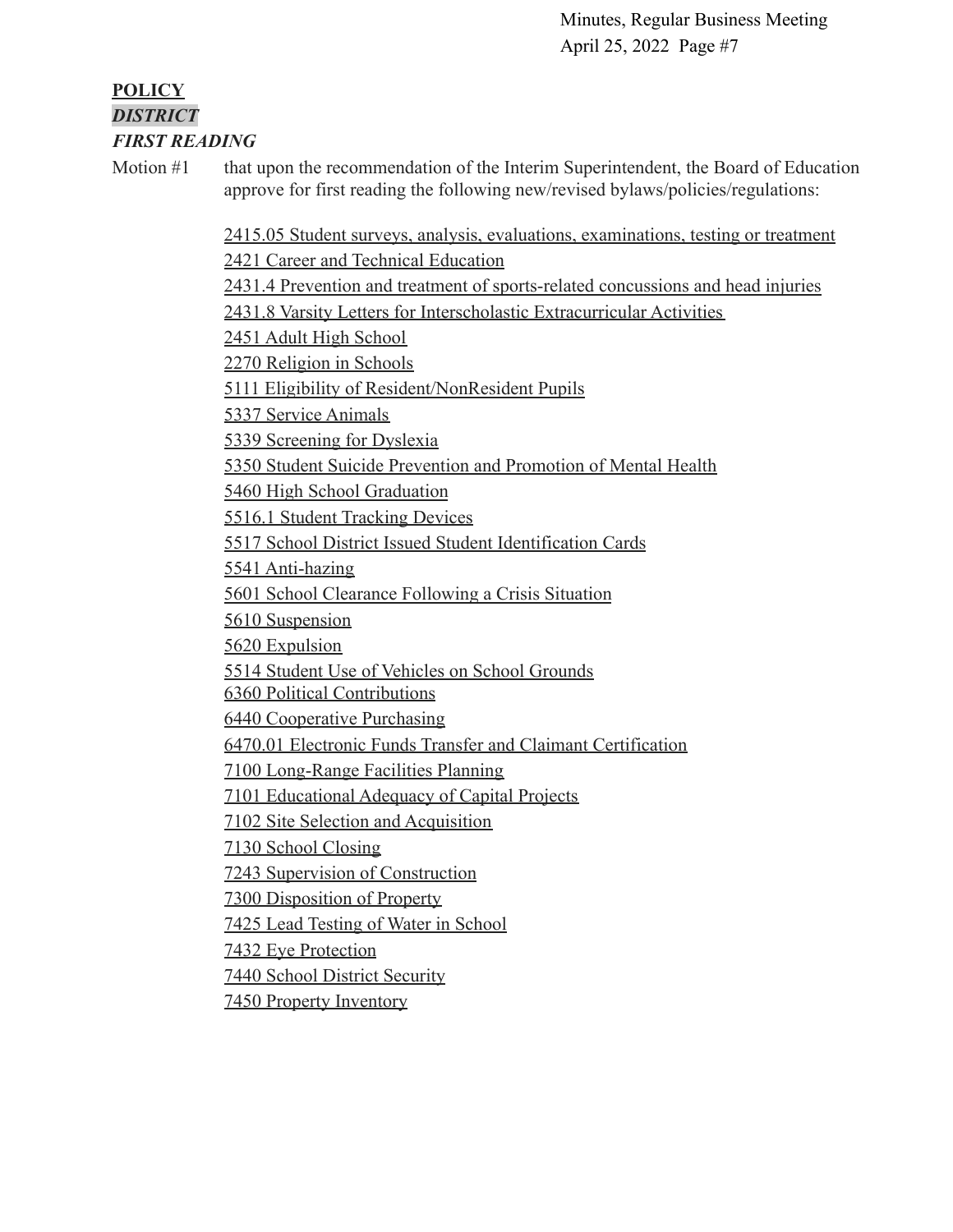# *DISTRICT SECOND READING*

Motion #2 that upon the recommendation of the Interim Superintendent, the Board of Education approve for second reading the following new/revised bylaws/policies/regulations:

> [2431 Athletic Competition](https://drive.google.com/file/d/1LmOawvT-oRI4H_1IKEaBG97W3ykBFQuA/view?usp=sharing) [2430 Extra-Curricular Activities](https://drive.google.com/file/d/13HJ7AHkN9EqYbHJa7gwzJQLY1GN56-2e/view?usp=sharing)

# *DISTRICT*

#### *COMPREHENSIVE EQUITY PLAN*

Motion #3 that upon the recommendation of the Interim Superintendent, the Board of Education Approve the submission of the [Comprehensive Equity](https://drive.google.com/file/d/1sIFjTrk90C5X_6Z1v__A3T2vN7mjj2c9/view?usp=sharing) Plan for the 2022-2023, 2023-2024 and 2024-2025 school year(s) as on file with the Business Office.

# *DISTRICT*

#### *SCHOOL CALENDAR 2021-2022 - PULLED*

Motion  $#4$  that upon the recommendation of the Interim Superintendent, the Board of Education approve the revisions to the School Calendar for the 2021-2022 school year:

2021-2022 School Calendar - Revised

# *OFFICE STAFF CALENDAR 2021-2022 - PULLED*

Motion  $# 5$   $\longrightarrow$  that upon the recommendation of the Interim Superintendent, the Board of Education approve the revisions to the Office Staff Calendar for the 2021-2022 school year:

2021-2022 Office Staff Calendar - Revised

# *MAINTENANCE & CUSTODIAL STAFF CALENDAR 2021-2022 - PULLED*

Motion  $# 6$  that upon the recommendation of the Interim Superintendent, the Board of Education approve the revisions to the Office Staff Calendar for the 2021-2022 school year:

2021-2022 Maintenance and Custodial Calendar - Revised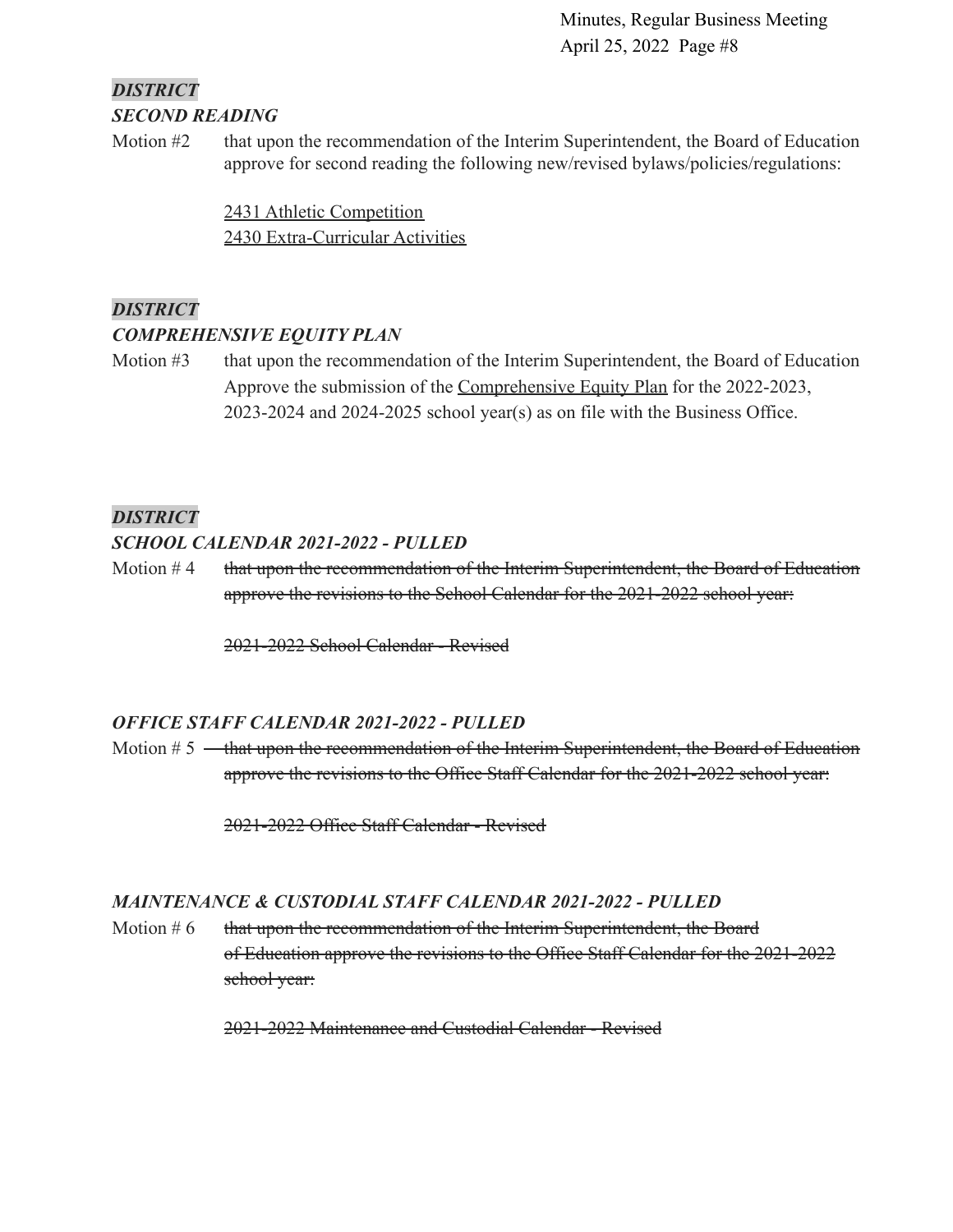#### *MEMORANDUM OF AGREEMENT*

Motion #7 that upon the recommendation of the Interim Superintendent, the Board of Education approves the Memorandum of Agreement between The Education Association of Morris and the Morris School District for the contract term of July 1, 2022 - June 30, 2026 as on file in the Human Resources and Business Administrator's office.

#### **POLICY (Motions #1-3, 7)**

Moved by Ms. Murphy, seconded by Mrs. Wall

- AYES: Mrs. Bangiola, Mrs. Cole, Mrs. Davidson, Mrs. Pedalino (Motions #1-3), Dr. Rodriguez, Mr. Smith, Mrs. Wall, Ms. Murphy, Mrs. Spiotta
- NOES: None

ABSTAIN: Mrs. Pedalino (Motion #7)

ABSENT: Ms. Galdi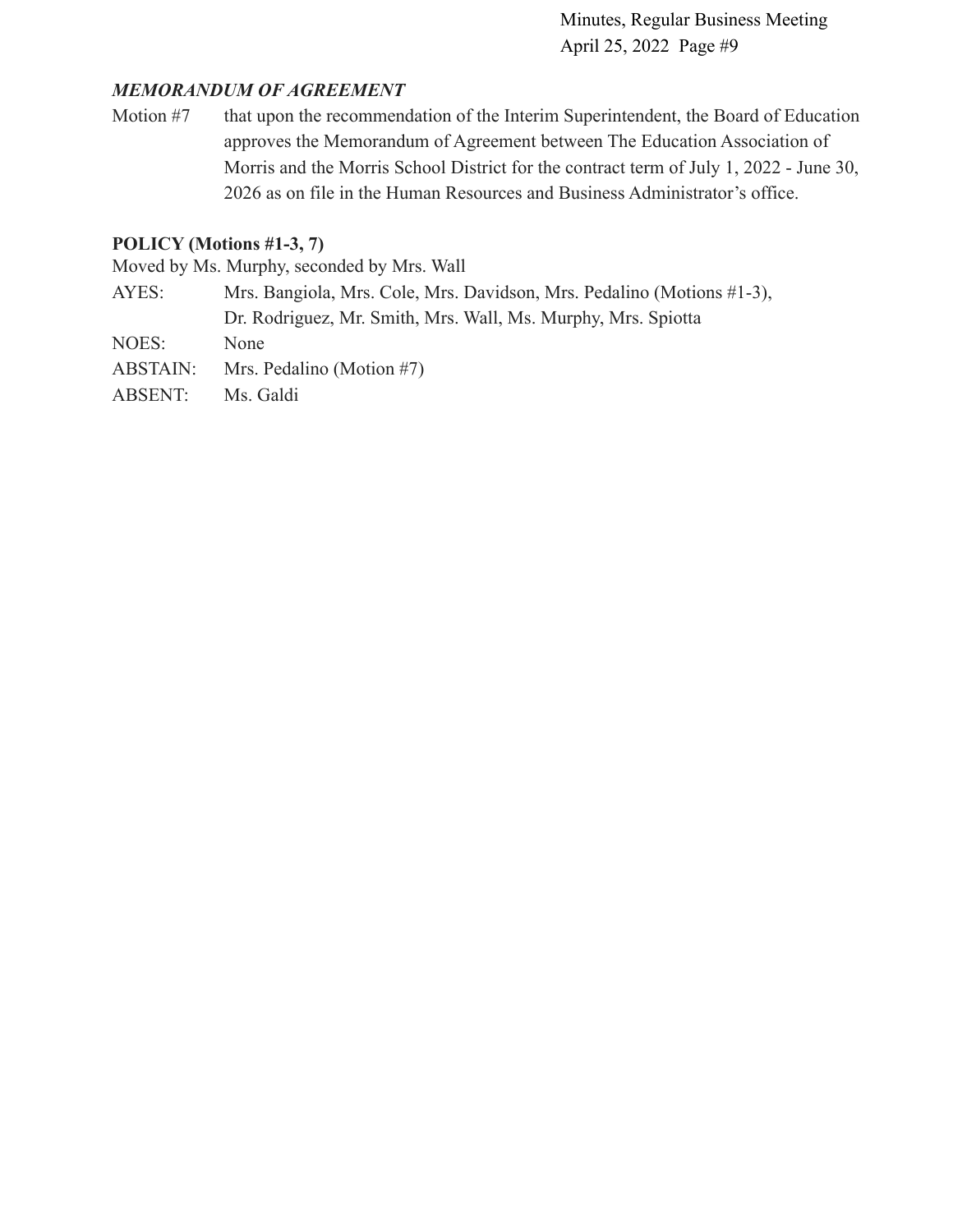# **EDUCATIONAL MATTERS**

#### *DISTRICT*

#### *HARASSMENT, INTIMIDATION, AND BULLYING REPORT*

Motion #1 that, upon the recommendation of the Interim Superintendent, the Board of Education accept the Harassment, Intimidation, and Bullying report for the period ending, March 21, 2022.

# *FIELD TRIPS*

Motion #2 that, upon the recommendation of the Interim Superintendent, and the Board Curriculum Committee, the Board of Education approve the following field trips. [\(See attached Educational folder\)](https://drive.google.com/file/d/181cgp9dyx9G2qPBP5IAtgtQAEc0n5y2z/view?usp=sharing)

# *9-12*

# *MHS GRADUATION RECOVERY GRIT PROGRAM*

Motion #3 that, upon the recommendation of the Interim Superintendent, and the Board Curriculum Committee, the Board of Education approve the 2021-2022 MHS Graduation Recovery Program.

# **EXPLANATION:**

The MHS Graduation Recovery Program will offer "extra support" to seniors in danger of graduation due to academic progress. Students will report to the MHS Learning Commons to focus ONLY on the classes in which they are posed to fail or lose credit that will prohibit them from earning a diploma. A daily schedule has been arranged in which each content area has a course running that will address the recovery of that specific credit.

# *PK-12*

# *K-12 SUMMER ACADEMIC PROGRAMS 2022*

Motion #4 that, upon the recommendation of the Interim Superintendent, and the Board Curriculum Committee, the Board of Education approve the provision of Summer Academic Programs for MSD students in Grades K-12:

| Program:               | Grades K-12 Summer Academic Programs:                             |  |  |
|------------------------|-------------------------------------------------------------------|--|--|
|                        | Bilingual Summer Academy; Summer Step Up; K-5 Summer              |  |  |
|                        | Learning Academy; FMS Summer Learning Academy; MHS                |  |  |
|                        | Summer Credit Recovery Program                                    |  |  |
| Description:           | The programs were designed to span across all grade levels,       |  |  |
|                        | and support struggling learners, bilingual student populations,   |  |  |
|                        | special education students and the acceleration of learning skill |  |  |
|                        | sets.                                                             |  |  |
| Dates:                 | July, 2022 - August, 2022                                         |  |  |
| <b>Funding Source:</b> | Title III, ARP, ESSER, local funds                                |  |  |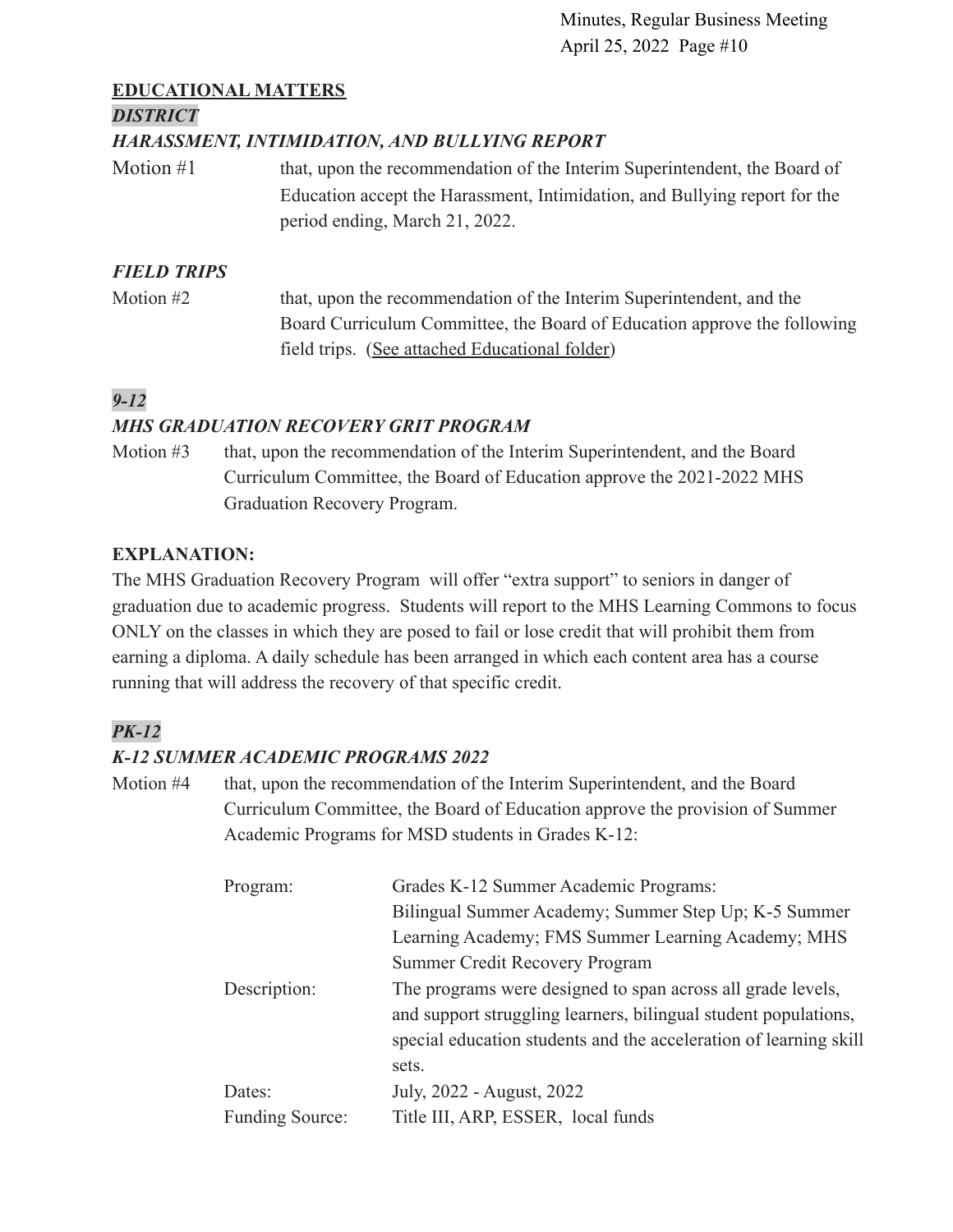# *DISTRICT WIDA MODEL TESTING*

Motion #5 that, upon the recommendation of the Interim Superintendent, the Board of Education approve MSD staff to administer the WIDA Model test to EL students upon registration when school is not in session.

| Program:        | WIDA Model testing                                          |
|-----------------|-------------------------------------------------------------|
| Description:    | ESL & Bilingual teachers to administer the WIDA Model       |
|                 | test to EL students upon registration when school is not in |
|                 | Session.                                                    |
| Dates:          | June, 2022                                                  |
|                 | July, $2022$ – September, 2022                              |
| Funding Source: | Local                                                       |
| Rate:           | As per contract language                                    |
| Staff:          | All certificated ESL & Bilingual. Hours and timesheets      |
|                 | will be approved by Director of ELL/Bilingual Programs      |

#### *MEF GRANTS*

Motion #6 that, upon the recommendation of the Interim Superintendent, the Board of Education accept monies from the Morris Educational Foundation for the following grants:

|                       | Amount | School | Project                         |
|-----------------------|--------|--------|---------------------------------|
| <b>DISTRICT</b> \$250 |        |        | Morris School District Job Fair |

The Morris School District is conducting a Job Fair on April 28, 2022 and has the challenging task of making MSD stand out to candidates. To support this endeavor, the MEF is pleased to provide a table of refreshments – Individual bottles of water and bags of chips.

- *9-12* \$1,900 MHS "Social Media vs Self Confidence" The Morristown High School Home and School Association is hosting Duncan Kirkwood on May 24 at Morristown High School. Duncan's presentation, "Social Media vs. Self Confidence", will be shared at two student assemblies during the school day and with parents and students that evening.
- **PK-12** \$5,000 FMS, MHS Senior Signs The Morris Educational Foundation will, once again, gift Senior Signs to graduating FMS 8<sup>th</sup> graders and MHS seniors. Signs will be distributed on Saturday, May 21 and Sunday, May 22 from 10 am-2pm in the back circle at MHS.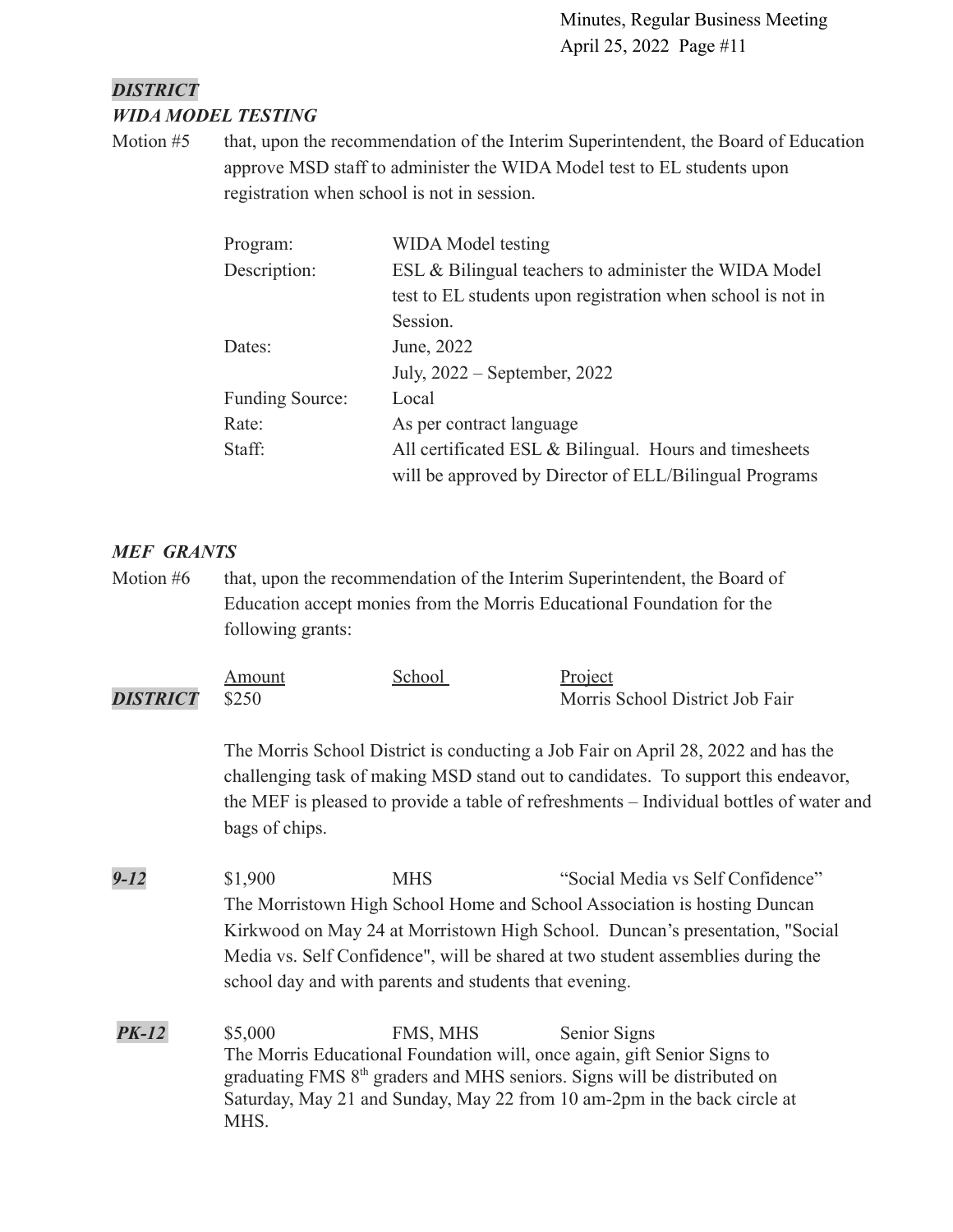*PK-8* \$400 AH, NP, SX, TJ 5th Grade Banners To celebrate the accomplishments and future of the 5<sup>th</sup> graders in the Morris School District, the Morris Educational Foundation will create congratulatory banners honoring the 5<sup>th</sup> graders to post at Sussex Avenue, Alexander Hamilton, Thomas Jefferson and Normandy Park schools. The MEF will work with MSD to post the banners in time for the 5th-grade moving-up ceremonies.

#### **EDUCATIONAL MATTERS (Motions #1-6)**

Moved by Ms. Murphy, seconded by Mrs.Pedalino

AYES: Mrs. Bangiola, Mrs. Cole (Motions #1-5), Mrs. Davidson, Mrs. Pedalino, Dr. Rodriguez, Mr. Smith, Mrs. Wall, Ms. Murphy, Mrs. Spiotta

NOES: None

- ABSTAIN: Mrs. Cole (Motion #6)
- ABSENT: Ms. Galdi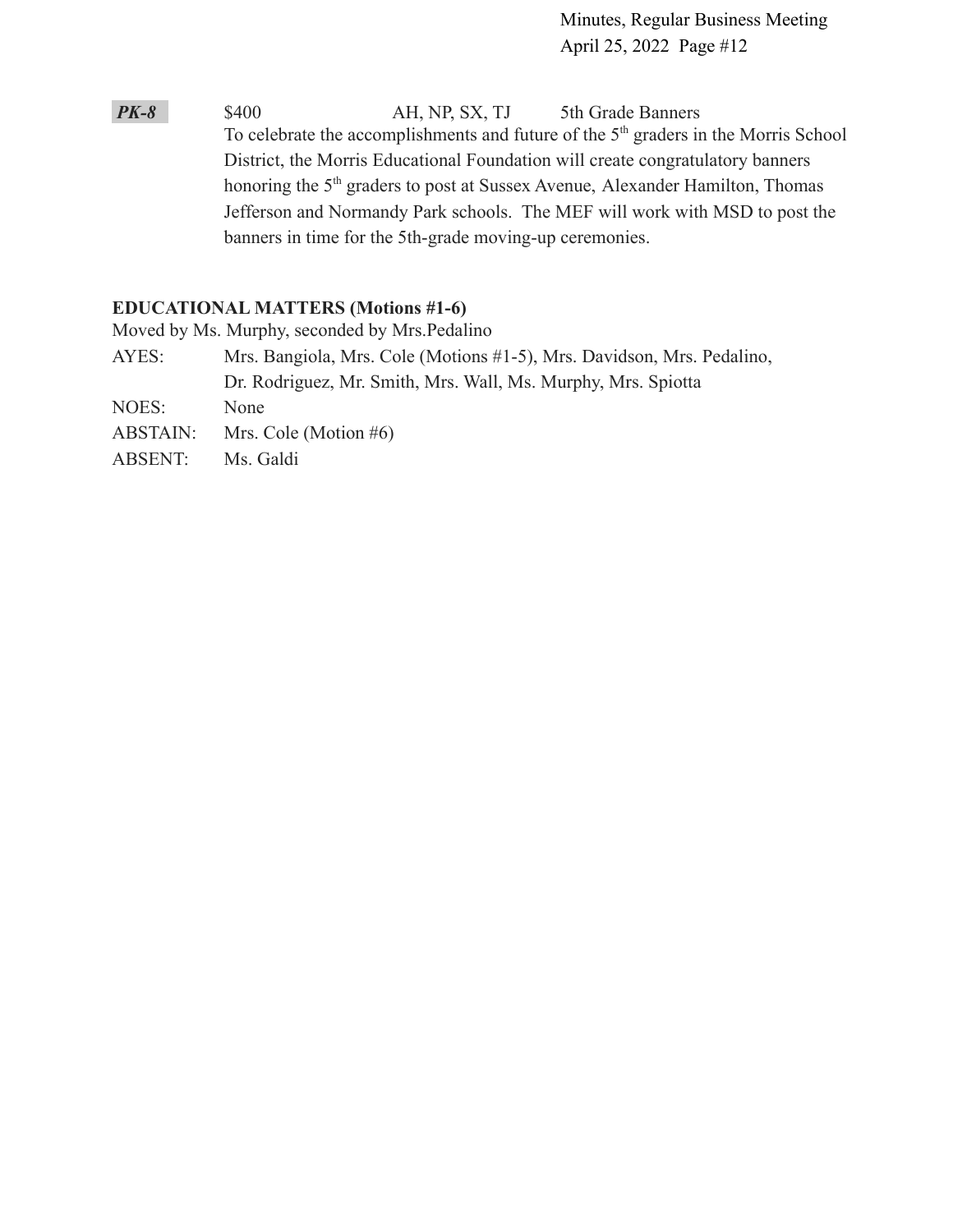# **PUPIL SERVICES**

#### *OUT OF DISTRICT ROSTER*

Motion #1 that, upon the recommendation of the Interim Superintendent, the Board of Education approve placements and instructional services for students with disabilities, including those received by the district and those attending schools for which tuition is charged, for the month of April as noted in the detailed listing maintained on file in the Board Secretary's office.

#### **EXPLANATION**

Students with IEPs whose needs cannot be met in the programs that exist within the district are placed in outside private and public schools approved by the New Jersey Department of Education for students with disabilities. Attendance is monitored monthly in order to ensure students are enrolled as agreed and the state-mandated contract with each school states that two weeks' notice is required for removal of a student. Case managers make at least two visits per school year for each student enrolled in one of these schools, including one visit that involves the convening of an IEP Team to complete an annual review of the student's IEP. In order to preserve confidentiality, all students are identified only by their local and/or state identification numbers in any listing that is maintained outside the Office of Pupil Services.

#### *DISTRICT*

#### *ARP-HCY II 2021-2022 GRANT SUBMISSION*

Motion #2 that, upon the recommendation of the Interim Superintendent, the Board of Education approve the submission of the American Rescue Plan Elementary and Secondary Schools Emergency Relief Fund - Homeless Children and Youths grant application in the amount of \$19,423.00 for the 2021-2022 school year.

#### **PUPIL SERVICES (Motions #1-2)**

Moved by Ms. Murphy, seconded by Mrs.Davidson

AYES: Mrs. Bangiola, Mrs. Cole (Motion #2), Mrs. Davidson, Mrs. Pedalino, Dr. Rodriguez, Mr. Smith, Mrs. Wall, Ms. Murphy, Mrs. Spiotta NOES: None ABSTAIN: Mrs. Cole (Motion #1) ABSENT: Ms. Galdi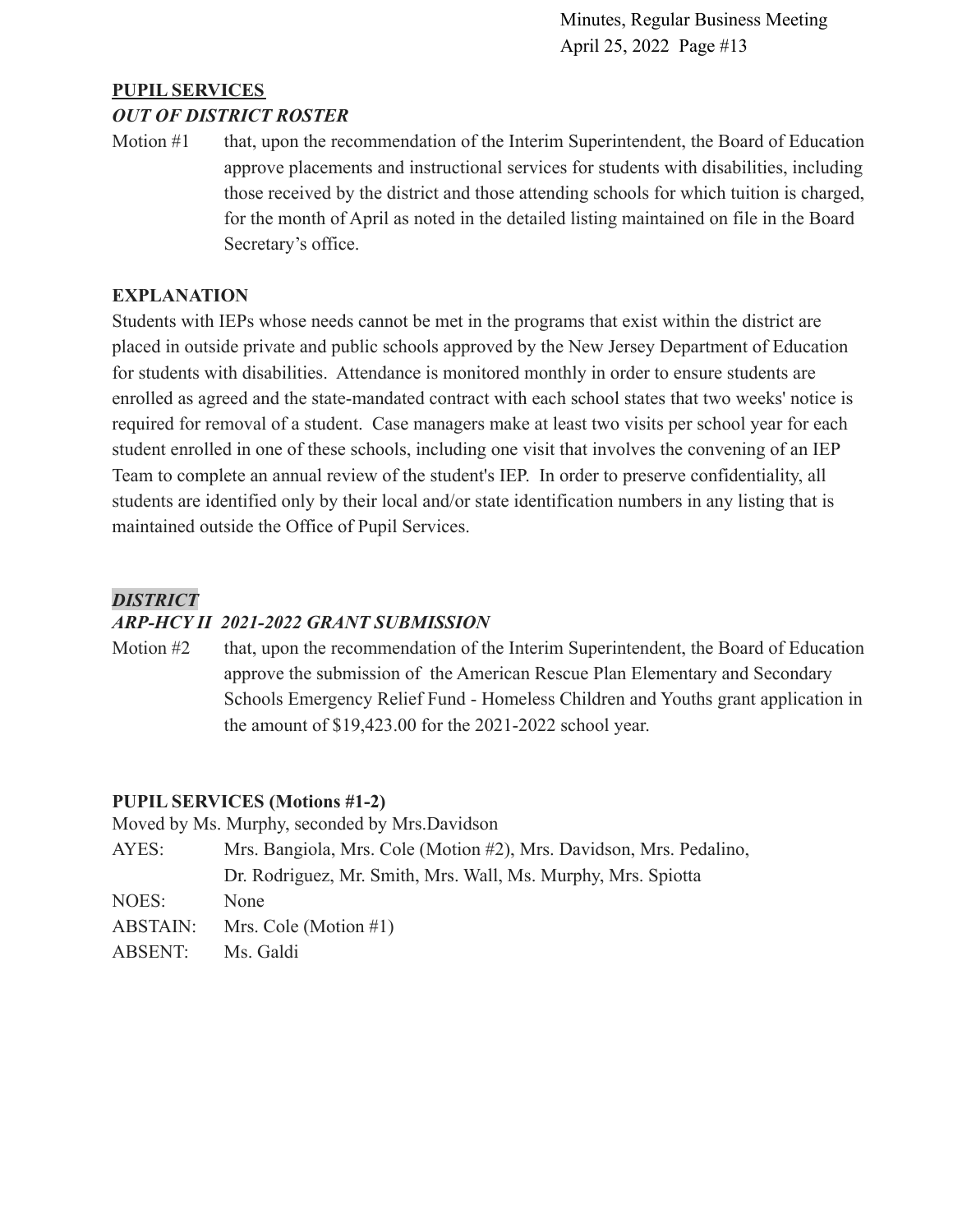#### **HUMAN RESOURCES**

#### *PK-8*

#### *ABOLISH POSITION(S) 2021-2022*

Motion #1 that, upon the recommendation of the Interim Superintendent, the Board of Education abolish the following position(s) for the 2021-2022 school year:

| $\geq (1)$ | 0.5 | Custodian, HC (eff. $03/22/22$ )                  |
|------------|-----|---------------------------------------------------|
| $\geq (1)$ | 0.8 | Teacher Assistant (Spec. Ed.), AV (eff. 04/01/22) |
| $\geq (1)$ |     | $1.0$ ABS, LLC                                    |

# *ESTABLISH POSITION(S) 2021-2022*

Motion #2 that, upon the recommendation of the Interim Superintendent, the Board of Education establish the following position(s) for the 2021-2022 school year:

# *PK-8*

*DISTRICT*

|            |            | $\geq$ (1) 0.5 Custodian, FMS<br>$\geq$ (1) 1.0 Custodian, HC (eff. 03/22/22)                                    |
|------------|------------|------------------------------------------------------------------------------------------------------------------|
| $\sim$ (1) | $1 \Omega$ | $\geq$ (1) 1.0 Bus Aide, Transportation (eff. 04/18/22)<br>$\Gamma$ $\Gamma$ /Dilineural Dragram Assistant Sting |

| $\geq (1)$ | 1.0 | ELL/Bilingual Program Assistant - Stipend |
|------------|-----|-------------------------------------------|
| $\geq (3)$ | 1.0 | MTSS Teacher on Special Assignment -      |
|            |     | ARP Grant Funded (eff. 04/04/22)          |

 $\geq$  (1) 1.0 School Level Title III Outreach Teacher - Stipend

# *RESIGNATION(S)/TERMINATION(S)/RETIREMENT(S) 2021-2022*

Motion #3 that, upon the recommendation of the Interim Superintendent, the Board of Education approve the resignation(s), termination(s) and/or retirement(s) of the following staff according to the effective date and reason shown:

| $PK-8$                                                                               |                             |
|--------------------------------------------------------------------------------------|-----------------------------|
| Employee #7329                                                                       | April 1, 2022<br>Terminated |
| Brown, Vanessa                                                                       | April 15, 2022              |
| 1.0 ABS, FMS                                                                         | Resigned                    |
| Oliveira, Priscilla                                                                  | June 24, 2022               |
| 1.0 Class IV Secretary, LLC                                                          | Resigned                    |
| Restrepo Mira, Fanny<br>1.0 Teacher Assistant, AV<br>(Kindergarten/BIL Kindergarten) | April 8, 2022<br>Resigned   |
| Zavolas, Fani                                                                        | June 17, 2022               |
| 1.0 Speech Therapist, WD                                                             | Resigned                    |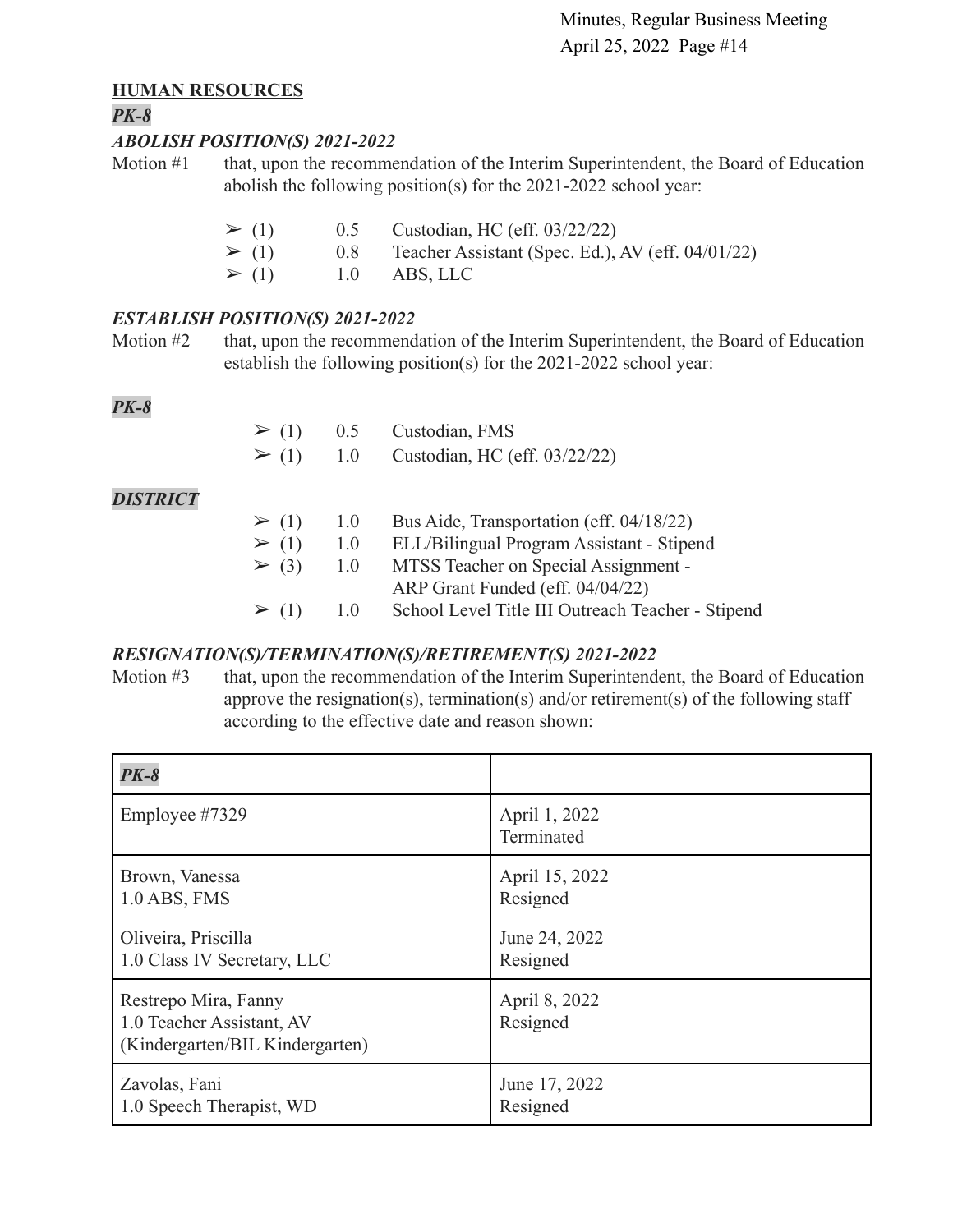| <b>DISTRICT</b>                             |                       |
|---------------------------------------------|-----------------------|
| Dominguez, Carla                            | May 27, 2022          |
| 1.0 Student Data Information Specialist, CO | Resigned              |
| Dutton, Sonia                               | April 1, 2022         |
| 1.0 Confidential Secretary, HR              | Resigned              |
| Rodriguez, Tito                             | <b>April 22, 2022</b> |
| 1.0 Bus Driver, TRANS                       | <b>Resigned</b>       |
| Taylor, Gertrude                            | March 30, 2022        |
| 1.0 Bus Aide, TRANS                         | Resigned              |

#### *RESIGNATION(S)/TERMINATION(S)/RETIREMENT(S) 2022-2023*

Motion #4 that, upon the recommendation of the Interim Superintendent, the Board of Education approve the resignation(s), termination(s) and/or retirement(s) of the following staff according to the effective date and reason shown:

| <b>DISTRICT</b>                |                |
|--------------------------------|----------------|
| Foster, Katrina                | July 1, 2022   |
| 1.0 Bus Aide, Transportation   | Retired        |
| Smith, Debbie                  | August 1, 2022 |
| 1.0 Supervisor, Transportation | Retired        |

# *APPOINTMENT(S) 2021-2022*

Motion #5 that, upon the recommendation of the Interim Superintendent, the Board of Education approve the appointment of the following to the position/s stated at the annual salary rates and effective date/s shown **(revisions in bold),** and further that the Board of Education approve the submission to the County Superintendent applications for emergency hiring, pending approval of all Human Resource documents and/or requirements and each applicant's attestation that s/he has not been convicted of any disqualifying crime pursuant to the provisions of N.J.S.A. 18a6-7.1 et seq.; 18:39-17 et seq.; 18A:6-4.13 et seq.:

|                                       |                                                     |                                          | In Place of:                              |
|---------------------------------------|-----------------------------------------------------|------------------------------------------|-------------------------------------------|
| $PK-8$                                |                                                     |                                          |                                           |
| Burdett, Christopher<br>$1.0$ ABS, TJ | \$25,760 (\$20/hr, 7)<br>hrs/day, 184<br>days/year) | $03/14/22 - 06/30/22$                    | Est. 07/20/20                             |
| Evans, Kayla<br>1.0 Grade $4/5$ , NP  | \$60,372<br>MA, Step 2                              | $09/01/21 - 04/01/22$<br>(Revised dates) | Archibald, N.<br><b>LEAVE REPLACEMENT</b> |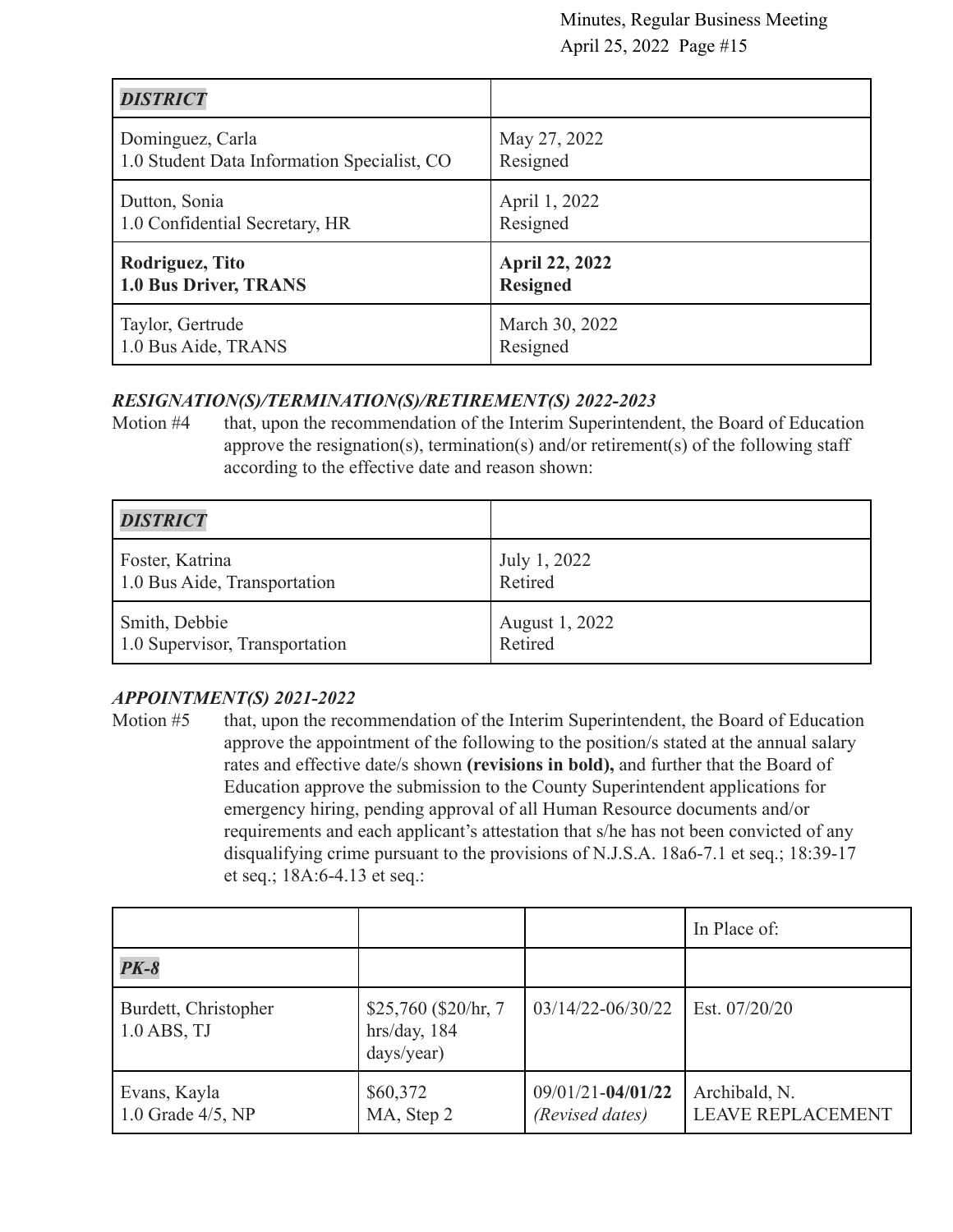| Lemus Doninelli, Ana<br>1.0 Custodian, HC              | \$35,750                                                      | 03/22/22-06/30/22     | Est. 04/04/22                              |
|--------------------------------------------------------|---------------------------------------------------------------|-----------------------|--------------------------------------------|
| Saenz de Viteri, Sibila<br>1.0 Guidance Counselor, FMS | \$60,372<br>MA, Step 3<br>(Revised salary)                    | $11/17/21 - 06/30/22$ | Employee #5864<br><b>LEAVE REPLACEMENT</b> |
| <b>District</b>                                        |                                                               |                       |                                            |
| Aquino, Julie<br>1.0 Bus Aide, TRANS                   | \$13,500<br>\$15/hr, 5 hrs/day,<br>180 days/year              | 04/18/22-06/30/22     | Taylor, G.<br>Resigned                     |
| Burgos, Nancy<br>1.0 Bus Driver, TRANS                 | \$32,400<br>\$30/hr, 6 hrs/day<br>180 days/year               | 04/18/22-06/30/22     | Est. 07/20/20                              |
| Ordonez, Wendy<br>1.0 Bus Aide, TRANS                  | \$13,500<br>\$15/hr, 5 hrs/day,<br>180 days/year              | 04/04/22-06/30/22     | Underhill, J.<br>Retired                   |
| Ramirez, Luz<br>1.0 Bus Aide, TRANS                    | \$13,500<br>\$15/hr, 5 hrs/day,<br>180 days/year<br>(Revised) | 03/07/22-06/30/22     | Est. 07/20/20                              |
| Rodriguez, Nina<br>1.0 Bus Aide, TRANS                 | \$13,500<br>\$15/hr, 5 hrs/day,<br>180 days/year              | 04/18/22-06/30/22     | Est. 04/25/22                              |
| Rodriguez, Raymundo<br>0.5 Bus Driver, TRANS           | \$25,650<br>\$30/hr, 4.75<br>hrs/day, 180<br>days/year        | 04/01/22-06/30/22     | Est. 07/20/20                              |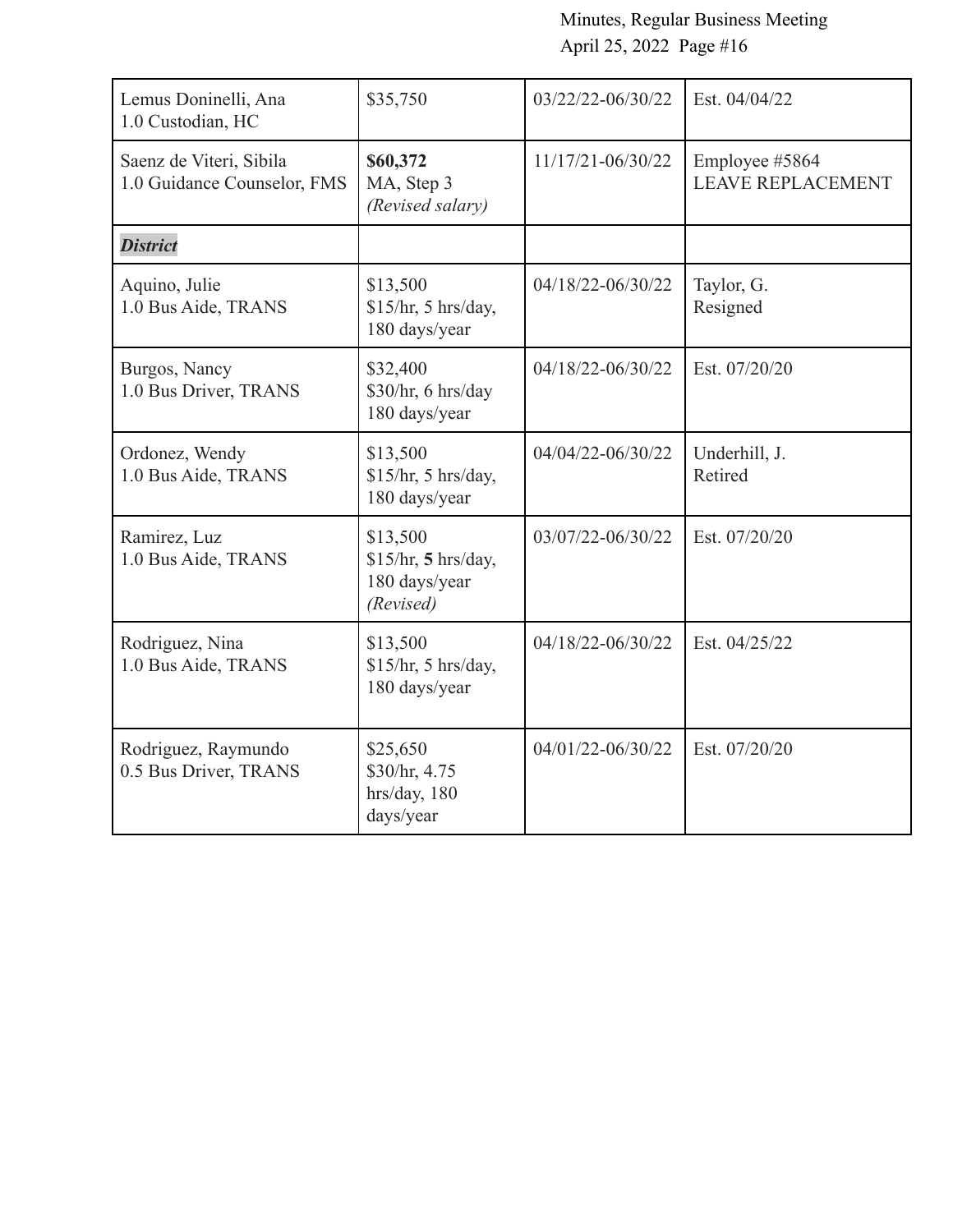#### *APPOINTMENT(S) 2022-2023*

Motion #6 that, upon the recommendation of the Interim Superintendent, the Board of Education approve the appointment of the following to the position/s stated at the annual salary rates and effective date/s shown and further that the Board of Education approve the submission to the County Superintendent applications for emergency hiring, pending approval of all Human Resource documents and/or requirements and each applicant's attestation that s/he has not been convicted of any disqualifying crime pursuant to the provisions of N.J.S.A. 18a6-7.1 et seq.; 18:39-17 et seq.; 18A:6-4.13 et seq.:

|                                                                  |                        |                   | In Place of:             |
|------------------------------------------------------------------|------------------------|-------------------|--------------------------|
| $PK-8$                                                           |                        |                   |                          |
| Lmimouni, Dana                                                   | \$75,882               | 09/01/22-06/30/23 | Jackson, A.              |
| 1.0 Spec. Ed. Pre K, LLC                                         | MA, Step 13            |                   | Resigned                 |
| $9 - 12$                                                         |                        |                   |                          |
| Downing, Sean                                                    | \$56,772               | 09/01/22-02/23/23 | LaGrave, J.              |
| 1.0 Language Arts, MHS                                           | BA, Step 2             |                   | <b>LEAVE REPLACEMENT</b> |
| Jacobus, Scott                                                   | \$71,002               | 09/01/22-06/30/23 | Bodnarchuk, J.           |
| 1.0 Phys. Ed./Health, MHS                                        | MA, Step 11            |                   | Retired                  |
| Deverman, Keenan                                                 | \$57,502               | 09/01/22-06/30/23 | Roth, A.                 |
| 1.0 Chemistry, MHS                                               | BA, Step 5             |                   | Resigned                 |
| <b>Prudencio Mendoza, Ulises</b><br>1.0 Bil. Social Studies, MHS | \$59,050<br>BA, Step 1 | 09/01/22-06/30/23 | <b>Employee #6757</b>    |
| <b>District</b>                                                  |                        |                   |                          |
| Sullivan, Allison                                                | \$61,102               | 09/01/22-06/30/23 | Zavolas, F.              |
| 1.0 Speech, PS                                                   | MA, Step 5             |                   | Resigned                 |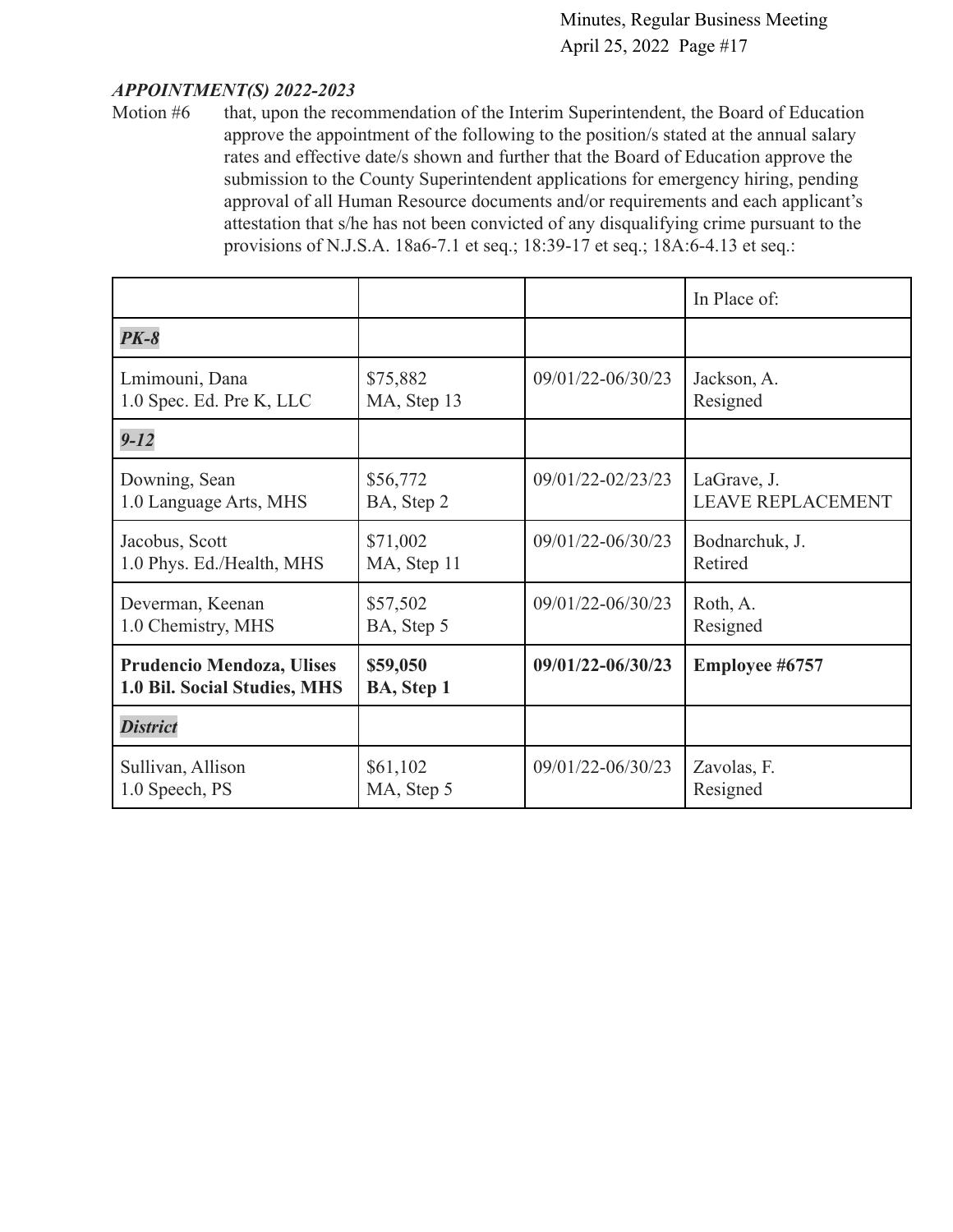# *TRANSFER(S), CHANGE(S) OF ASSIGNMENT, TITLE AND OR/ SALARY 2021-2022*

Motion #7 that, upon the recommendation of the Interim Superintendent, the Board of Education approve the change(s) of assignment and/or salary for the following certified staff:

| Employee              | <b>Current Position</b>              | New Position                                     | Salary                                           | In Place of:           | Effective  |
|-----------------------|--------------------------------------|--------------------------------------------------|--------------------------------------------------|------------------------|------------|
| $PK-8$                |                                      |                                                  |                                                  |                        |            |
| Brockington,<br>Mamie | 0.8 Teacher Assistant,<br>AV         | 0.8 Teacher<br>Assistant, LLC                    | N/A                                              | Est. 04/04/22          | 03/30/22   |
| Evans, Kayla          | 1.0 Grade $4/5$ , NP                 | 1.0 MTSS Teacher<br>on Special<br>Assignment, CO | N/A                                              | Est. 04/04/22          | 04/04/22   |
| Lorelli, Gabriela     | 1.0 Class V Secretary,<br><b>LLC</b> | 1.0 Confidential<br>Secretary, HR                | \$57,140<br>$(\$56,590 +$<br>\$550<br>longevity) | Dutton, S.<br>Resigned | <b>TBD</b> |

# *TRANSFER(S), CHANGE(S) OF ASSIGNMENT, TITLE AND OR/ SALARY 2022-2023*

Motion #8 that, upon the recommendation of the Interim Superintendent, the Board of Education approve the change(s) of assignment and/or salary for the following certified staff:

| Employee       | <b>Current Position</b>            | New Position                   | Salary | In Place of:           | Effective |
|----------------|------------------------------------|--------------------------------|--------|------------------------|-----------|
| $9 - 12$       |                                    |                                |        |                        |           |
| Vena, Nicholas | 1.0 Phys. Ed/Health,<br><b>FMS</b> | $1.0$ Phys. Ed/<br>Health, MHS | N/A    | DeSalvo, D.<br>Retired | 09/01/22  |

# *LEAVE(S) OF ABSENCE 2021-2022*

Motion #9 that, upon the recommendation of the Interim Superintendent, the Board of Education approve a leave of absence to the following staff members under the conditions stated and effective dates shown:

| $PK-8$                   |                     |                        |
|--------------------------|---------------------|------------------------|
| Faraci, Kathryn          | 03/14/22-04/18/22   | Maternity <sup>*</sup> |
| $1.0$ Pre K, AV          | 04/19/22-06/22/22   | NJFLA **               |
| Jacobs-Pennetti, Sarah   | $2/15/22 - 4/8/22$  | Maternity <sup>*</sup> |
| 1.0 Grade 2, WD          | $4/18/22 - 6/22/22$ | FMLA **                |
| Jones, Steven            | 06/13/22-06/22/22   | NJFLA **               |
| 1.0 Phys. Ed./Health, HC | 09/01/22-11/14/22   | NJFLA **               |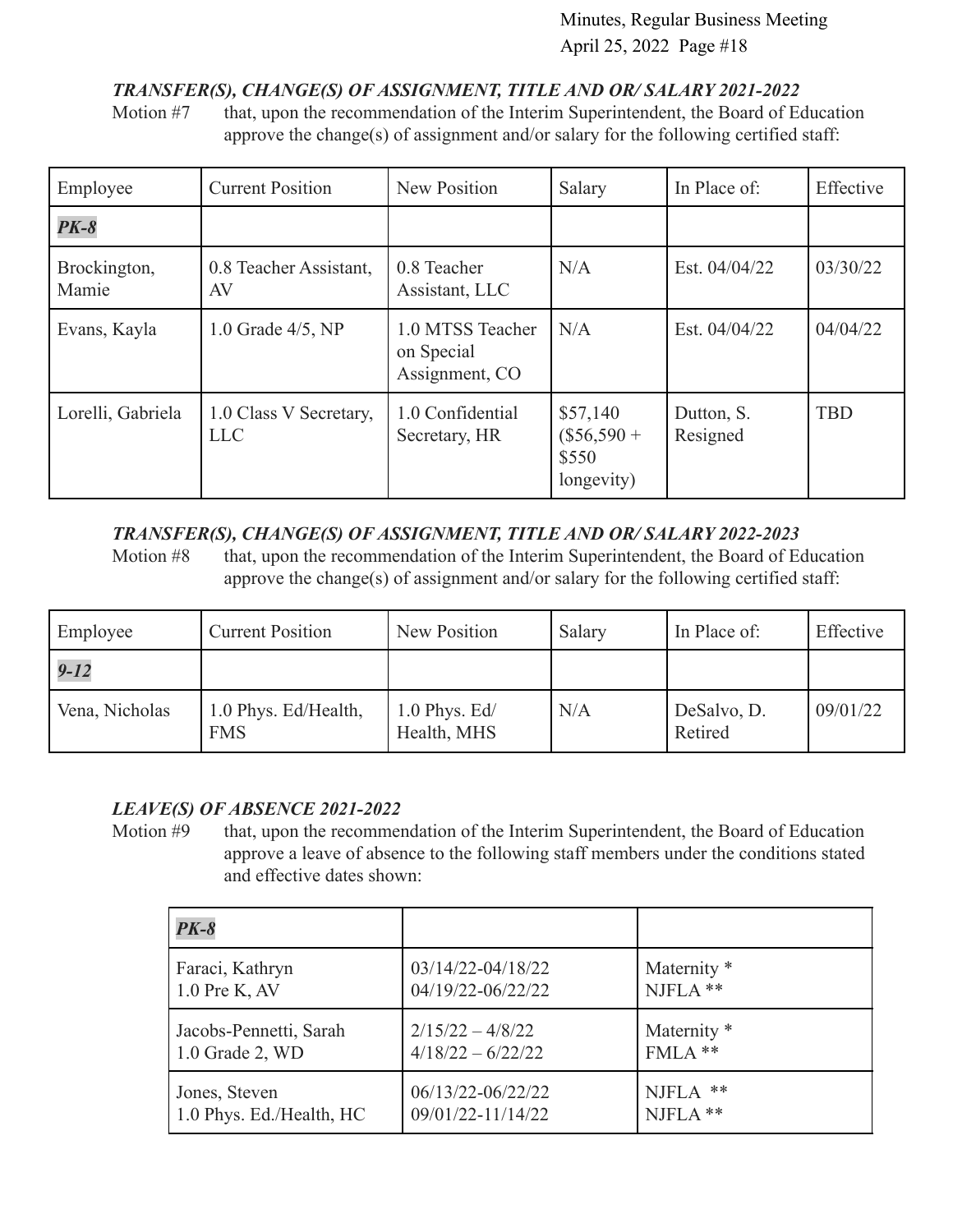| Lewis-Lahey, Anthony<br>1.0 Science, SX            | 04/18/22-06/30/22                                                                                            | NJFLA **                                                      |
|----------------------------------------------------|--------------------------------------------------------------------------------------------------------------|---------------------------------------------------------------|
| Sluhocki, Samantha<br>1.0 Phys. Ed./Health, FMS    | 04/04/22-04/25/22<br>04/26/22-06/22/22                                                                       | Maternity <sup>*</sup><br>Personal **                         |
| Schmitt, Catherine<br>1.0 Language Arts, FMS       | $3/9/22 - 5/12/22$<br>$5/13/22 - 6/22/22$<br>$9/1/22 - 10/11/22$<br>$10/12/22 - 11/11/22$<br>(Revised dates) | Maternity <sup>*</sup><br>$NIFLA$ **<br>$NIFLA$ **<br>FMLA**  |
| Zane, Jennifer<br>1.0 Science, FMS                 | $02/18/22 - 04/20/22$<br>04/21/22-06/30/22<br>09/01/22-09/21/22<br>09/22/22-12/14/22<br>(Revised dates)      | Maternity <sup>*</sup><br>$NIFLA$ **<br>NJFLA **<br>$FMLA$ ** |
| <b>District</b>                                    |                                                                                                              |                                                               |
| Employee #6498                                     | $02/24/22 - 06/30/22$<br>(Revised dates)                                                                     | Administrative ***                                            |
| Johnson, Bridgette<br>1.0 Bus Aide, Transportation | 04/28/22-06/30/22                                                                                            | FMLA **                                                       |

- \* Accumulated sick leave may be used up to a period of eight weeks (four weeks before and four weeks after the birth of the baby) – with pay/with benefits.
- \*\* Without pay/with benefits
- \*\*\* Without pay/without benefits

# *LEAVE(S) OF ABSENCE 2022-2023*

Motion #10 that, upon the recommendation of the Interim Superintendent, the Board of Education approve a leave of absence to the following staff members under the conditions stated and effective dates shown:

| $PK-8$                                |                                                                                  |                                                                     |
|---------------------------------------|----------------------------------------------------------------------------------|---------------------------------------------------------------------|
| Pardo, Veronica<br>1.0 Math, FMS      | 09/01/22-09/15/22<br>09/16/22-12/08/22<br>12/09/22-12/16/22                      | Maternity <sup>*</sup><br>NJFLA **<br>$FMLA$ **                     |
| Weber, Rebecca<br>$1.0$ Spec. Ed., SX | 09/01/22-09/28/22<br>09/29/22-12/21/22<br>12/22/22-02/23/23<br>02/24/23-06/30/23 | Maternity <sup>*</sup><br>NJFLA **<br>$FMLA$ **<br>Childrearing *** |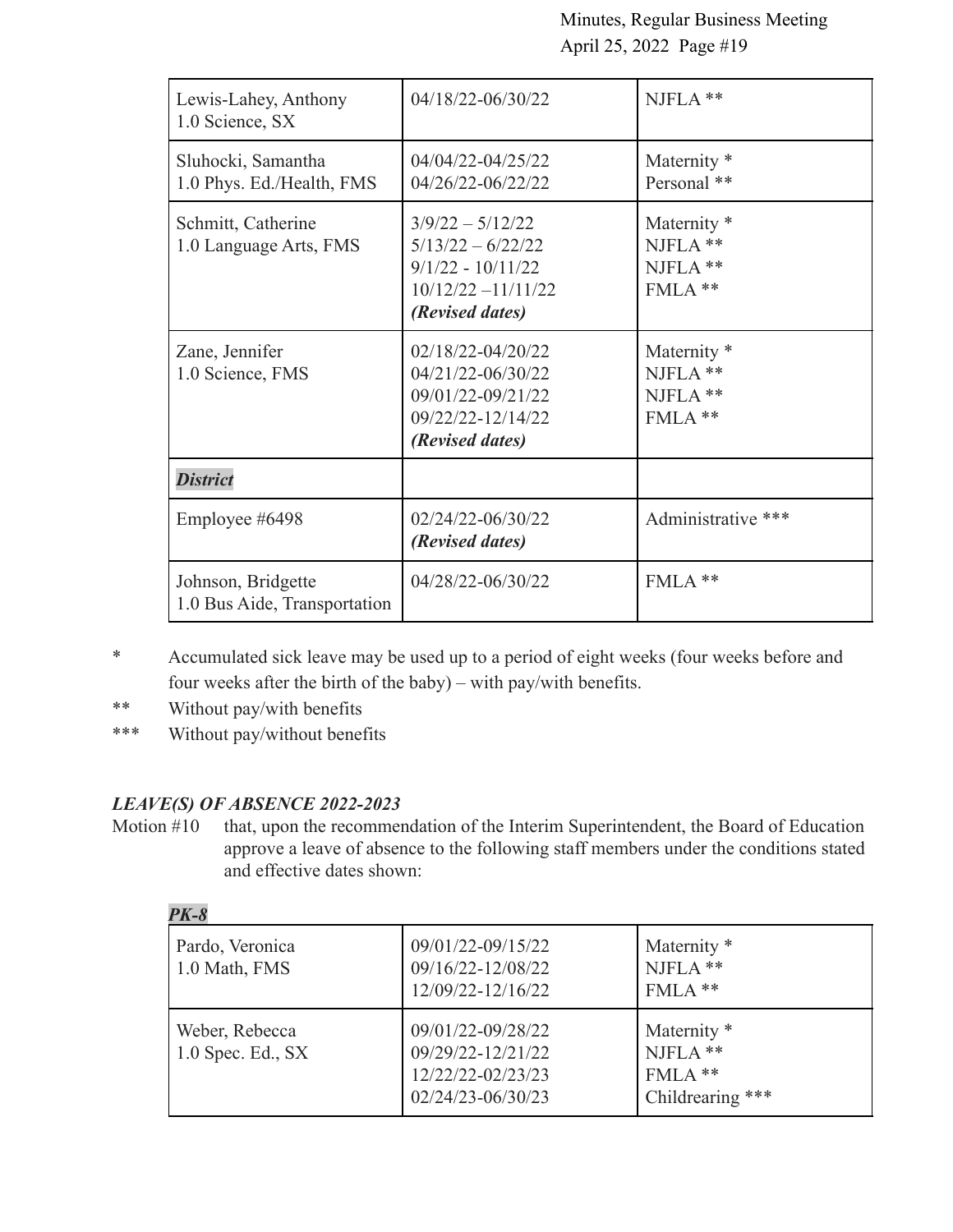| $9 - 12$           |                     |            |
|--------------------|---------------------|------------|
| Kuijpers, Samantha | $9/1/22 - 11/23/22$ | $NIFLA$ ** |
| 1.0 Math, MHS      | $11/24/22 - 1/1/23$ | $FMLA$ **  |

- \* Accumulated sick leave may be used up to a period of eight weeks (four weeks before and four weeks after the birth of the baby) – with pay/with benefits.
- \*\* Without pay/with benefits
- \*\*\* Without pay/without benefits

# *DISTRICT*

#### *SUBSTITUTE APPOINTMENTS 2021-2022*

Motion #11 that, upon the recommendation of the Interim Superintendent, the Board of Education approve the following name(s) be added to the list of substitutes, and approve all Morris School District Substitute Teachers to also provide service as Teacher Assistant, ABS, and Lunchroom Playground Aide as assigned for the 2021-2022 school year, and further that the Board of Education approve submission to the County Superintendent application for emergency hiring and each applicant's attestation that s/he has not been convicted of any disqualifying crime pursuant to the provisions of N.J.S.A 18A:6-7.1 et seq., 18A:6-4.13 et seq.:

# **Athletic Volunteer:**

Adair, Derek (Football) Havran, Ian (Football) Vilhauer, Edwin (Cross Country)

#### **Secretary:**

Dutton, Sonia (eff. 04/06/22)

**Buildings & Grounds:**

Worrell, Damon (eff. 4/8/22)

#### **Teacher:**

Benzing, Paige (eff. 4/10/22) Chavis, Jamal (eff. 3/28/22) Draus, Cassandra (eff. 5/19/22) Manning, Sean Padron, Nicholas (eff. 3/23/22) Shaw, Valerie

# **Athletic Volunteer:**

Reed, Abbie - Lacrosse Girls (eff. 4/1/22)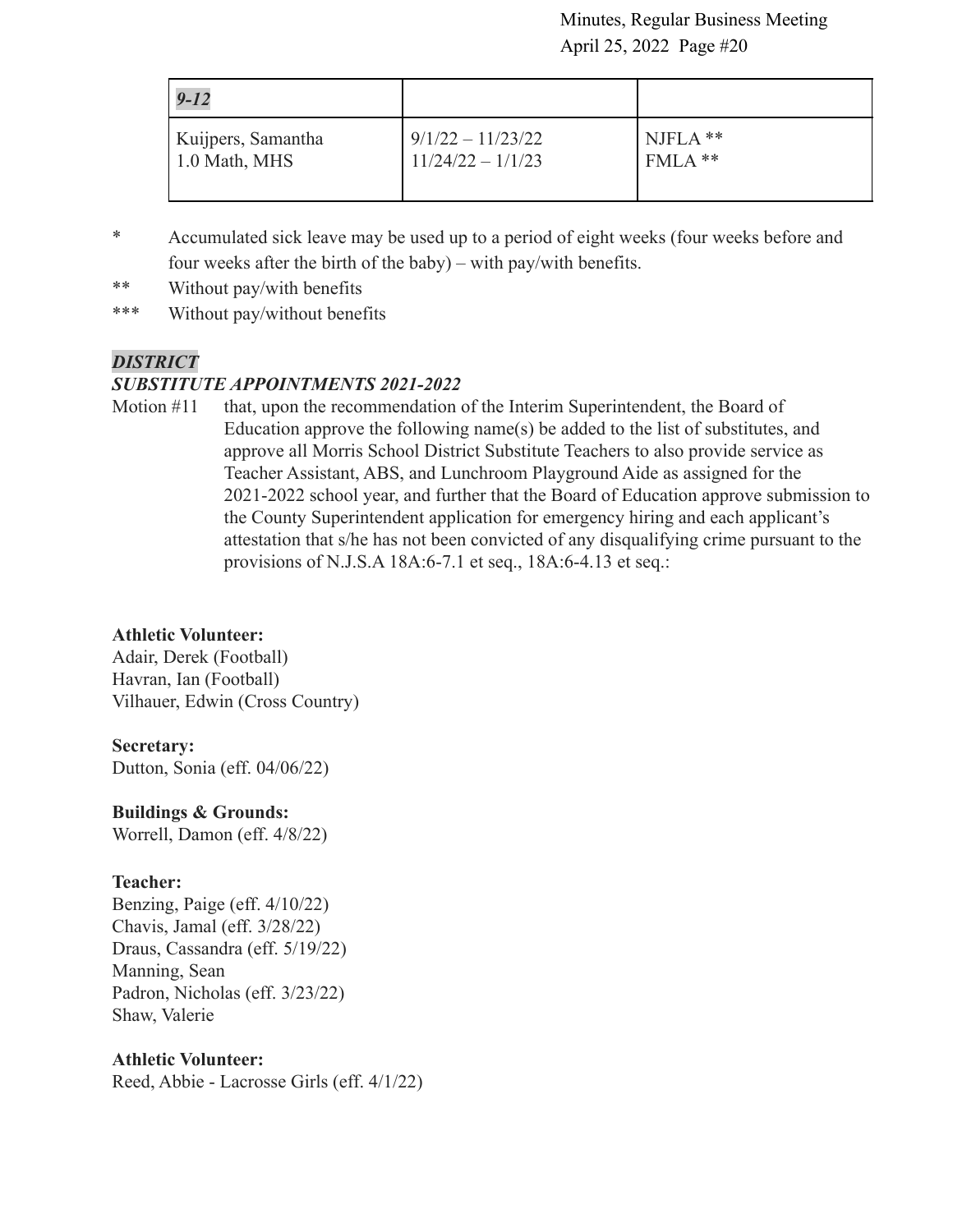#### *JOB DESCRIPTION(S) 2021-2022*

Motion #12 that, upon the recommendation of the Interim Superintendent, the Board of Education approve the following job descriptions:

#### *DISTRICT*

- ➢ [Communications & Community Relations Stipend Position](https://drive.google.com/file/d/1ftC7GdzYHcMx3nHBf09orgGNDMFM4a22/view?usp=sharing)
- ➢ [ELL/Bilingual Program Assistant](https://drive.google.com/file/d/1VMVxBBeYkwJ6YX16dFBYQJl1taTpGIED/view?usp=sharing) Stipend
- ➢ [Extended School Year \(ESY\) Site Leader](https://drive.google.com/file/d/19x4OOk8mV2tHgD0TzltuJI4u8zuH_tR6/view?usp=sharing) Stipend
- ➢ [Supervisor of Student Data and Assessment](https://drive.google.com/file/d/1FMXKv0lsLbgsccSCY4sL_BZ0ZcMXFiUQ/view?usp=sharing)

# *PK-8*

 $\triangleright$  [National Society of Black Engineers Program Advisor K-5](https://drive.google.com/file/d/1AU4FINLj9qf80Jv1o03i7E-S3t33cZME/view?usp=sharing) - Stipend

#### *EXTRA PAY 2021-2022*

Motion #13 that, upon the recommendation of the Interim Superintendent, the Board of Education approve the following extra-pay positions for the 2021-2022 school year:

| <b>MORRISTOWN HIGH SCHOOL ATHLETICS</b> |                                         |                   |               |            |                               |
|-----------------------------------------|-----------------------------------------|-------------------|---------------|------------|-------------------------------|
| <b>POSITION</b>                         | <b>STAFF MEMBER</b>                     | <b>YR</b><br>EXP. | <b>SALARY</b> | <b>INC</b> | <b>TOTAL</b><br><b>SALARY</b> |
| $9 - 12$                                |                                         |                   |               |            |                               |
| <b>ATHLETICS - MHS</b>                  |                                         |                   |               |            |                               |
| Lacrosse                                |                                         |                   |               |            |                               |
| Lacrosse Assistant Coach - Boys         | Towns, Desmond                          | 3                 | \$4,887       | NG         | \$4,887                       |
| Lacrosse Assistant Coach - Girls        | Thorsen, Jesse                          |                   | \$4,887       | NG         | \$4,887                       |
| <b>Track &amp; Field</b>                |                                         |                   |               |            |                               |
| <b>Assistant Coach - Boys</b>           | DiGennaro, Peter $(4/1/22 -$<br>6/30/22 |                   | \$1,672       | <b>NG</b>  | \$1,672                       |
| <b>Assistant Coach - Girls</b>          | Tabor, Noelle (4/1/22 -<br>6/30/22      |                   | \$1,672       | <b>NG</b>  | \$1,672                       |

| <b>FRELINGHUYSEN MIDDLE SCHOOL ATHLETICS</b> |                       |                               |  |  |  |
|----------------------------------------------|-----------------------|-------------------------------|--|--|--|
| <b>POSITION</b>                              | <b>EXP.</b> SALARY NC | <b>TOTAL</b><br><b>SALARY</b> |  |  |  |
| $PK-8$                                       |                       |                               |  |  |  |
| <b>ATHLETICS - FMS</b>                       |                       |                               |  |  |  |
| Lacrosse Assistant Coach - Boys              | NG                    | \$1,673                       |  |  |  |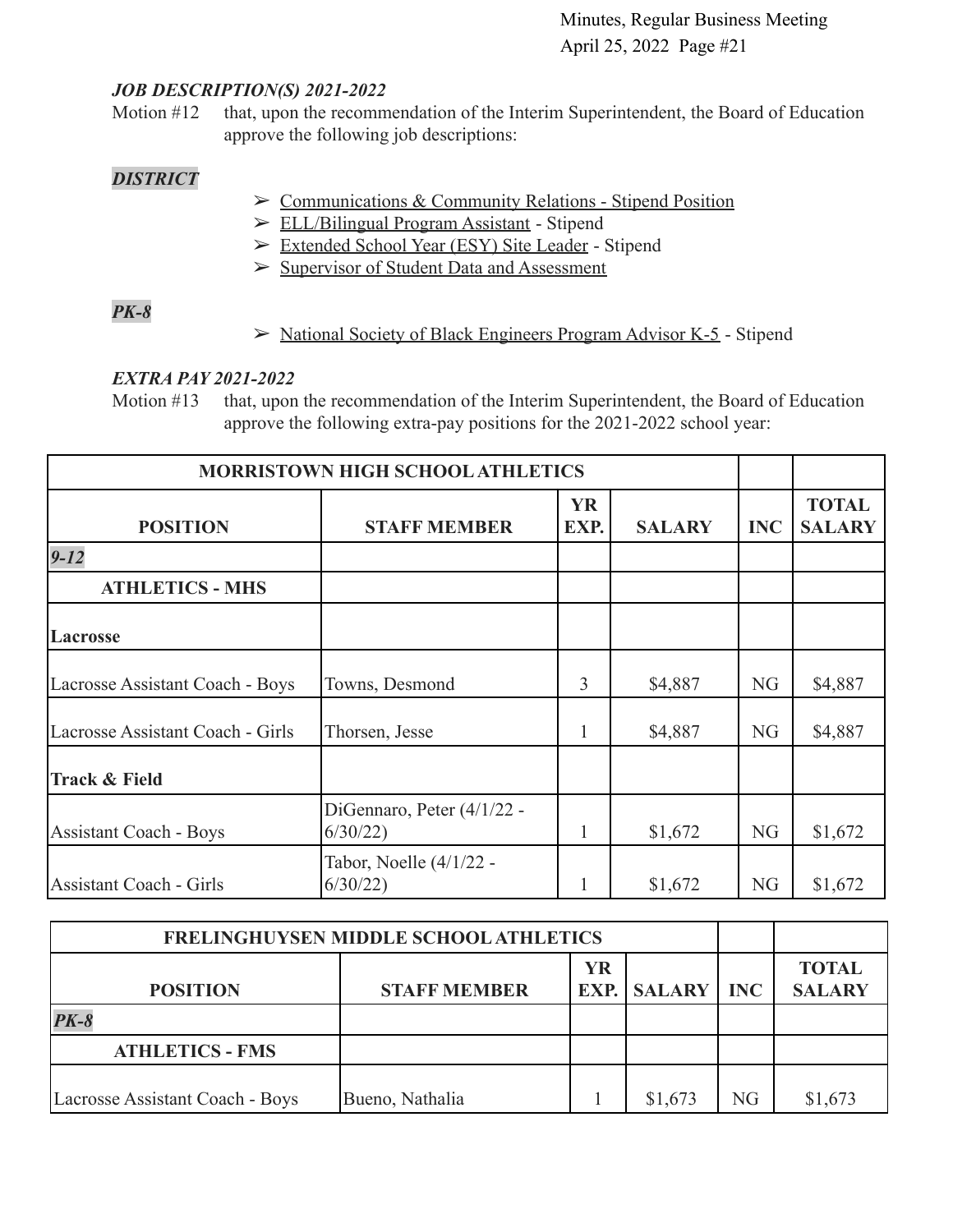| <b>ELEMENTARY CO-CURRICULAR</b>                      |                                         |                               |       |    |       |
|------------------------------------------------------|-----------------------------------------|-------------------------------|-------|----|-------|
| <b>POSITION</b>                                      | <b>EXP.</b> SALARY NC                   | <b>TOTAL</b><br><b>SALARY</b> |       |    |       |
| $PK-8$                                               |                                         |                               |       |    |       |
| <b>CO-CURRICULAR</b><br><b>ELEMENTARY</b>            |                                         |                               |       |    |       |
| National Society of Black Engineers<br>$K-5$ Advisor | Johnson Sr, Edward (4/1/22 -<br>6/30/22 |                               | \$543 | NG | \$543 |

# *EXTRA PAY REVISION 2021-2022*

Motion #14 that, upon the recommendation of the Interim Superintendent, the Board of Education approve the following extra-pay positions **(revisions in bold)** for the 2021-2022 school year:

| <b>MORRISTOWN HIGH SCHOOL ATHLETICS</b>                          |                                                                         |                   |                    |           |                               |
|------------------------------------------------------------------|-------------------------------------------------------------------------|-------------------|--------------------|-----------|-------------------------------|
| <b>POSITION</b>                                                  | <b>STAFF MEMBER</b>                                                     | <b>YR</b><br>EXP. | <b>SALARY INC</b>  |           | <b>TOTAL</b><br><b>SALARY</b> |
| $9 - 12$                                                         |                                                                         |                   |                    |           |                               |
| <b>ATHLETICS - MHS</b>                                           |                                                                         |                   |                    |           |                               |
| <b>Track &amp; Field</b>                                         |                                                                         |                   |                    |           |                               |
| Track & Field Assistant Coach - Boys (resigned 3/7/22 - 3/31/22) | Dumas, Kamau                                                            | $\overline{2}$    | \$1,115            | NG        | \$1,115                       |
| <b>Unified Track</b>                                             |                                                                         |                   |                    |           |                               |
| <b>Unified Track Coach</b>                                       | Componile, Bernadette<br>(March & April 2022)<br><i>(revised dates)</i> | 5                 | \$750              | <b>NG</b> | \$750                         |
| <b>Unified Track Coach</b>                                       | Corona, Stephanie<br>(May & June 2022)                                  | -1                | $\mathbf S$<br>750 | <b>NG</b> | \$<br>750                     |

| <b>FRELINGHUYSEN MIDDLE SCHOOL CO-CURRICULAR</b> |                             |                               |  |  |  |
|--------------------------------------------------|-----------------------------|-------------------------------|--|--|--|
| <b>POSITION</b>                                  | <b>SALARY</b><br><b>INC</b> | <b>TOTAL</b><br><b>SALARY</b> |  |  |  |
| $PK-8$                                           |                             |                               |  |  |  |
| <b>CO-CURRICULAR FMS</b>                         |                             |                               |  |  |  |
| National Society of Black Engineers<br>Advisor   | NG                          | <b>\$905</b>                  |  |  |  |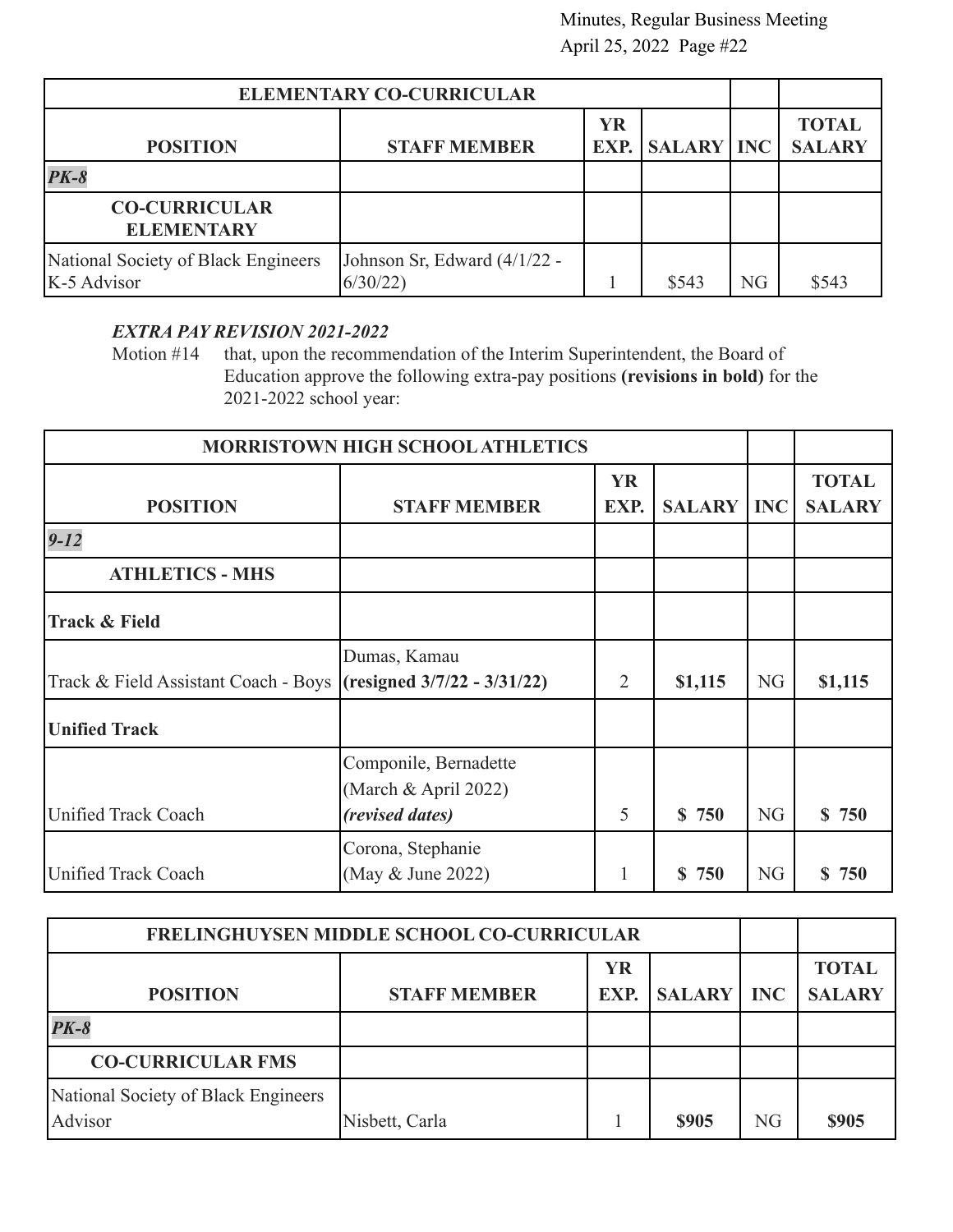| National Society of Black Engineers |                  |   |       |          |       |
|-------------------------------------|------------------|---|-------|----------|-------|
| <b>Advisor</b>                      | Pereyra, Tatiana | - | \$905 | $\rm NG$ | \$905 |

# *9-12 AP EXAM PROCTORS 2021-2022 (Revised)*

Motion #15 that, upon the recommendation of the Interim Superintendent, the Board of Education approve the following AP Exam Proctors **(revisions in bold)** for the 2021-2022 school year

| Position: | <b>AP Exam Proctor</b>        |
|-----------|-------------------------------|
| Rate:     | \$125.00 Standard Time        |
|           | \$145.00 Extended Time        |
|           | \$160.00 Back to Back Testing |
| Staff:    | Brown, Stephanie              |
|           | Curran, John                  |
|           | Flynn, Katharyn               |
|           | Furphey, John                 |
|           | Grabell, Rosalie              |
|           | McNally, Barbara              |
|           | Mesias, Phyllis               |
|           | Pallis, Paris                 |
|           | <b>Stroh, Katherine</b>       |
|           | Zawacke, Kathryn              |

*EXPLANATION:* Upon submission of an approved timesheet, AP Exam Proctors will be paid through test fees and local funds.

# *PK-8 COMMUNITY SCHOOL 2021-2022*

Motion #16 that, upon the recommendation of the Interim Superintendent, the Board of Education approve the following Sunrise/Sunset staff. This is retroactive from March 28, 2022 through the end of the fourth marking period, June 22, 2022. Staff will be compensated for actual days worked when school is in session. Any days that Sunrise/Sunset is not operating due to any district closure will not be compensated:

McMahon, Catherine Assistant \$15.00/hr.

*EXPLANATION:* Salaries to be paid out of collected tuition.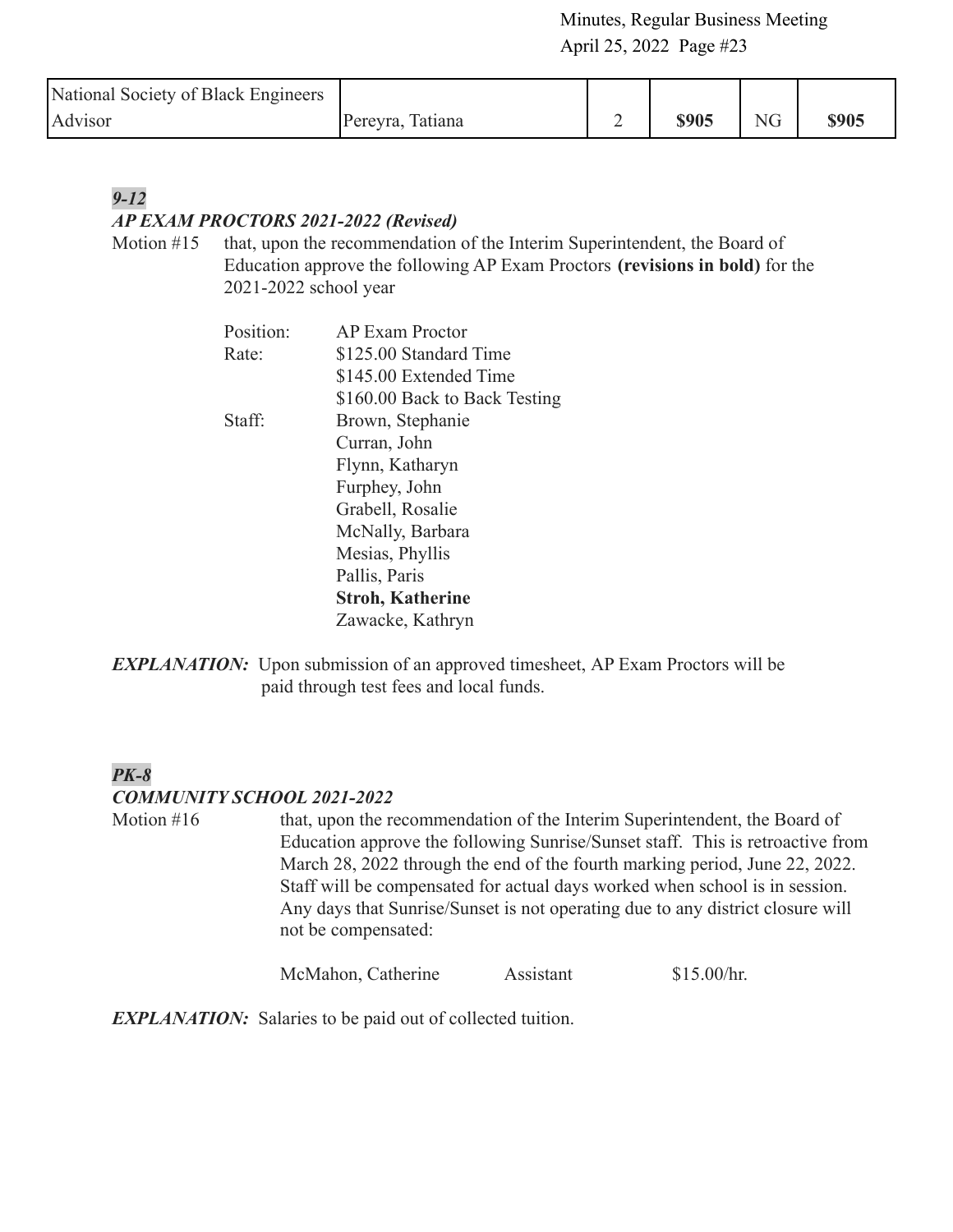#### *PK-8 FMS GRADUATION EXTRA SERVICES 2021-2022*

Motion #17 that, upon the recommendation of the Interim Superintendent, the Board of Education approve compensation to the following employees for providing assistance during the FMS graduation ceremony:

Beadle, Timothy

**EXPLANATION:** Upon submission of an approved timesheet employees will be compensated at 1/140th their hourly rate.

# *PK-8*

#### *FMS GRADUATION SECURITY COVERAGE 2021-2022*

Motion #18 that, upon the recommendation of the Interim Superintendent, the Board of Education approve the following security staff for **FMS** Graduation on June **21**, 2022:

| Date:  | June 21, 2022                                   |
|--------|-------------------------------------------------|
| Staff: | Not to exceed five $(5)$ hours per staff member |
|        | Twenty Five (25) hours in total                 |
| Funds: | Local                                           |
| Staff: | Ashmont, Albert                                 |
|        | Bailey, Charles                                 |
|        | Bell, Beverly                                   |
|        | Cetrulo, Robert                                 |
|        | Chambliss, Barron                               |
|        | Edmondson, Christopher                          |
|        | Hernandez, Albert                               |
|        | Mantone, Jerald                                 |
|        | Norton, Nicholas                                |
|        | Schmidt, Edward                                 |
|        | Singleton, Melissa                              |
|        | Trizzino, James                                 |
|        | Vorhies, Cara                                   |
|        | Weber, John                                     |

**EXPLANATION:** Upon submission of an approved timesheet, the above staff members will be compensated as per contract language.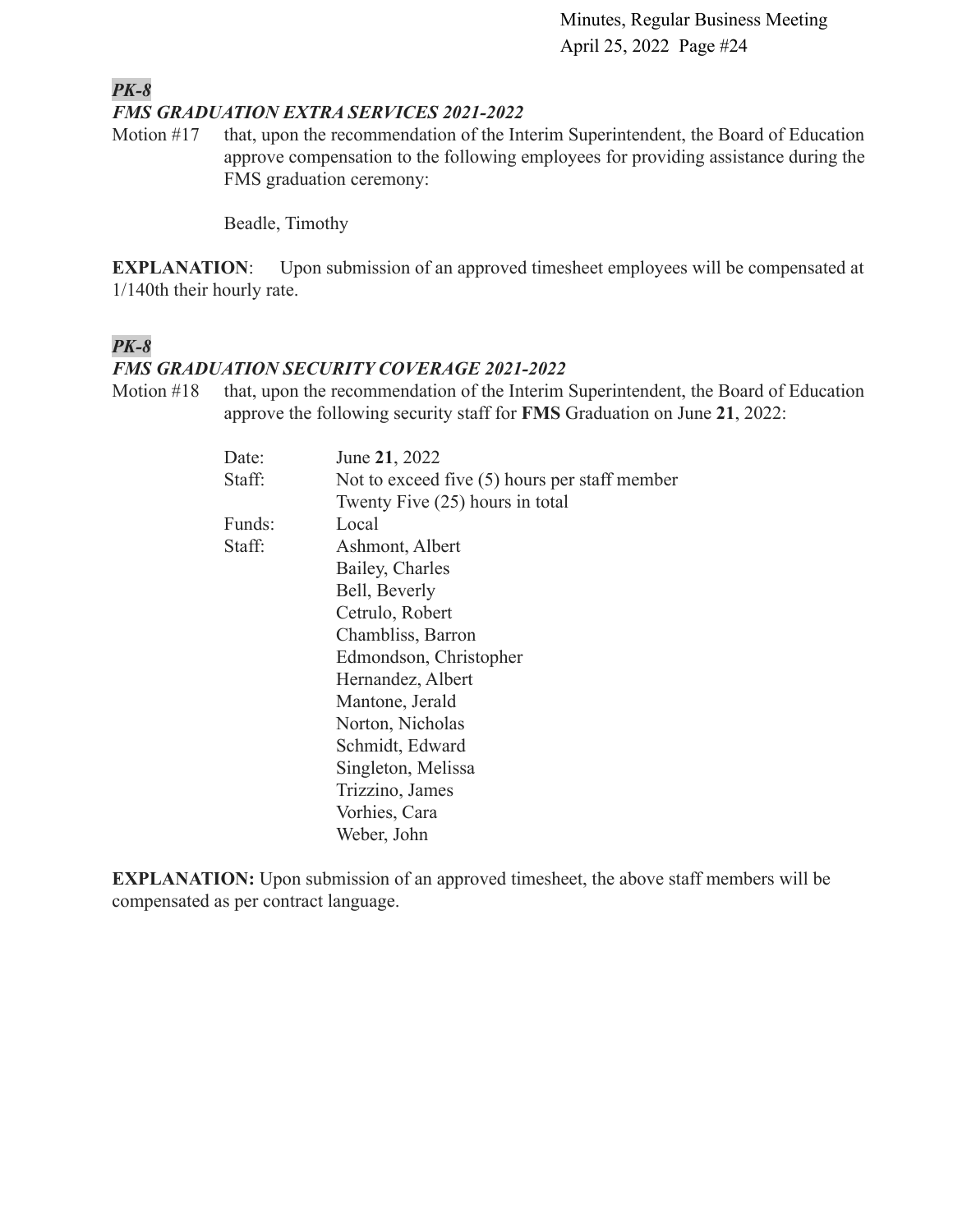# *PK-8 FMS FIELD TRIP 2021-2022*

Motion #19 that, upon the recommendation of the Interim Superintendent, the Board of Education approve the following chaperones for the 2021-2022 field trip for the FMS eighth grade students to Philadelphia PA

| Program:     | Field Trip to Philadelphia, PA |
|--------------|--------------------------------|
| Description: | Chaperones                     |
| Dates:       | June 9, 2022 (day trip)        |
|              | June 10, 2022 (day trip)       |
| Funding:     | <b>FMS - HSA</b>               |
| Rate:        | As per contract language       |
| Staff:       | Adler, Kathleen                |
|              | Bozza, Amy                     |
|              | Burdge, Jeffrey                |
|              | Bueno, Natalia                 |
|              | Carey, Susan                   |
|              | Downing, Sean                  |
|              | Daly, Ashley                   |
|              | Enderley, Judith               |
|              | Erb, Lauren                    |
|              | Erlenborn, Gillian             |
|              | Ferrara, Allison Marie         |
|              | Forman, Annemarie              |
|              | Hammond, Aatifa                |
|              | Jackson, Mikal                 |
|              | Jimenez, Elizabeth             |
|              | Minerowicz, Carly              |
|              | Molinaro, Jean-Marie           |
|              | Perez, Cynthia                 |
|              | Profita, Nicole                |
|              | Rogers-Martin, Dayjahnae       |
|              | Sandelli, Barbara              |
|              | Scheerer, Harrison             |
|              | Smith, Taylor                  |
|              |                                |

**EXPLANATION**: Upon submission of an approved timesheet, staff member will be compensated as outlined above.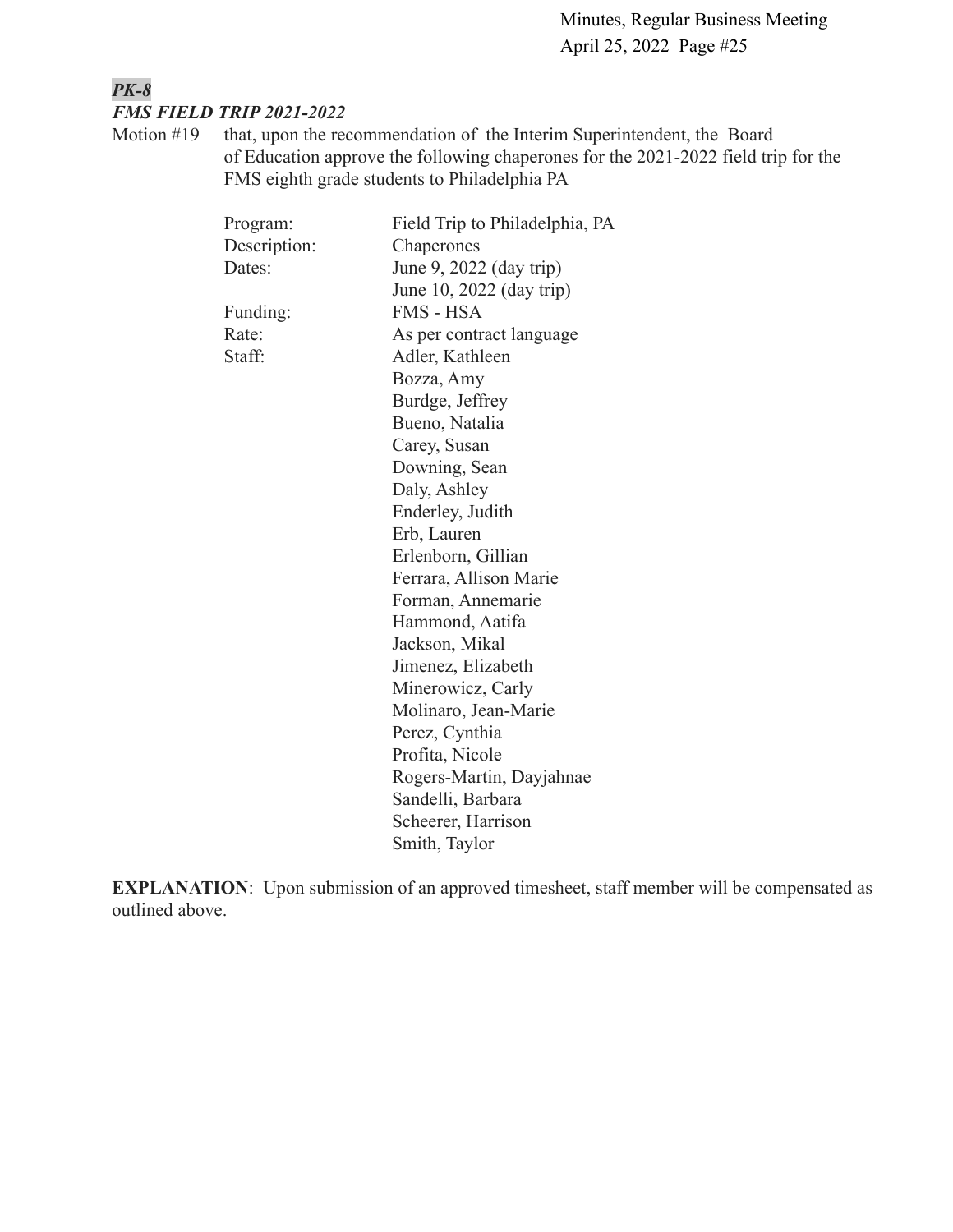#### *PK-8 FMS FIELD TRIP*

Motion #20 that, upon the recommendation of the Interim Superintendent, the Board of Education approve the following Morris School District nurses for the 2021-2022 field trips for FMS students to Philadelphia, PA.

| Program:     | Two FMS Field Trips to Philadelphia, PA |
|--------------|-----------------------------------------|
| Description: | <b>Nurses</b>                           |
| Dates:       | June 9, 2022 (day trip)                 |
|              | June 10, 2022 (day trip)                |
| Funding:     | Local                                   |
| Rate:        | As per contract language                |
| Staff:       | Glueck, Evelyn (June 9, 2022)           |
|              | Goss, Margaret (June 9, 2022)           |
|              | Mendez, Paula (June 10, 2022)           |
|              | Mojena, Laura (June 10, 2022)           |

**EXPLANATION:** Upon submission of an approved timesheet, staff members will be compensated per contract language.

# *9-12 MHS GRADUATION 2021-2022*

Motion #21 that, upon the recommendation of the Interim Superintendent, the Board of Education approve compensation to the following employee for providing assistance to students in the preparation and presentation of speeches at the MHS graduation ceremony:

Laudadio, Cynthia

**EXPLANATION:** This employee will work with students for up to a maximum of 7 hours assisting them with the writing and the presentation of their speeches at the MHS 2022 Graduation ceremony. Upon submission of an approved timesheet the employee will be compensated at her hourly rate.

Motion #22 that, upon the recommendation of the Interim Superintendent, the Board of Education approve compensation to the following employees for providing band/choir assistance during the MHS graduation ceremony:

> Gallagher, David Scott, Christine

*EXPLANATION:* Upon submission of an approved timesheet employee will be compensated at their hourly rate.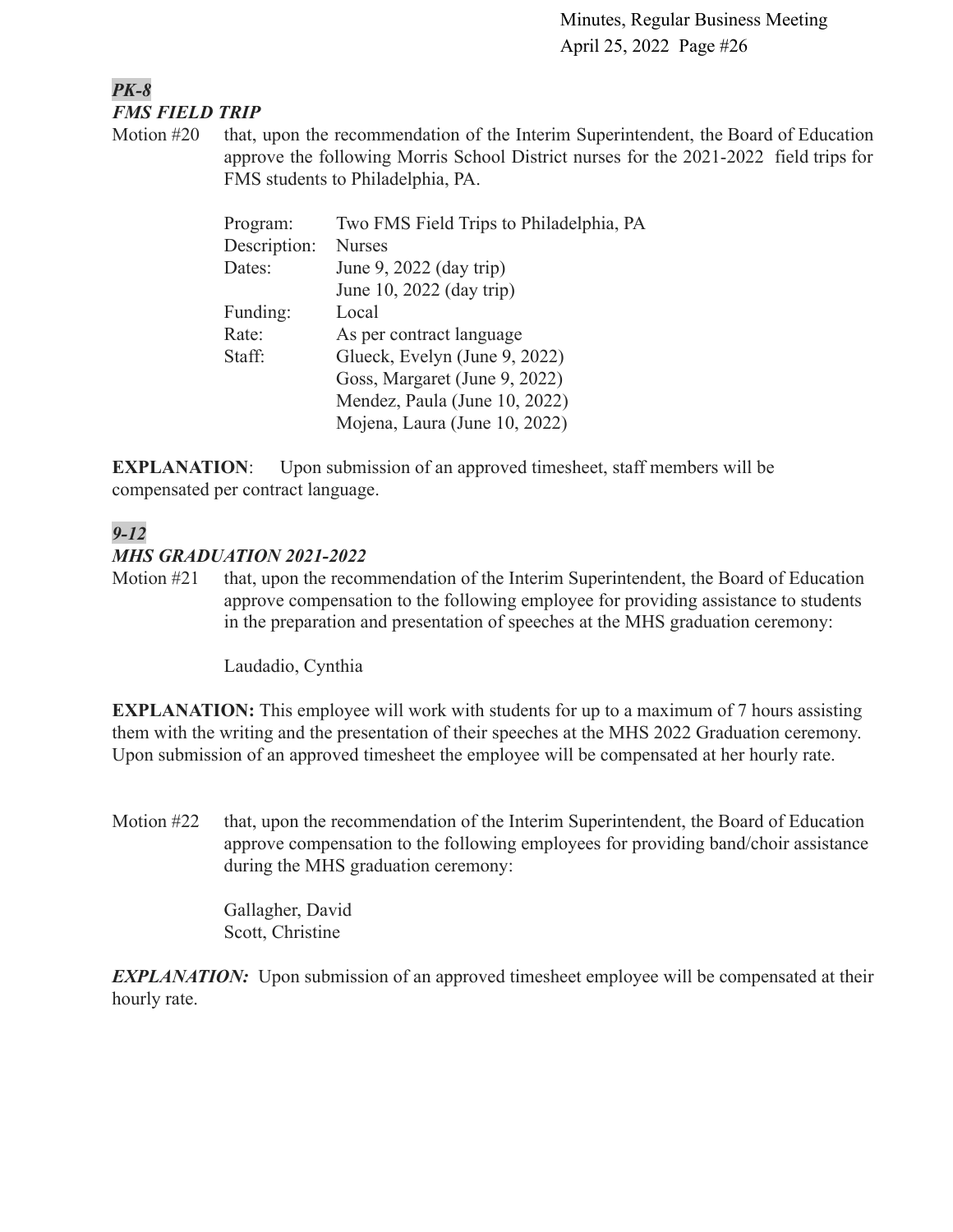#### *9-12 MHS GRADUATION SECURITY COVERAGE 2021-2022*

Motion #23 that, upon the recommendation of the Interim Superintendent, the Board of Education approve the following security staff for MHS Graduation on June 22, 2022:

| Date:  | June 22, 2022                                   |
|--------|-------------------------------------------------|
| Staff: | Not to exceed five $(5)$ hours per staff member |
|        | Twenty Five (25) hours in total                 |
| Funds: | Local                                           |
| Staff: | Ashmont, Albert                                 |
|        | Bailey, Charles                                 |
|        | Bell, Beverly                                   |
|        | Cetrulo, Robert                                 |
|        | Chambliss, Barron                               |
|        | Edmondson, Christopher                          |
|        | Hernandez, Albert                               |
|        | Mantone, Jerald                                 |
|        | Norton, Nicholas                                |
|        | Schmidt, Edward                                 |
|        | Singleton, Melissa                              |
|        | Trizzino, James                                 |
|        | Vorhies, Cara                                   |
|        | Weber, John                                     |

**EXPLANATION:** Upon submission of an approved timesheet, the above staff members will be compensated as per contract language.

# *9-12*

#### *MHS PROJECT GRADUATION SECURITY COVERAGE 2021-2022*

Motion #24 that, upon the recommendation of the Interim Superintendent, the Board of Education approve the following security staff for MHS Project Graduation on June 22, 2022 and June 23, 2022:

| June 22, 2022 and June 23, 2023        |
|----------------------------------------|
| Not to exceed four $(4)$ staff members |
| Thirty (30) hours in total             |
| Local                                  |
| Ashmont, Albert                        |
| Bailey, Charles                        |
| Bell, Beverly                          |
| Cetrulo, Robert                        |
| Chambliss, Barron                      |
| Edmondson, Christopher                 |
| Hernandez, Albert                      |
| Mantone, Jerald                        |
| Norton, Nicholas                       |
| Schmidt, Edward                        |
| Singleton, Melissa                     |
|                                        |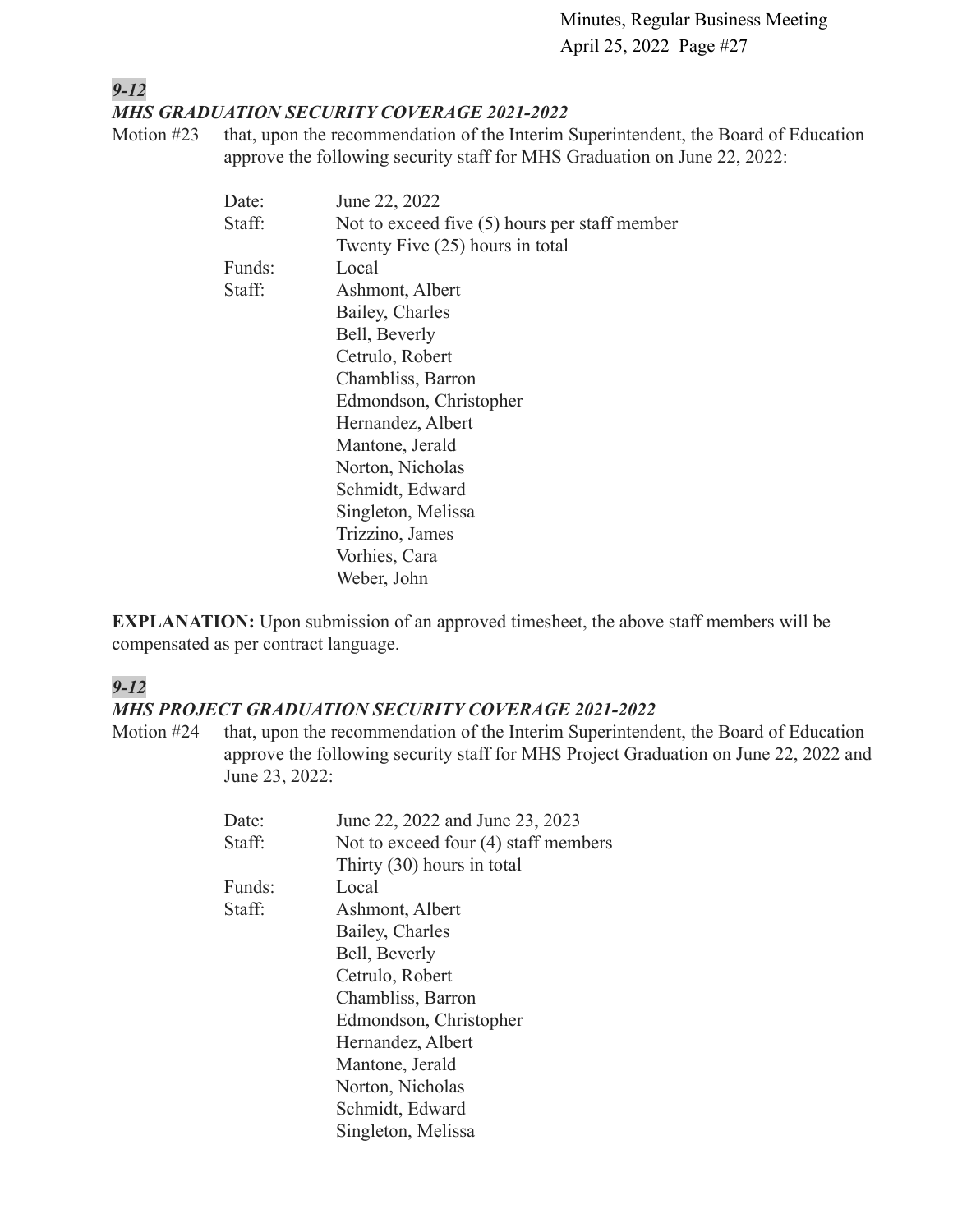Trizzino, James Vorhies, Cara Weber, John

**EXPLANATION:** Upon submission of an approved timesheet, the above staff members will be compensated as per contract language.

#### **HUMAN RESOURCES/CURRICULUM** *PK-8*

#### *2021-2022 ARP AFTER SCHOOL PROGRAM (revised)*

Motion #25 that, upon the recommendation of the Interim Superintendent and the Board Curriculum Committee, the Board of Education approve the ARP After School Program at each of the elementary schools for the 2021-2022 school year.

| Program:               | <b>ARP After School Program</b>                                                                                            |
|------------------------|----------------------------------------------------------------------------------------------------------------------------|
| Description:           | Academic support for grades K-5                                                                                            |
|                        | The Afterschool Program through ARP-ESSER (American Rescue<br>Plan Elementary and Secondary Schools Emergency Relief) will |
|                        | provide expanded learning time for identified students grades 2-5.                                                         |
|                        | The program will total 10 weeks and will provide 6 weeks dedicated                                                         |
|                        | weeks of math support and 4 dedicated weeks of ELA support                                                                 |
|                        | (timeframes based on the diagnostic and Start Strong data).                                                                |
| Dates:                 | January, 2022 - June, 2022                                                                                                 |
| <b>Funding Source:</b> | ARP grant                                                                                                                  |
| Rate:                  | \$50 hr.                                                                                                                   |
| Staff:                 | Allocco, Christina                                                                                                         |
|                        | Benzing, Paige *                                                                                                           |
|                        | <b>Biller, Heidi</b>                                                                                                       |
|                        | Brown, Jeffrey                                                                                                             |
|                        | Clark, Katherine                                                                                                           |
|                        | Grosso, Lauren                                                                                                             |
|                        | Hollenbeck, Kelly                                                                                                          |
|                        | Kim, Ellen                                                                                                                 |
|                        | Lewis-Lahey, Anthony                                                                                                       |
|                        | Martell, Marlene                                                                                                           |
|                        | McClain, Carolyn                                                                                                           |
|                        | Pistner, Blake                                                                                                             |
|                        | Polesovsky, Mia                                                                                                            |
|                        | Reit, Jenna *                                                                                                              |
|                        | Salas, Teddie                                                                                                              |
|                        | Short, Mar Kate                                                                                                            |
|                        | Toye, Crystal                                                                                                              |
|                        | Wolff, Amanda                                                                                                              |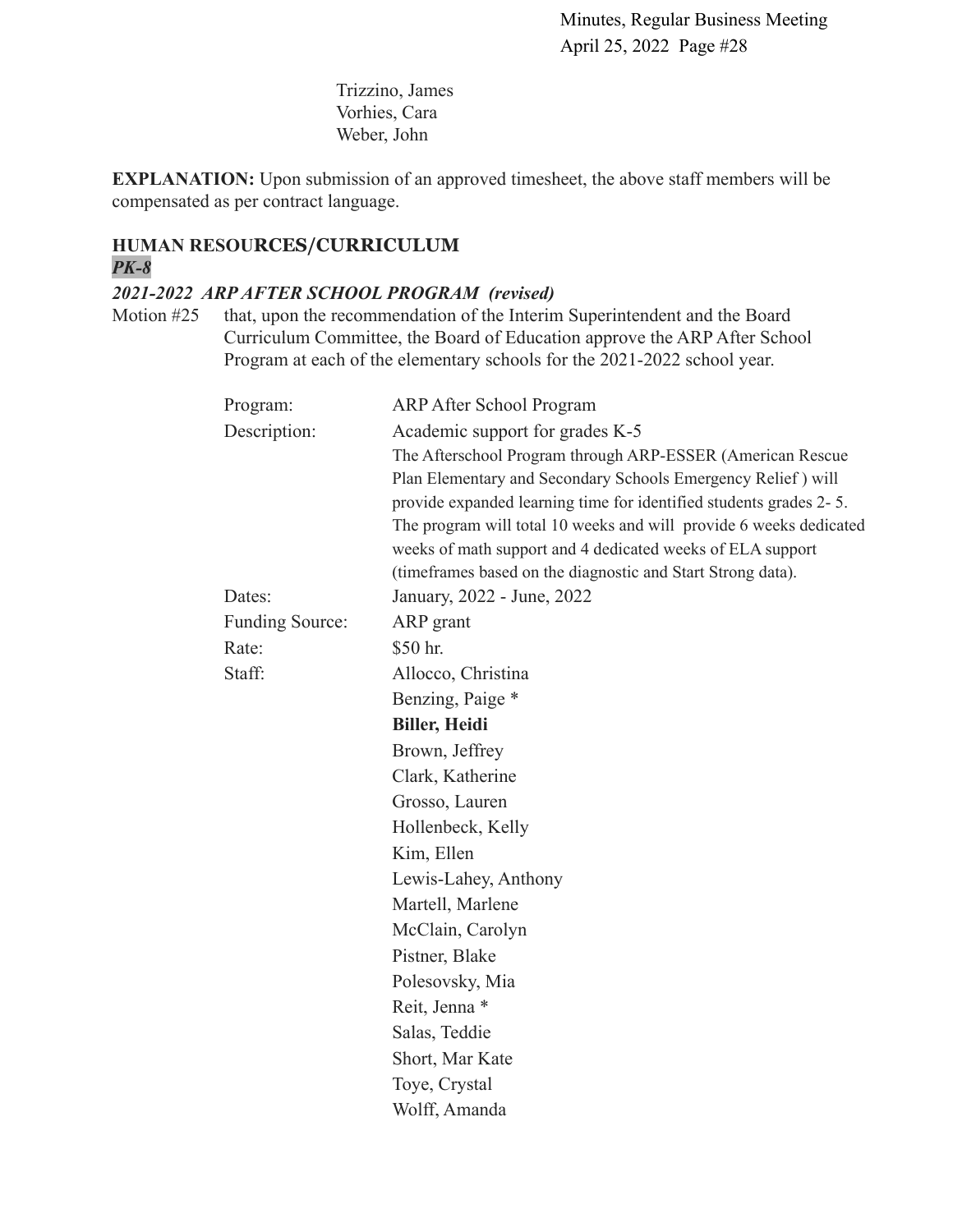**Subs:**

Bruno, Kimberly Cardona, Daniella Culmone, Gloria Graham, Kristin Kwiatkoski, Erin **Lagos, Claudia Mawyin, David** Pencinger, Jennifer Richardson, Nicole Smith, Ellis

#### \* - Student teacher

*EXPLANATION:* Upon submission of an approved timesheet, staff member will be compensated as outlined above.

# *BILINGUAL OUTREACH 2021-2022 (revised)*

Motion #26 that, upon the recommendation of the Interim Superintendent, and the Board Curriculum Committee, the Board of Education approve the following Morris School District certificated staff to the Bilingual Outreach Program:

| Program:               | <b>Bilingual Outreach Teachers</b>                      |
|------------------------|---------------------------------------------------------|
| Description:           | Serve as sister school liaison and community outreach   |
|                        | worker for Title III (EL, Immigrant) students and their |
|                        | families at school-based, district-wide and community   |
|                        | based locations.                                        |
| Dates:                 | September, $2021 - June$ , $2022$                       |
| Rate:                  | \$2,500 each; *\$1,250 each                             |
| <b>Funding Source:</b> | Title III                                               |

Staff:

# *PK-8*

Colon, Vanessa (AV/SX) Esteves, Cecilia (NP)\* Jackson, Mikal (FMS)\* Mawyin, David (HC/AH)\* Oesterle, Victoria (FMS)\* Pulgarin, Sandra (MHS) Restrepo, Maria (WD/TJ) Umanzor, Abigail (HC/AH)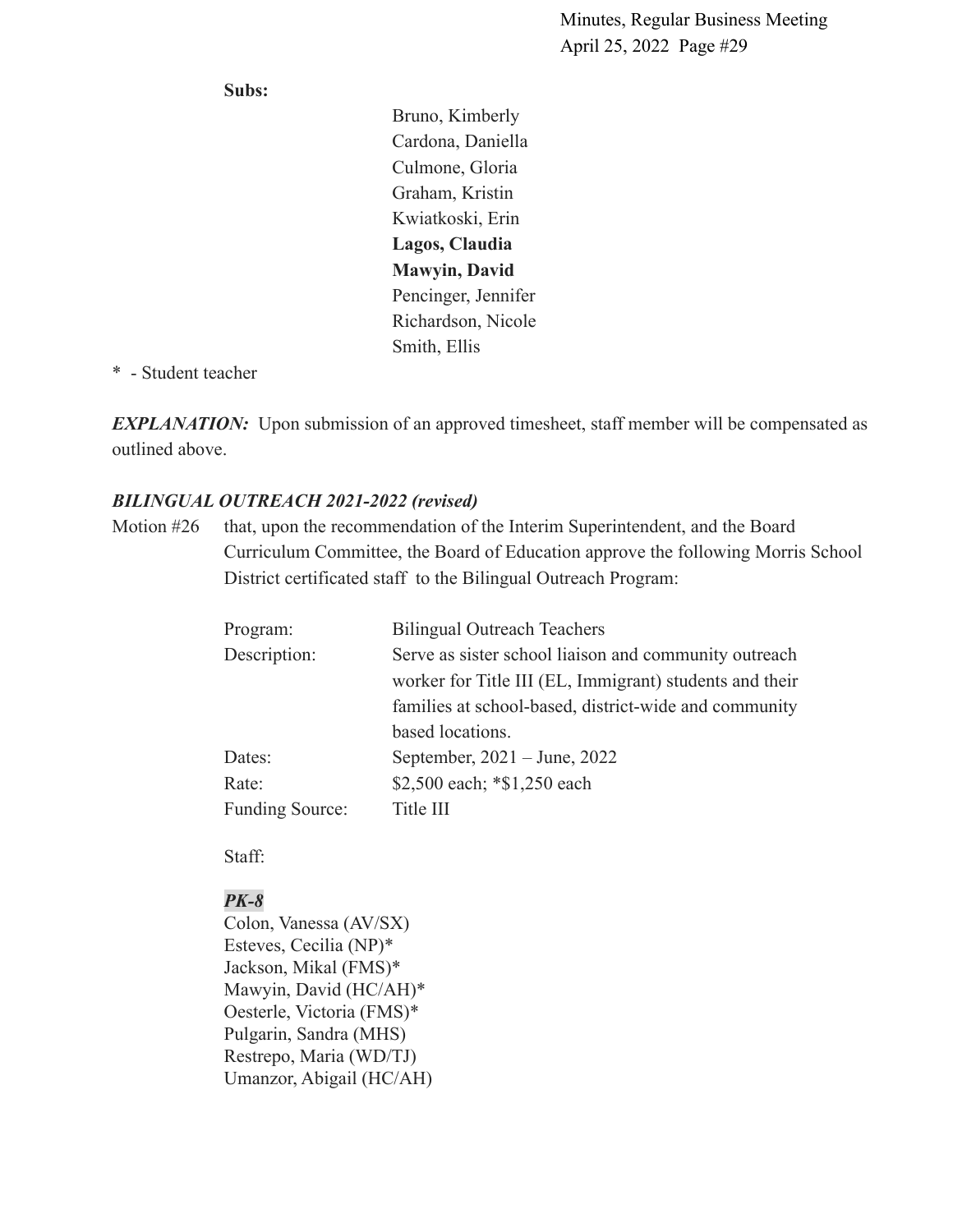#### *DISTRICT* **Vila Chave, Maria (District)**

# *PK-8 K-5 NSBE JR. CHAPTER*

Motion #27 that, upon the recommendation of the Interim Superintendent, and the Board Curriculum Committee, the Board of Education approve the K-5 NSBE Jr. Chapter for the school year 2022-2023:

| Program:               | K-5 NSBE Jr. Chapter                                      |
|------------------------|-----------------------------------------------------------|
| Description:           | The NSBE (National Society of Black Engineers) is a       |
|                        | national organization with very few chapters in the       |
|                        | northeast, especially at the K-5 level. We will continue  |
|                        | running the chapters at FMS & MHS and expand by           |
|                        | starting a new chapter at the K-5 level to be held at the |
|                        | Neighborhood House.                                       |
| Dates:                 | March, 2022 - June, 2022                                  |
| <b>Funding Source:</b> | <b>Title IV</b>                                           |
| Rate:                  | Stipend (one advisor)                                     |
| Staff:                 | Johnson III, Edward                                       |
|                        |                                                           |

# *9-12*

#### *MHS GRADUATION RECOVERY GRIT PROGRAM*

Motion #28 that, upon the recommendation of the Interim Superintendent, and the Board Curriculum Committee, the Board of Education approve the following:

| Program:               | <b>MHS</b> Graduation Recovery Program                  |
|------------------------|---------------------------------------------------------|
| Description:           | Extra support to seniors in danger of graduation due to |
|                        | academic progress.                                      |
| Dates:                 | April, 2022 - June, 2022                                |
| <b>Funding Source:</b> | <b>ESSER II / ARP</b>                                   |
| Rate:                  | As per contract language, staff will be compensated     |
|                        | for a 7th period.                                       |

Campbell, Michael (CCFP/Woods) Colfax, Erin (Science) Dajer, Luis (BLLA) Daly, Matthew (English) Diamond, Paige (US History 2) Heinecke, Christine (Personal Finance) Kopman, Amber Leigh (English) Izsa, Robert (PE/Health) Kopmann, Amber (English) O'Rourke, Kaitlyn (BL Math) Serra Jr., Michael (Math)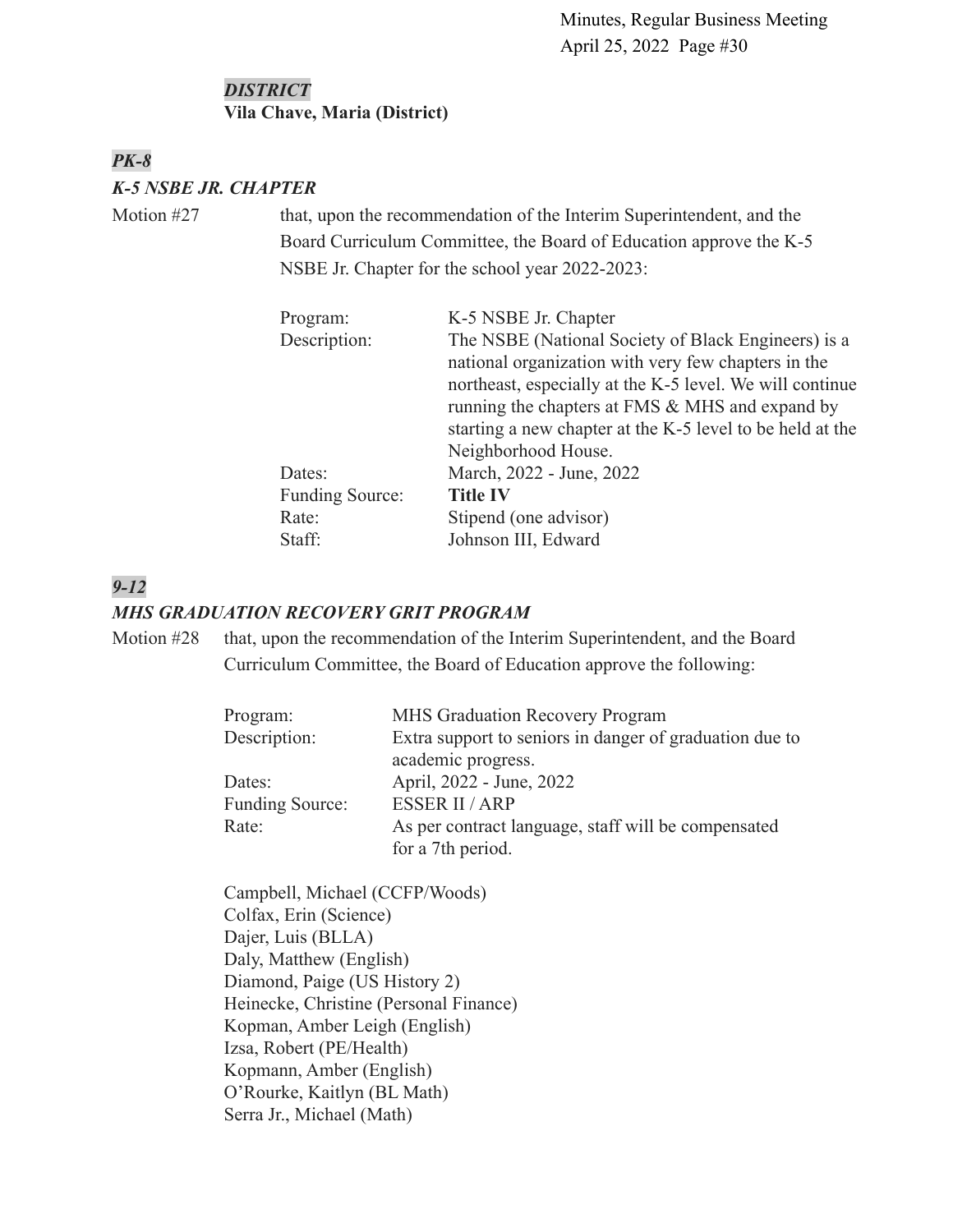# *DISTRICT SUMMER 2022 ALL SUMMER EMPLOYMENT PENDING FUNDING AND ENROLLMENT SUMMER*

Motion #29 that, upon the recommendation of the Interim Superintendent, the Board of Education approve the appointment of the following and payment upon submission of approved time sheets for the staff listed on the following pages (highlighted motions previously approved), and further that the Board of Education approve the submission to the County Superintendent applications for emergency hiring and each applicant's attestation that s/he has not been convicted of any disqualifying crime pursuant to the provisions of N.J.S.A. 18a:6-7.1 et seq., 18:39-17 et seq.; 18A:6-4.13 at seq.:

| Posting:          | $\#G2$                                                                  |
|-------------------|-------------------------------------------------------------------------|
| Position:         | Special Education Extended School Year Program Coordinator              |
| Program:          | PreK-12 Special Education                                               |
| Dates:            | April 5, 2022 - June 30, 2022                                           |
|                   | July 1, 2022 – July 29, 2022                                            |
| Stipend:          | \$7,000                                                                 |
| Funding:          | Local                                                                   |
| Staff:            | Herbert, Patricia                                                       |
| <b>Posting:</b>   | #G5                                                                     |
| Program:          | <b>CST Services</b>                                                     |
| Description:      | Child Study Teams are needed during the summer for IEP                  |
|                   | development, parent conferences, and scheduling in compliance           |
|                   | with state and federal regulations. General and special education       |
|                   | teachers participate in eligibility and IEP meetings, as required       |
|                   | by the state administrative code.                                       |
| Dates:            | June 23, 2022 – June 30, 2022                                           |
|                   | July 1, 2022 - August 31, 2022                                          |
| Funding:          | <b>Local Funds</b>                                                      |
| Hrs/Compensation: | Not to exceed 750 hours total at $1/140^{th}$                           |
| Staff:            | All MSD certificated staff and CST staff                                |
| <b>Posting:</b>   | # $G5A$                                                                 |
| Program:          | <b>CST</b> Evaluations                                                  |
| Description:      | Child Study Teams are needed during the summer to process               |
|                   | evaluations                                                             |
| Dates:            | June 23, 2022 – June 30, 2022                                           |
|                   | July 1, 2022 - August 31, 2022                                          |
| Funding:          | <b>Local Funds</b>                                                      |
| Hrs/Compensation: | 50 evaluations<br>paid<br>Not to exceed<br>be<br>to<br>per<br>contract; |
|                   | \$350/evaluation                                                        |
| Staff:            | All CST evaluation staff                                                |

| <b>Posting:</b> | $\#G6$                                 |
|-----------------|----------------------------------------|
| Program:        | <b>Summer Nursing Services Project</b> |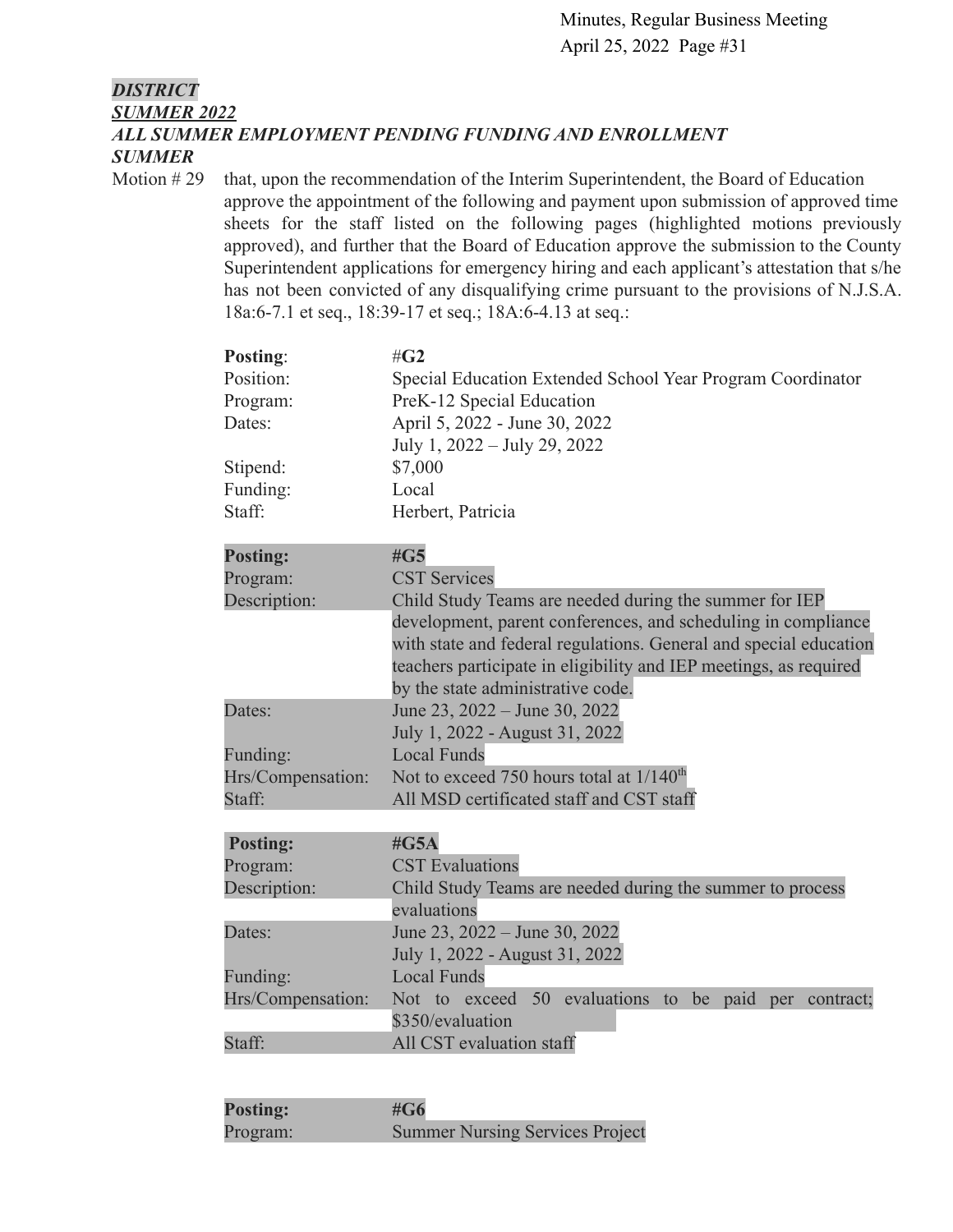| Description: | To complete paperwork for required immunizations and new         |
|--------------|------------------------------------------------------------------|
|              | enrollee records.                                                |
| Dates:       | June 23, $2022 -$ June 30, 2022                                  |
|              | July 1, 2022 – August 31, 2022                                   |
| Funding:     | <b>Local Funds</b>                                               |
|              | Hrs./Compensation: Not to exceed 560 hours total at $1/140^{th}$ |
| Staff:       | All MSD nursing staff                                            |

**EXPLANATION:** Upon submission of an approved timesheet, staff member will be compensated as outlined above.

# **HUMAN RESOURCES (Motions #1-29)**

|                 | Moved by Ms. Murphy, seconded by Mr. Smith                    |
|-----------------|---------------------------------------------------------------|
| AYES:           | Mrs. Bangiola, Mrs. Cole, Mrs. Davidson, Mrs. Pedalino,       |
|                 | Dr. Rodriguez, Mr. Smith, Mrs. Wall, Ms. Murphy, Mrs. Spiotta |
| NOES:           | None                                                          |
| <b>ABSTAIN:</b> | None                                                          |
| ABSENT:         | Ms. Galdi                                                     |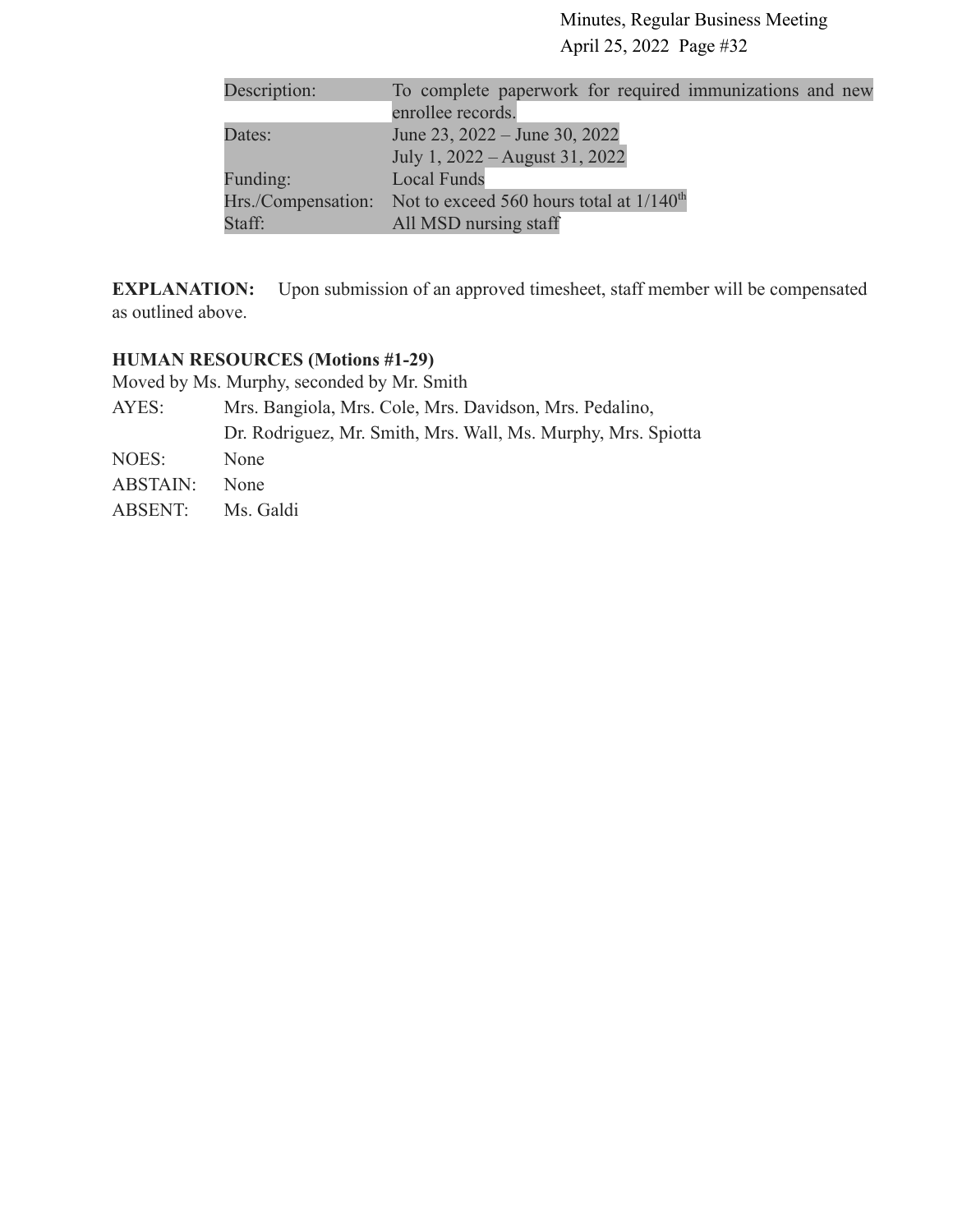#### **BUSINESS MATTERS**

#### *DISTRICT*

**Financial Reports**

# Motion #1 **Financial Reports of the Secretary to the Board of Education**

that the Board of Education approve the following financial report as on file in the Business Administrator's office for the month of **[February 2022](https://drive.google.com/file/d/1_U3Hto9QK3w9lu67Qs_TOmLvAGY_bb9n/view?usp=sharing)**

Fund 10 -- General Fund Fund 20 -- Special Revenue Fund Fund 30 -- Capital Projects Fund Fund 40 -- Debt Service Fund

#### **Statement of Cash Balances**

that the Board of Education accept the Statement of Cash Balances for the month of **[February 2022](https://drive.google.com/file/d/1TMJvxccJTCwWBQnq8_rcQ1DyJc23btC1/view?usp=sharing)** which are reconciled with the Board Secretary's Reports by fund for that month.

- Motion #2 Pursuant to N.J.A.C. 6A:23-2.11 (c) 3, we certify that as of **February 2022** after review of the Secretary's monthly financial report (appropriations section) and upon consultation with the appropriate district officials, to the best of our knowledge, no major account or fund has been over expended in violation of N.J.A.C. 6A:23-2.11(a) and that sufficient funds are available to meet the district's financial obligations for the remainder of the fiscal year.
- Motion #3 Pursuant to N.J.A.C. 6A:23-2.11 (c) 4, I certify that as of **February 2022** no budgetary line item account has been over-extended in violation of N.J.A.C. 6A:23-2.11 (b).

Business Administrator/Board Secretary Date

\_\_\_\_\_\_\_\_\_\_\_\_\_\_\_\_\_\_\_\_\_\_\_\_\_\_\_\_\_\_\_\_\_\_\_\_\_ **April 25, 2022**

#### *DISTRICT BUDGET TRANSFERS*

Motion #4 that, upon the recommendation of the Interim Superintendent, the Board of Education . approve the Budget Transfers as on file in the Business Administrator's Office for the 2021-2022 budget through **[February 2022.](https://drive.google.com/file/d/1-lZpbHWOGPJ4xhaiGXqDmkXZhPQJasw1/view?usp=sharing)**

# *DISTRICT*

# *BILLS LIST 2021-2022*

Motion #5 that, upon the recommendation of the Interim Superintendent, the Board of Education approve the attached 2021-2022 bills list for the period ending:

> **March 31, 2022 & April 15, 2022 (payroll) [April 4, 2022](https://drive.google.com/file/d/1Gd3wi6fAurqlVQQ5iF4T79GslMTdoKaJ/view?usp=sharing) & [April 25, 2022](https://drive.google.com/file/d/1pkBJyjPuVJnDL3602kP3Xit01F0shLl5/view?usp=sharing)**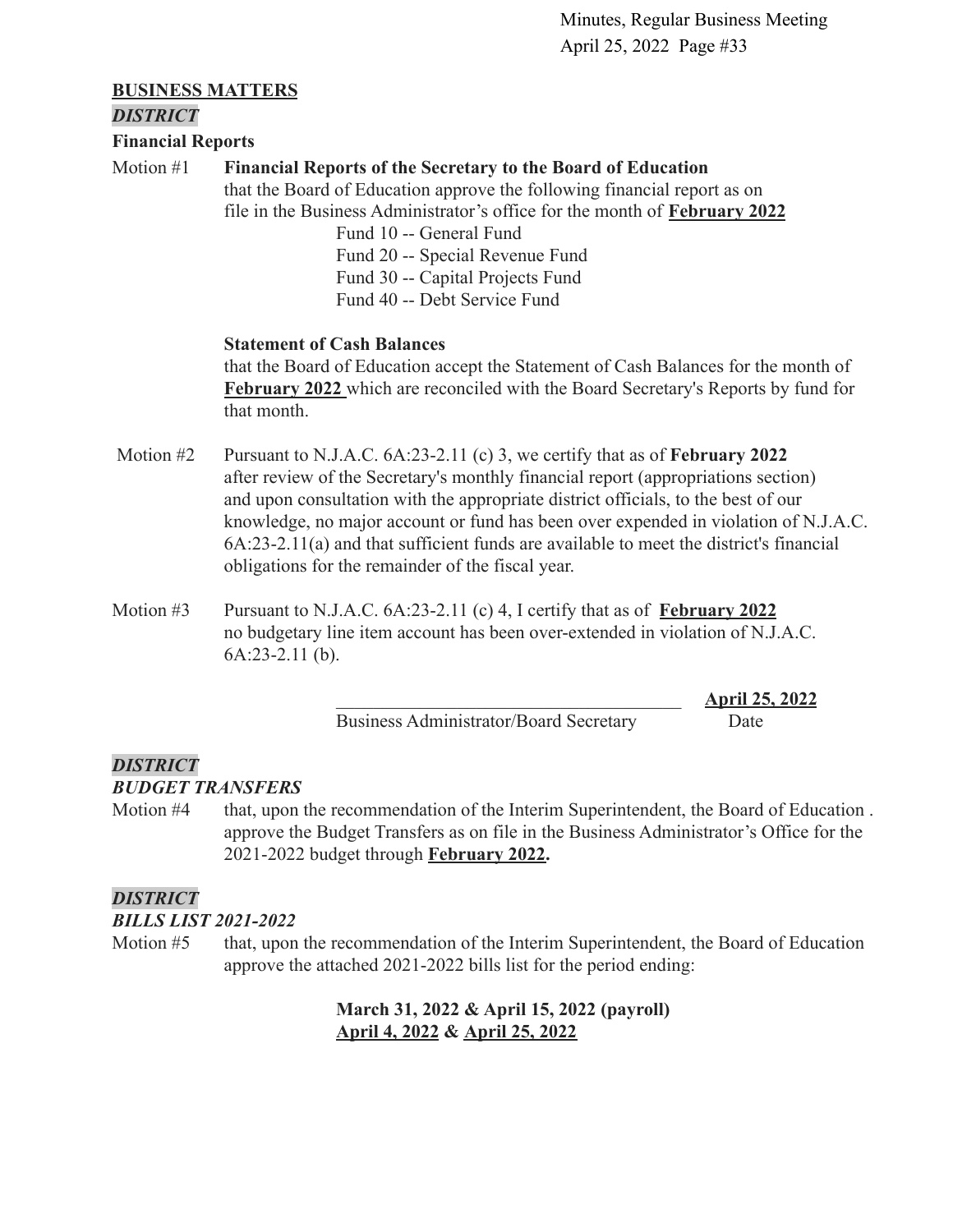# *DISTRICT*

#### *2022 SAFETY GRANT PROGRAM*

Motion #6 that, upon the recommendation of the Interim Superintendent, the Board of Education approve the submission of a grant application for the 2022 Safety Grant Program through the New Jersey School Boards Association Insurance Group's ERIC-West Sub fund for the purposes described in the application, in the amount of \$41,500 for the period July 1, 2022 through June 30, 2023.

### **EXPLANATION**

Funding for the Safety Grant program will be used for continuing the phase-in of a new lock down notification system for each school. This will cover the cost for one elementary school and was reviewed in the March Finance Committee.

# *PK-8*

# *ARP STABILIZATION GRANT - Community School*

Motion #7 that upon the recommendation of the Interim Superintendent, the Board of Education approve the submission of the ARP Stabilization Grant application.

# **EXPLANATION**

This grant is provided by the Division of Family Development. It can be used to offset the costs for operating the Sunrise and Sunset programs, including both direct and indirect expenses such as rent The amount of the grant is unknown at this time, we will be notified after we apply. This was discussed at the April Finance Committee meeting.

# *PK-8*

# *PARENT TRANSPORTATION CONTRACT ESY 2022*

Motion #8 that, upon the recommendation of the Interim Superintendent, the Board of Education approve a Parent Transportation Contract from Academy 360 in Verona, NJ. The contract term is July 5, 2022 to August 3, 2022 for a maximum of \$2,200.

#### **EXPLANATION**

This contract allows for the parents to transport their child (ID: 614714), who has specialized needs. This contract will cover transportation from Academy 360 to home at the end of each day. Morris School District will continue to provide morning transportation to Academy 360. This contract will also need to be approved by the Morris County Superintendent once it is approved by the Morris School District Board of Education.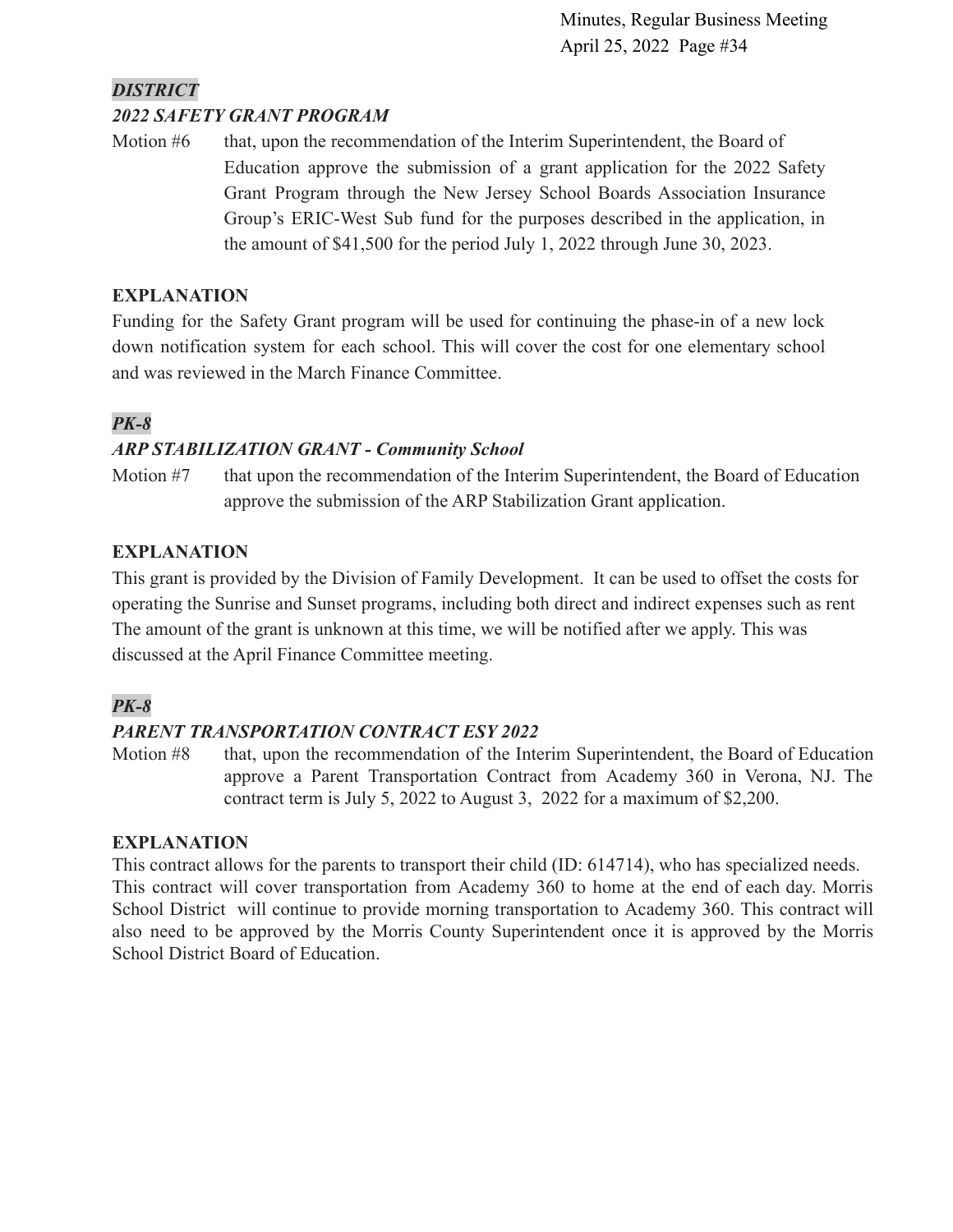# *DISTRICT CONSTRUCTION*

Motion #9 that upon the recommendation of the Interim Superintendent, the Board of Education approve the following resolution:

> WHEREAS, the Board wishes to implement HVAC Improvements, Window Replacement, and Partial Roof Replacement projects at the Woodland Elementary School, and New Football Field Lighting and Scoreboard Replacement at the Morristown High School which require specifications and drawings of licensed architects and engineers,

BE IT RESOLVED, that the Board authorizes and approves Parette Somjen Architects to submit all necessary plans and paperwork for these projects, should it be required, as "School Facilities Project" to the Department of Education for approval, and

BE IT FURTHER RESOLVED, these projects may be an amendment to the Long Range Facilities Plan with no state funding being requested, and with the projects being funded through the general operating and capital reserve accounts.

#### *PAYMENTS*

Motion #10 that upon the recommendation of the Interim Superintendent, the Board of Education approve the following payments for professional services to Parette Somjen Architects:

| Project                           | Amount        |
|-----------------------------------|---------------|
| <b>DISTRICT</b>                   |               |
| District Capital Improvement Plan | \$17,447.97   |
| $9 - 12$                          |               |
| MHS Field Lighting/Scoreboard     | \$27,377.88   |
| <b>PK-8</b>                       |               |
| Woodland Window Replacement       | 6,500.00<br>S |
| Woodland HVAC Improvements        | \$12,301.27   |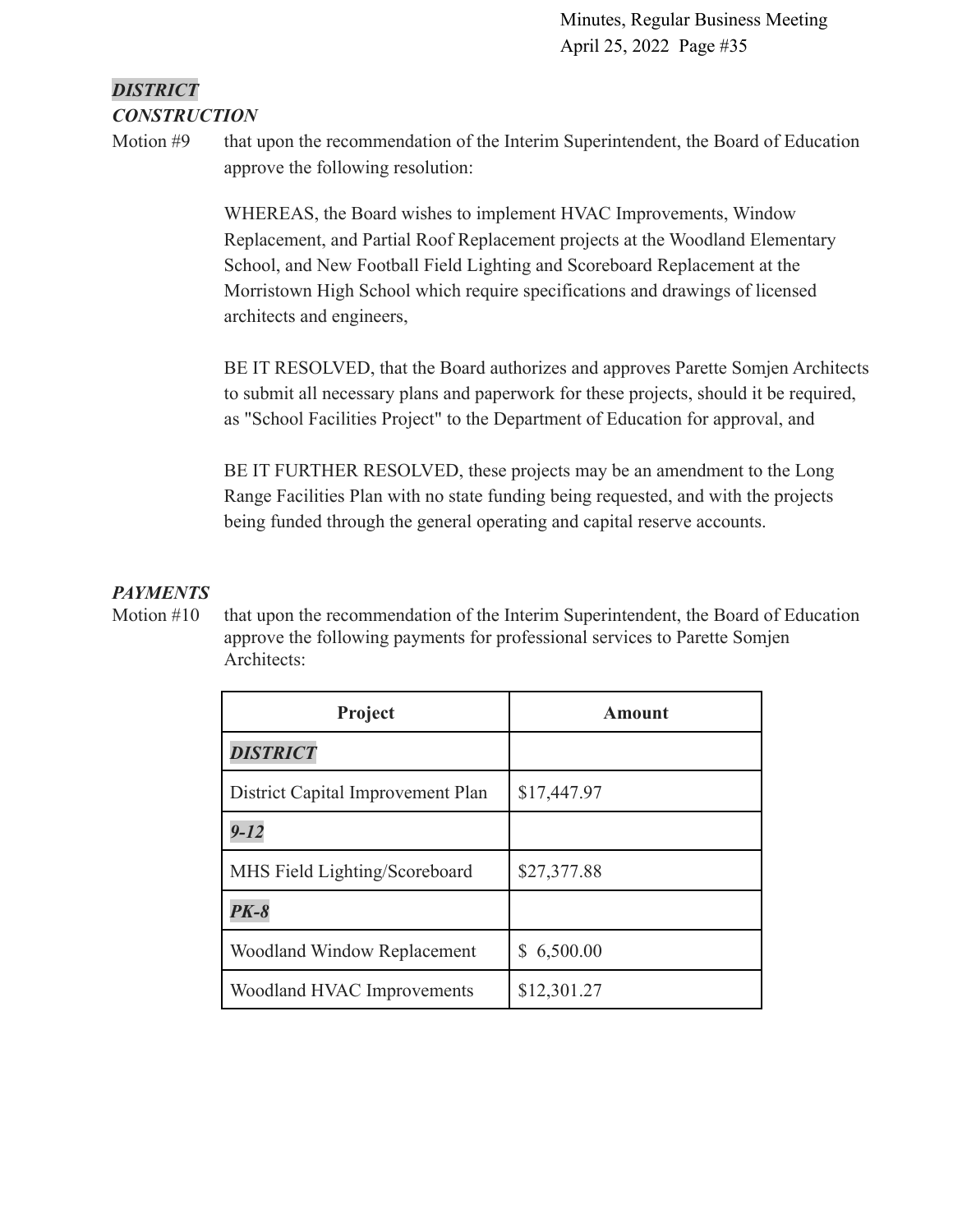#### *DISTRICT SALE OF SURPLUS PROPERTY*

Motion #11 WHEREAS the following property is not needed for school purposes; there exists a need for all available space at the various schools; and, the NJ Public School Contracts Law, 18A: 18A-45, requires a resolution authorizing the disposition of surplus property,

> NOW, THEREFORE BE IT RESOLVED by the Morris School District Board of Education authorizes the Business Administrator to dispose of this surplus property. The items that are in saleable condition will be listed on the online auction site [www.GovDeals.com.](http://www.govdeals.com) The sale is being conducted pursuant to Local Finance Notice 2008-9. The terms and conditions of the agreement entered into with GovDeals are available on the vendor's website and available in the Morris School district's Business Office. Items not sold within 14 days of listing may be removed from district premises at no cost to the district. Items listed as salvage will be removed from school property.

|                                       |                 |            | <b>Asset Tag</b> |            |                                   |
|---------------------------------------|-----------------|------------|------------------|------------|-----------------------------------|
| <b>Description</b>                    | <b>Quantity</b> | <u>Age</u> | #                | Location   | <b>Comment</b>                    |
| Story & Clark Upright Piano           | 1               | Unknown    | N/A              | <b>FMS</b> | No longer in<br>working condition |
| Brambach Baby Grand Piano             | $\mathbf{1}$    | Unknown    | N/A              | <b>FMS</b> | No longer in<br>working condition |
| Clark Focus L33 WB Floor Scrubber     | $\mathbf{1}$    | 17 years   | 12317            | <b>MHS</b> | No longer in<br>working condition |
| Bobcat walk behind mower, 14HP        | $\mathbf{1}$    | 21 years   | 11719            | LLC garage | No longer in use                  |
| Toro walk behind mower, 11 HP         | 1               | 34 years   | 03297            | LLC garage | No longer in use                  |
| Billy Goat walk behind mower,<br>10HP | $\overline{2}$  | Unknown    | N/A              | LLC garage | No longer in use                  |
| Laptop carts                          | 8               | 7+ years   | N/A              | Various    | No longer in use                  |
| <b>Bretford iPad carts</b>            | 9               | 7+ years   | N/A              | Various    | No longer in use                  |
| Dell Chromebook carts                 | 3               | 7+ years   | N/A              | Various    | No longer in use                  |
| iPad Charging carts                   | 3               | 7+ years   | N/A              | Various    | No longer in use                  |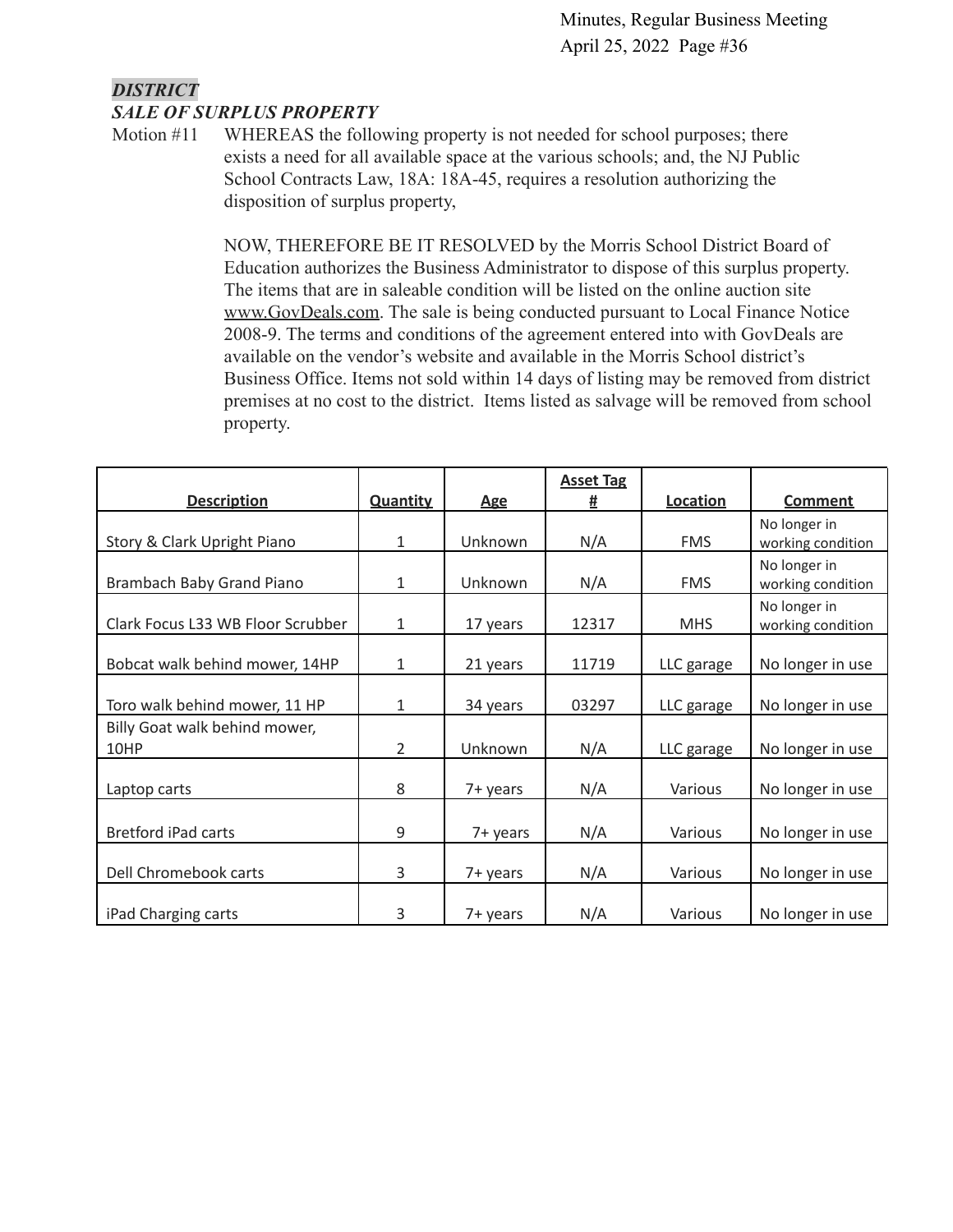#### *DISTRICT PROFESSIONAL SERVICES 2021-2022*

Motion #12 WHEREAS, there exists a need for professional services for 2021-2022 and funds are available for these purposes.

> WHEREAS, the Public School Contracts Law (Chapter 114, Laws of 1977) requires that the Resolution authorizing the award of contracts for professional services without competitive bids be publicly adopted,

NOW THEREFORE BE IT RESOLVED by the Morris School District Board of Education that the following be engaged for professional services as described and in the amount as follows:

| St. Clare's Hospital                                           | Home/Bedside Instruction                                                             | \$55/hour                                                |  |
|----------------------------------------------------------------|--------------------------------------------------------------------------------------|----------------------------------------------------------|--|
| <b>Baumwoll Orthodontics</b>                                   | Professional Orthodontics<br><b>Services</b><br>(Title I)                            | \$1,000                                                  |  |
| Lake Drive Program                                             | Psychological Evaluation<br><b>Educational Evaluation</b><br>Occupational Evaluation | \$800/evaluation<br>\$800/evaluation<br>\$600/evaluation |  |
| Pillar Care Continuum                                          | Augmentative and Alternative<br><b>Communication Assessment</b>                      | $$1,200/$ assessment                                     |  |
| New Direction Solutions,<br>$LLC$ d/b/a Bilingual<br>Therapies | 1:1 Direct Nursing care for a<br>student                                             | \$65/hour with a min. Of<br>37.5 hr/week up to \$19,500  |  |

# *TRAVEL & REIMBURSEMENT*

Motion #13 that upon the recommendation of the Interim Superintendent, the Board of Education approve the following resolution:

> WHEREAS, employees are attending conferences, conventions, staff training seminars or workshops as depicted on **attachment**: and

WHEREAS, the attendance at stated functions was previously approved by the chief school administrator as work related and within the scope of the work responsibilities of the attendees; and

WHEREAS, the attendance at the functions was approved as critical to the instructional needs of the school district or furthering the efficient operation of the school district; and

WHEREAS, the travel and related expenses particular to attendance at these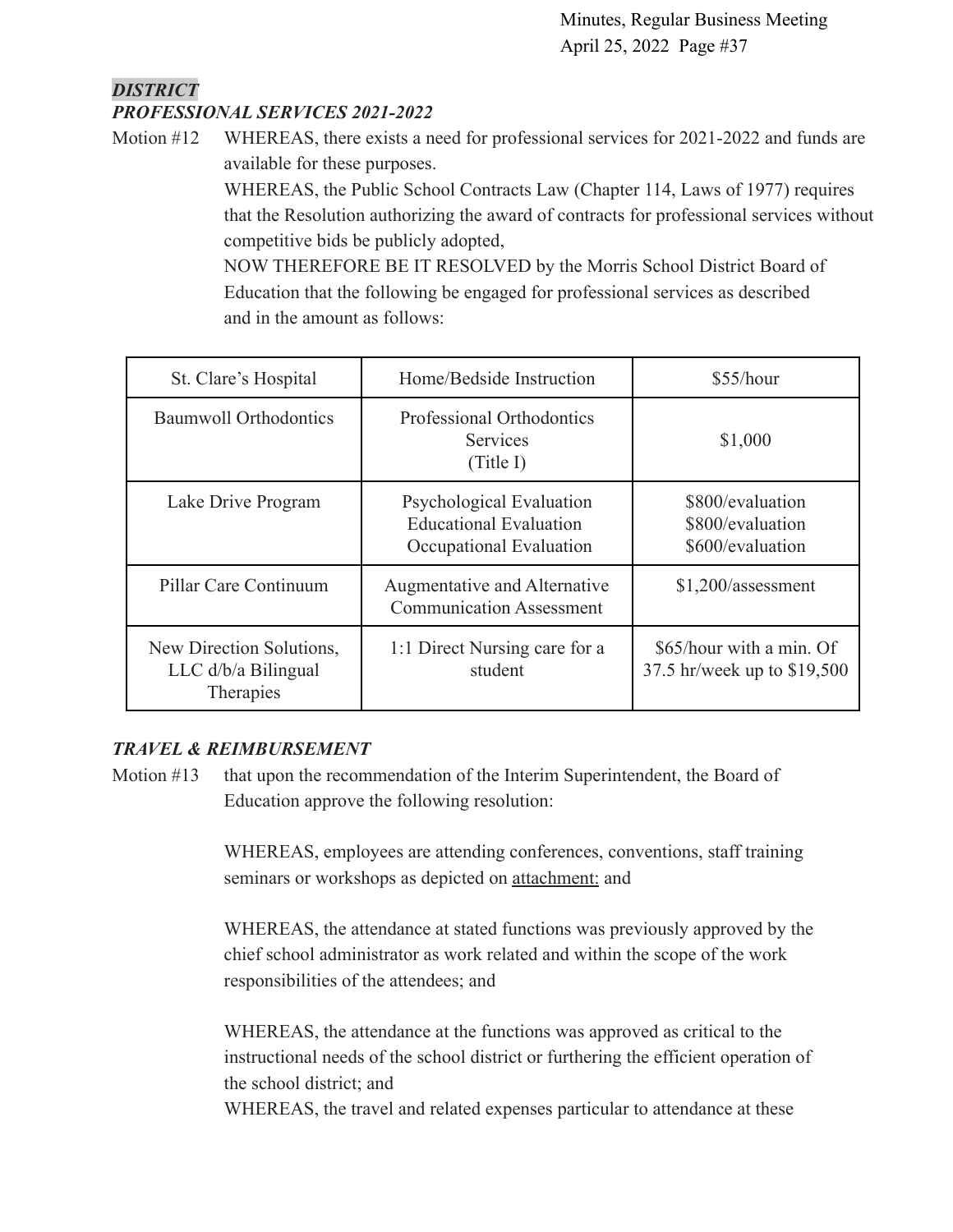functions are in compliance with the state travel payment guidelines established by the Department of Treasury and with guidelines established by the Federal Office of Management and Budget; be it

RESOLVED, that the board approves the travel and related expenses particular to attendance at these functions

# *DISTRICT* **BUDGET 2022-2023** *ADOPTION OF FINAL BUDGET FOR SCHOOL YEAR 2022-2023*

Motion #14 that upon the recommendation of the Interim Superintendent, the Board of Education approve the following resolution:

BE IT RESOLVED by the Morris School District Board of Education to approve the 2022-2023 school district budget as follows:

|                                                                                                                               | <b>GENERAL</b><br><b>FUND</b> | <b>SPECIAL</b><br><b>REVENUES</b> | <b>TOTAL</b>  |
|-------------------------------------------------------------------------------------------------------------------------------|-------------------------------|-----------------------------------|---------------|
| 2022-2023 Total Expenditures \$121,431,629                                                                                    |                               | \$16,847,335                      | \$138,278,964 |
| <b>Less: Anticipated Revenues</b> $\langle \$ 22,601,797 \rangle \langle \$ 16,847,335 \rangle \langle \$ 39,449,132 \rangle$ |                               |                                   |               |
| <b>Taxes to be Raised</b>                                                                                                     | \$98,829,832                  | $\Omega$                          | \$98,829,832  |

#### **CAPITAL RESERVE ACCOUNT WITHDRAWAL**

Motion #15 that upon the recommendation of the Interim Superintendent, the Board of Education approve the following resolution

BE IT RESOLVED, that the Morris School District Board of Education included in the budget a capital reserve withdrawal in the amount of \$2,000,000 for the following project(s):

Woodland Avenue School Partial Roof Replacement \$2,000,000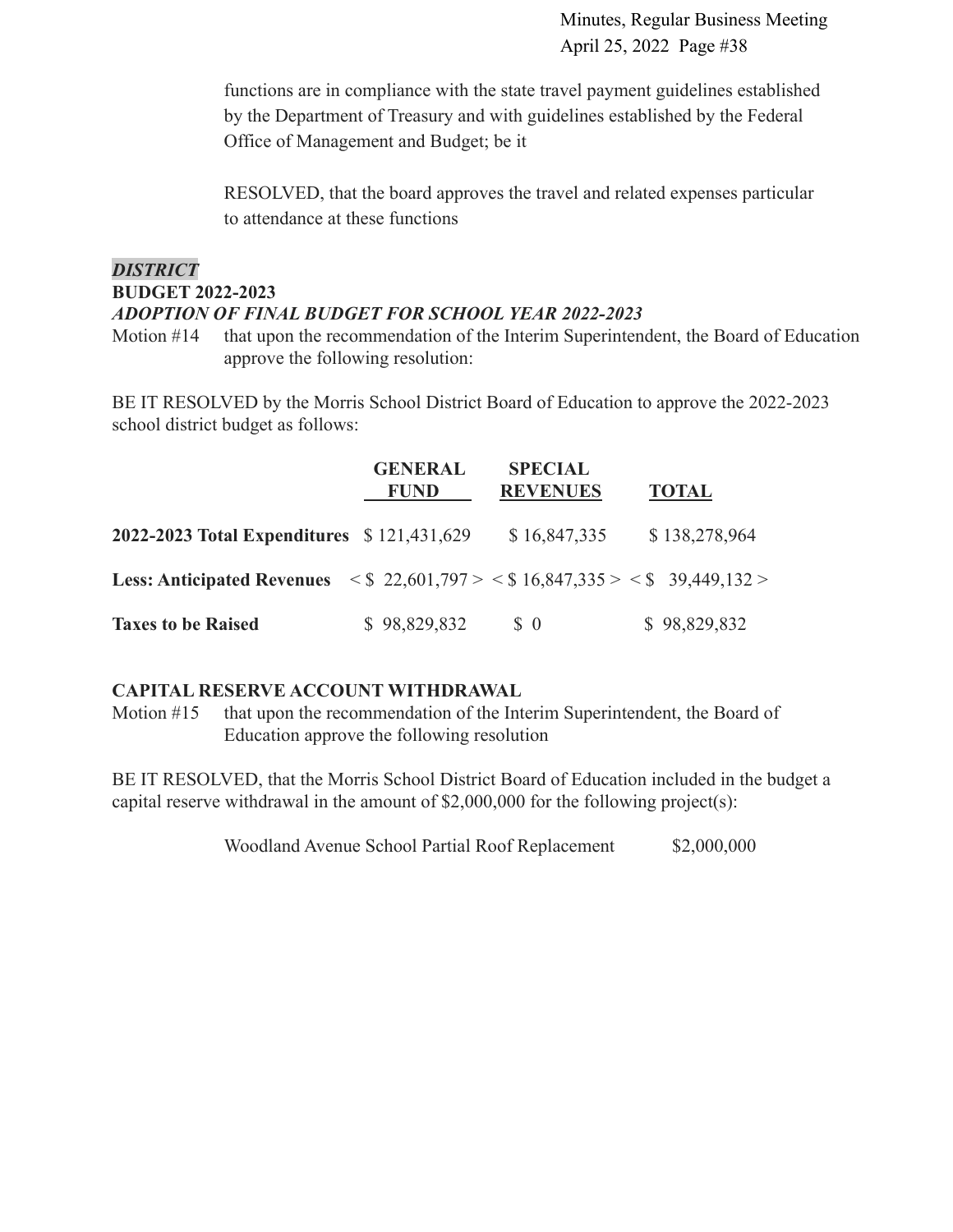#### **PROFESSIONAL SERVICES 2022-2023**

Motion #16 WHEREAS, pursuant to N.J.A.C. 6A:23A:5.2 (a) a board of education must establish a maximum dollar limit for professional services and public relations, as defined in N.J.A.C. 6A:23A:9.3-14

> NOW, THEREFORE, BE IT RESOLVED, that the Morris Board of Education hereby establishes the following maximums for the 2022-2023 school year as follows

| Architecture/Engineering * | \$179,000 |
|----------------------------|-----------|
| Legal                      | 281,000   |
| Audit                      | 44,300    |
| Private Investigator       | 35,000    |
| Physician                  | 78,000    |
|                            |           |
| Total                      | \$617,300 |

BE IT FURTHER RESOLVED, that the School Business Administrator track and record these costs to ensure that the maximum amount is not exceeded.

\* Does not include projects funded through Capital Reserve.

#### **MAXIMUM TRAVEL**

Motion #17 WHEREAS, pursuant to N.J.A.C. 6A:23A-7.3, the Morris School District Board of Education must establish a maximum travel dollar limit for travel expenditure, as defined in N.J.A.C. 6A:23A-7.1 et seq.,

> BE IT RESOLVED that the Board of Education includes in the tentative budget a maximum travel expenditure supported by State and local funds in the amount of **\$148,593** for the 2022-2023 school year. The maximum travel expenditure amount supported by State and local funds for the 2021-2022 school year is **\$144,482**, of which **\$19,716** has been spent and **\$16,873** is encumbered as of April 22, 2022. WHEREAS, the Board of Education resolution did not address the election to exclude travel expenditures supported by federal funds from the maximum travel expenditure amount; and

BE IT RESOLVED that the Morris School District Board of Education hereby elects to exclude federal travel expenditures supported by federal funds from the maximum travel expenditure amount and reaffirms the maximum travel expenditure amount for the 2022-2023 school year to be **\$ 148,593.**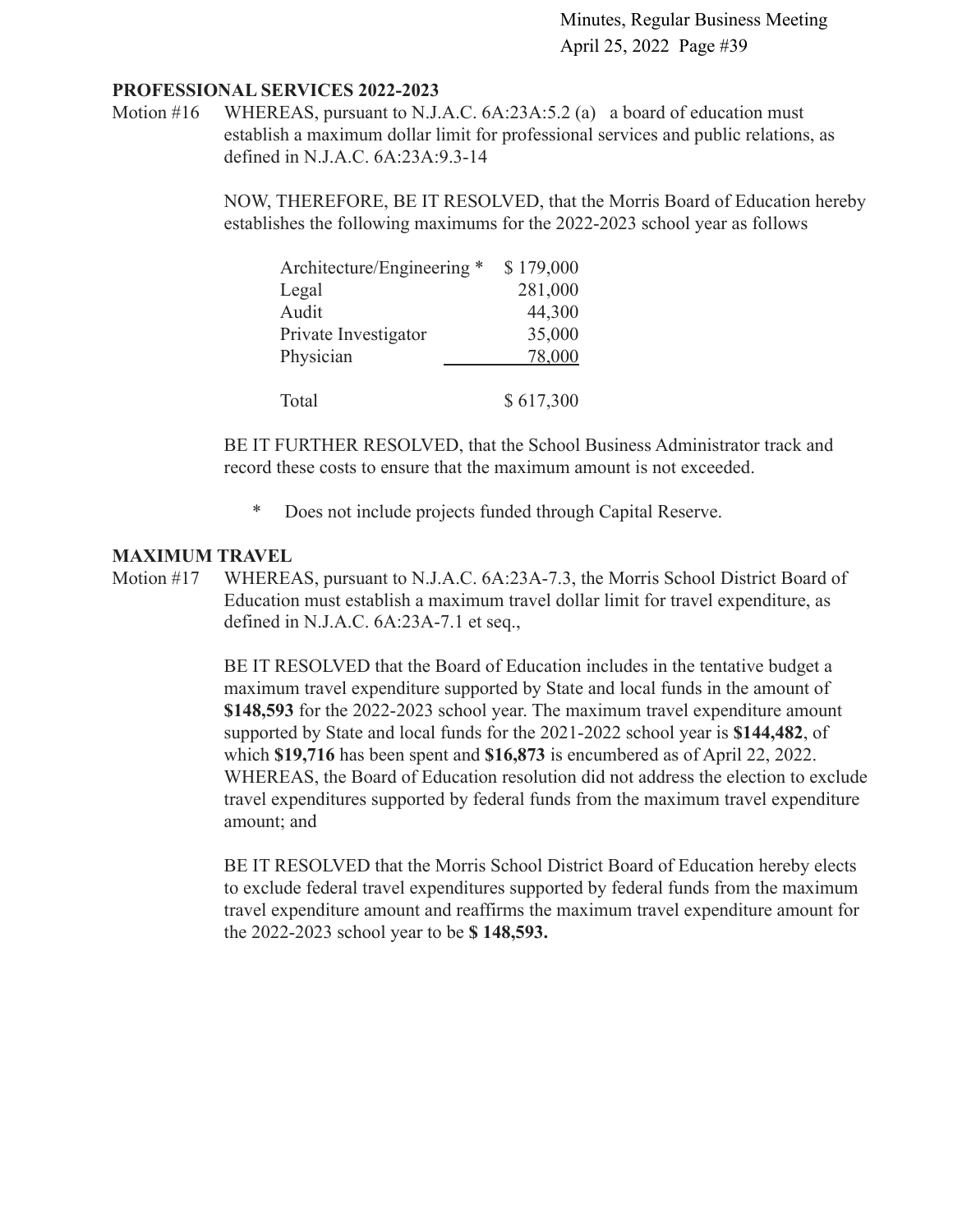#### **TRAVELAND RELATED EXPENSE REIMBURSEMENT**

Motion #18 WHEREAS, The Board of Education recognizes school staff and Board members will incur travel expenses related to and within the scope of their current responsibilities and for travel that promotes the delivery of instruction or furthers the efficient operation of the school district;

> AND, N.J.A.C. 6A:23A Subchapter 7 requires Board members to receive approval of these expenses by a majority of the full voting membership of the Board and staff members to receive prior approval of these expenses by the Superintendent of Schools and a majority of the full voting membership of the Board;

AND, a board of education may establish, for regular district business travel only, an annual school year threshold of \$150 per staff member where prior Board approval shall not be required unless this annual threshold for a staff member is exceeded in a given school year (July 1 through June 30);

AND, travel and related expenses not in compliance with N.J.A.C. 6A:23A Subchapter 7 but deemed by the board of education to be necessary and unavoidable as noted on the approved Board of Education Out of District Travel and Reimbursement Forms;

BE IT RESOLVED, the Board of Education approves all travel not in compliance with N.J.A.C. 6A:23A Subchapter 7 as being necessary and unavoidable as noted on the approved Board of Education Out of District Travel and Reimbursement Forms; and

BE IT FURTHER RESOLVED, the Board of Education includes in the tentative budget travel and related expense reimbursements in accordance with N.J.A.C. 6A:23A Subchapter 7, to a maximum expenditure of **\$148,593** for all staff and board members for the 2022-2023 school year. The School Business Administrator/Board Secretary shall track and record these costs to ensure that the maximum amount is not exceeded.

#### **PRESCHOOL EDUCATION AID BUDGET**

Motion #19 that upon the recommendation of the Interim Superintendent, the Board of Education accepts the award of the 2022-2023 Preschool Education Aid grant in the amount of \$9,878,337 to the Department of Education, Division of Early Childhood Education. The grant includes \$981,032 district funds to support students with disabilities in the General Education classroom.

#### **BUSINESS MATTERS (Motions #1-19)**

Moved by Ms. Murphy, seconded by Dr. Rodriguez

AYES: Mrs. Bangiola, Mrs. Cole, Mrs. Davidson, Mrs. Pedalino, Dr. Rodriguez, Mr. Smith (Motions #1-4, 6-19), Mrs. Wall, Ms. Murphy, Mrs. Spiotta NOES: None ABSTAIN: Mr. Smith (Motion #5) ABSENT: Ms. Galdi